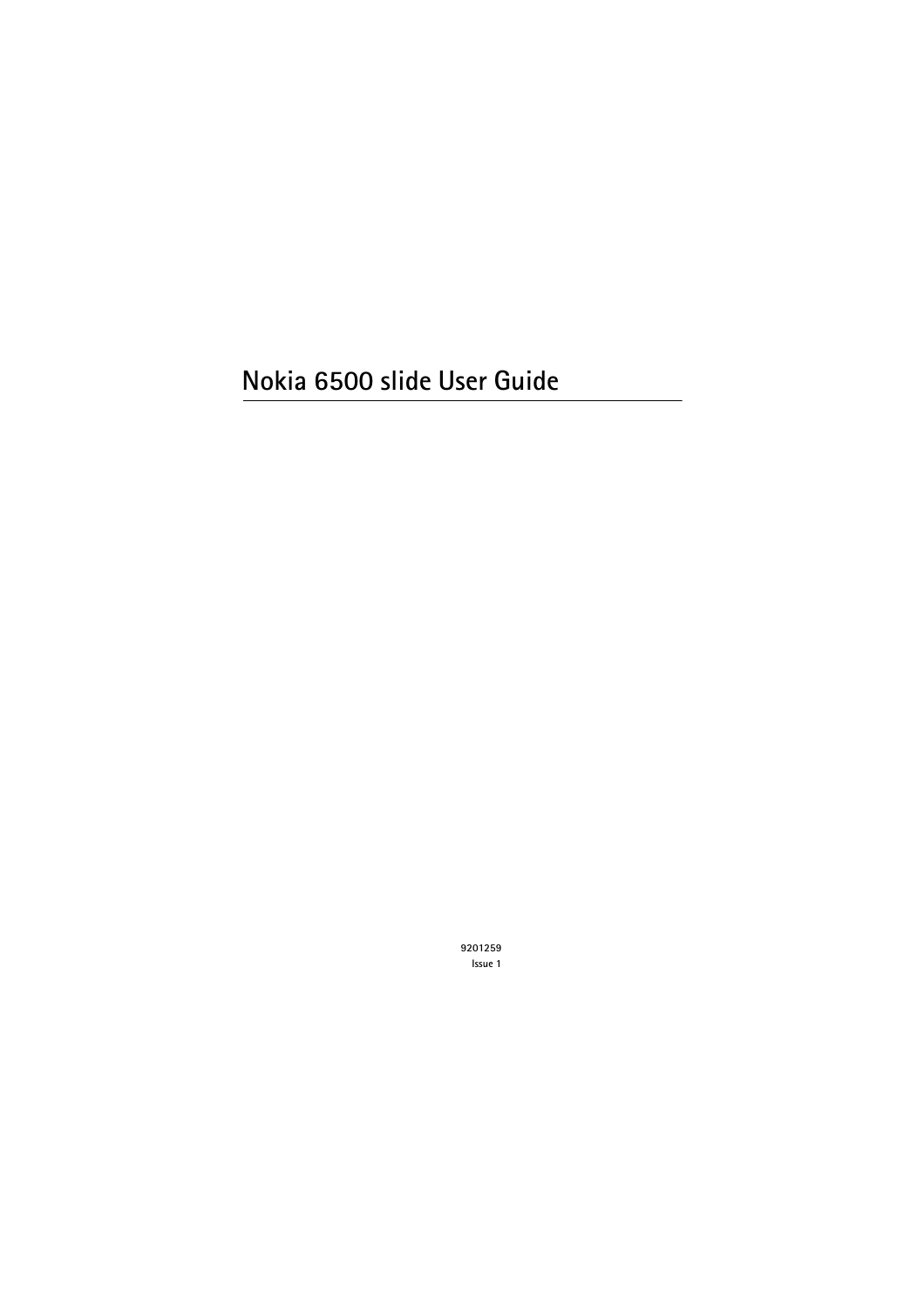

#### DECLARATION OF CONFORMITY

Hereby, NOKIA CORPORATION declares that this RM-240 product is in compliance with the essential requirements and other relevant provisions of Directive 1999/5/EC. A copy of the Declaration of Conformity can be found at http://www.nokia.com/phones/ declaration\_of\_conformity/.

Copyright © 2007 Nokia. All rights reserved.

Nokia, Nokia Connecting People, Navi and Visual Radio are trademarks or registered trademarks of Nokia Corporation. Nokia tune is a sound mark of Nokia Corporation. Other product and company names mentioned herein may be trademarks or tradenames of their respective owners.

Reproduction, transfer, distribution, or storage of part or all of the contents in this document in any form without the prior written permission of Nokia is prohibited.

US Patent No 5818437 and other pending patents. T9 text input software Copyright (C) 1997-2007. Tegic Communications, Inc. All rights reserved.



Includes RSA BSAFE cryptographic or security protocol software from RSA Security.



Java is a trademark of Sun Microsystems, Inc.

This product is licensed under the MPEG-4 Visual Patent Portfolio License (i) for personal and noncommercial use in connection with information which has been encoded in compliance with the MPEG-4 Visual Standard by a consumer engaged in a personal and noncommercial activity and (ii) for use in connection with MPEG-4 video provided by a licensed video provider. No license is granted or shall be implied for any other use. Additional information, including that related to promotional, internal, and commercial uses, may be obtained from MPEG LA, LLC. See http://www.mpegla.com.

Nokia operates a policy of ongoing development. Nokia reserves the right to make changes and improvements to any of the products described in this document without prior notice.

TO THE MAXIMUM EXTENT PERMITTED BY APPLICABLE LAW, UNDER NO CIRCUMSTANCES SHALL NOKIA OR ANY OF ITS LICENSORS BE RESPONSIBLE FOR ANY LOSS OF DATA OR INCOME OR ANY SPECIAL, INCIDENTAL, CONSEQUENTIAL OR INDIRECT DAMAGES HOWSOEVER CAUSED.

THE CONTENTS OF THIS DOCUMENT ARE PROVIDED "AS IS". EXCEPT AS REQUIRED BY APPLICABLE LAW, NO WARRANTIES OF ANY KIND, EITHER EXPRESS OR IMPLIED, INCLUDING, BUT NOT LIMITED TO, THE IMPLIED WARRANTIES OF MERCHANTABILITY AND FITNESS FOR A PARTICULAR PURPOSE, ARE MADE IN RELATION TO THE ACCURACY, RELIABILITY OR CONTENTS OF THIS DOCUMENT. NOKIA RESERVES THE RIGHT TO REVISE THIS DOCUMENT OR WITHDRAW IT AT ANY TIME WITHOUT PRIOR NOTICE.

The availability of particular products and applications and services for these products may vary by region. Please check with your Nokia dealer for details, and availability of language options.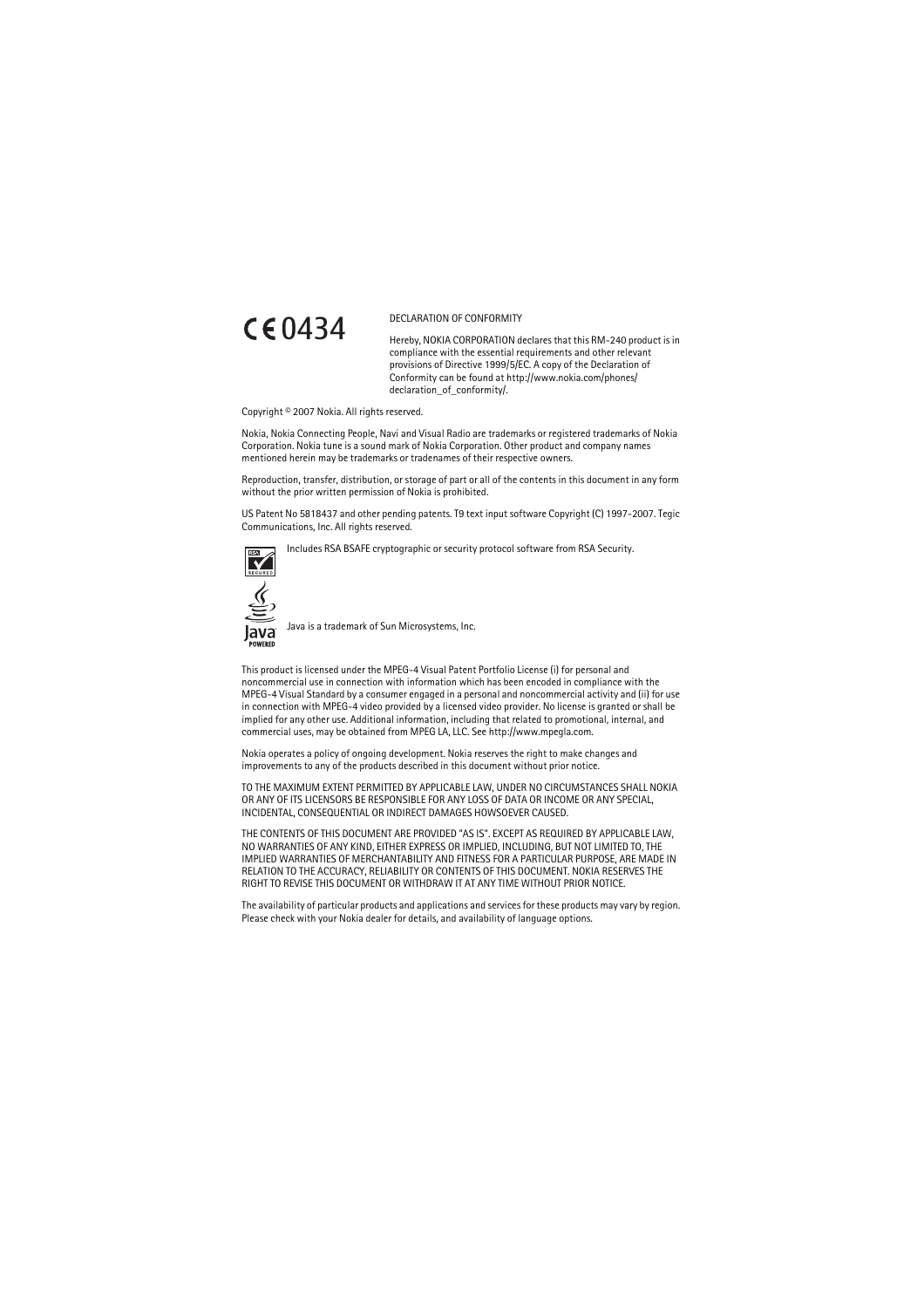#### Export controls

This device may contain commodities, technology or software subject to export laws and regulations from the US and other countries. Diversion contrary to law is prohibited.

The third-party applications provided with your device may have been created and may be owned by persons or entities not affiliated with or related to Nokia. Nokia does not own the copyrights or intellectual property rights to the third-party applications. As such, Nokia does not take any responsibility for end-user support, functionality of the applications, or the information in the applications or these materials. Nokia does not provide any warranty for the third-party applications.

BY USING THE APPLICATIONS YOU ACKNOWLEDGE THAT THE APPLICATIONS ARE PROVIDED AS IS WITHOUT WARRANTY OF ANY KIND, EXPRESS OR IMPLIED, TO THE MAXIMUM EXTENT PERMITTED BY APPLICABLE LAW. YOU FURTHER ACKNOWLEDGE THAT NEITHER NOKIA NOR ITS AFFILIATES MAKE ANY REPRESENTATIONS OR WARRANTIES, EXPRESS OR IMPLIED, INCLUDING BUT NOT LIMITED TO WARRANTIES OF TITLE, MERCHANTABILITY OR FITNESS FOR A PARTICULAR PURPOSE, OR THAT THE APPLICATIONS WILL NOT INFRINGE ANY THIRD-PARTY PATENTS, COPYRIGHTS, TRADEMARKS, OR OTHER RIGHTS.

9201259/Issue 1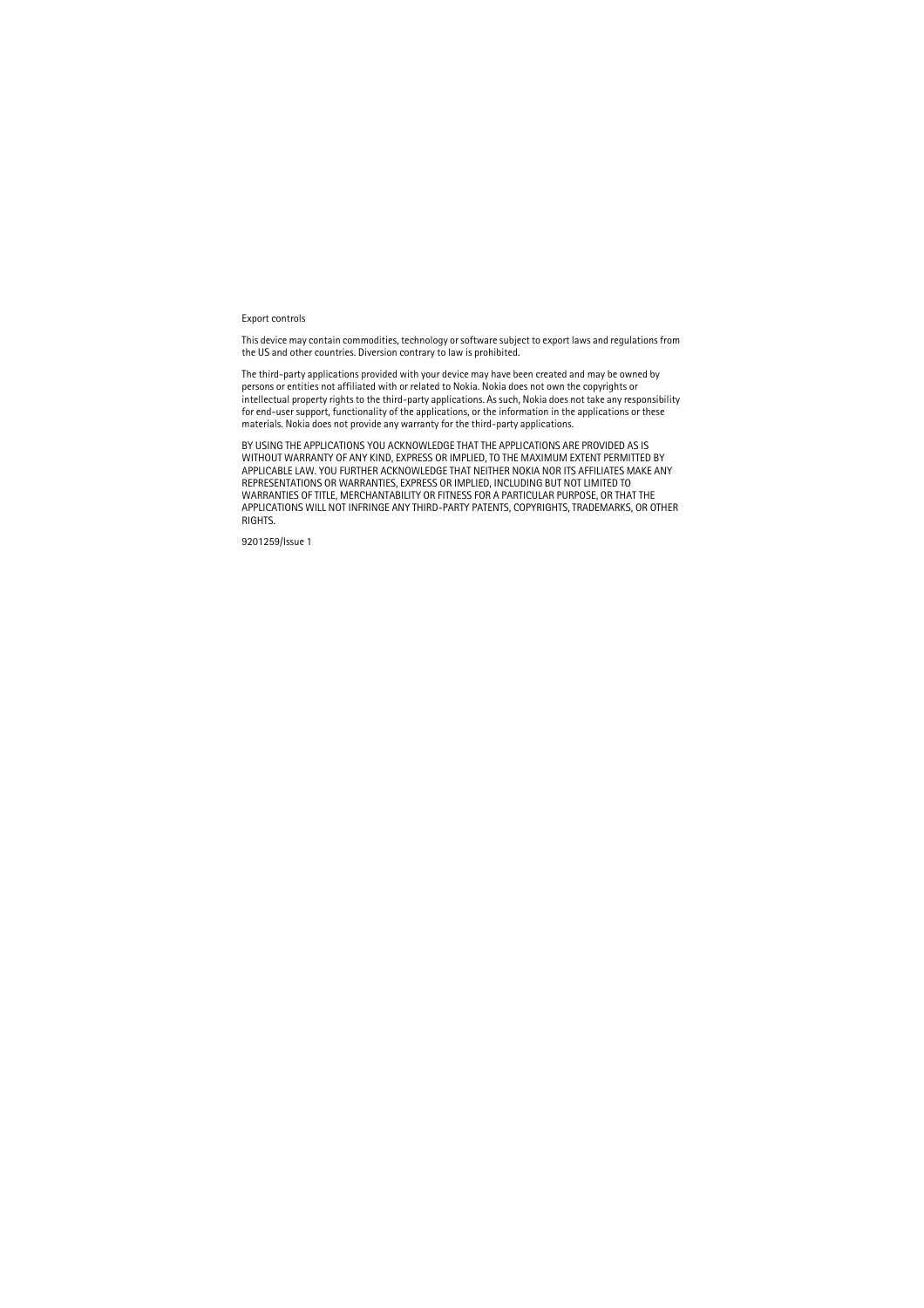# Contents

|                                        | 6        |
|----------------------------------------|----------|
| General information  7                 |          |
|                                        |          |
|                                        |          |
|                                        | 10       |
|                                        | 10       |
|                                        | 11       |
|                                        | 11       |
|                                        | 12       |
|                                        |          |
|                                        | 12       |
| Install SIM card and battery           | 12       |
|                                        | 12       |
| Switch the phone on and off            | 13       |
| Set the time, zone, and date           | 13       |
| Configuration settings service         | 13       |
|                                        | 14<br>14 |
|                                        | 14       |
|                                        | 15       |
|                                        | 16       |
|                                        | 17       |
|                                        |          |
|                                        | 17       |
|                                        | 17       |
| Answer or reject a voice call          | 18       |
|                                        | 18       |
|                                        | 18       |
|                                        | 19       |
|                                        | 19       |
|                                        |          |
|                                        |          |
|                                        |          |
|                                        |          |
| Write and send a text message 21       |          |
| Write and send a multimedia message 21 |          |
| Read and reply to a message  21        |          |
| Nokia Xpress audio messaging  22       |          |
|                                        |          |
|                                        |          |

| Save names and phone numbers 26 |  |
|---------------------------------|--|
|                                 |  |
|                                 |  |
|                                 |  |
|                                 |  |
|                                 |  |
|                                 |  |
|                                 |  |
|                                 |  |
|                                 |  |
|                                 |  |
|                                 |  |
|                                 |  |
|                                 |  |
|                                 |  |
|                                 |  |
|                                 |  |
|                                 |  |
|                                 |  |
|                                 |  |
|                                 |  |
|                                 |  |
| Restore factory settings  35    |  |
| Phone software updates 35       |  |
|                                 |  |
| 8. Operator menu 36             |  |
|                                 |  |
|                                 |  |
|                                 |  |
| Digital rights management  36   |  |
|                                 |  |
|                                 |  |
|                                 |  |
|                                 |  |
|                                 |  |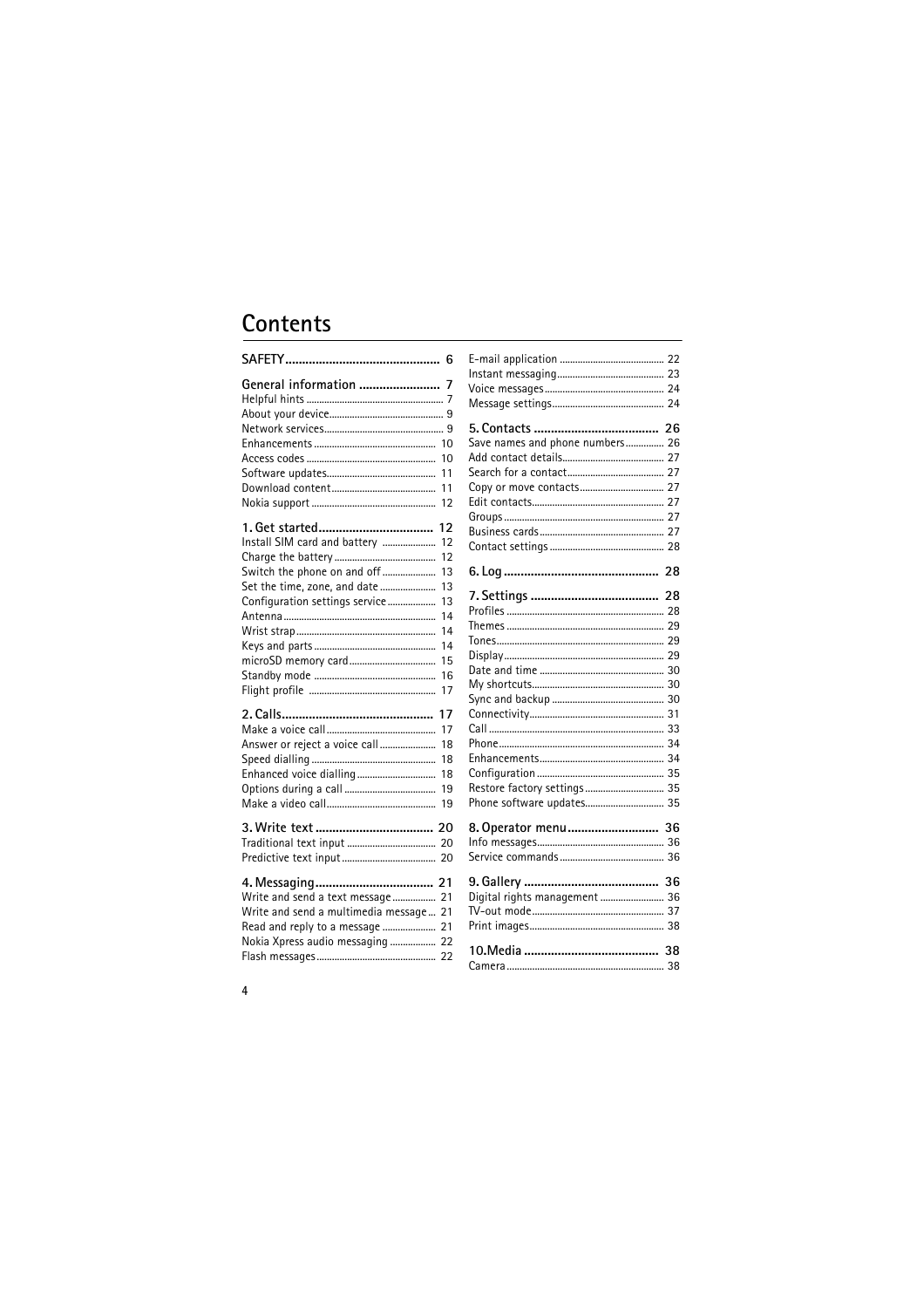| 13. Applications  45 |  |
|----------------------|--|
|                      |  |
|                      |  |
|                      |  |
| 14.SIM services  45  |  |

| 16.PC connectivity 49              |    |
|------------------------------------|----|
|                                    |    |
| Data communication applications 49 |    |
| 17.Battery and charger             |    |
| information                        | 50 |
| Nokia battery authentication       |    |
|                                    |    |
|                                    |    |
| Care and maintenance 52            |    |
| Additional safety information 53   |    |
|                                    |    |
|                                    |    |
|                                    |    |

I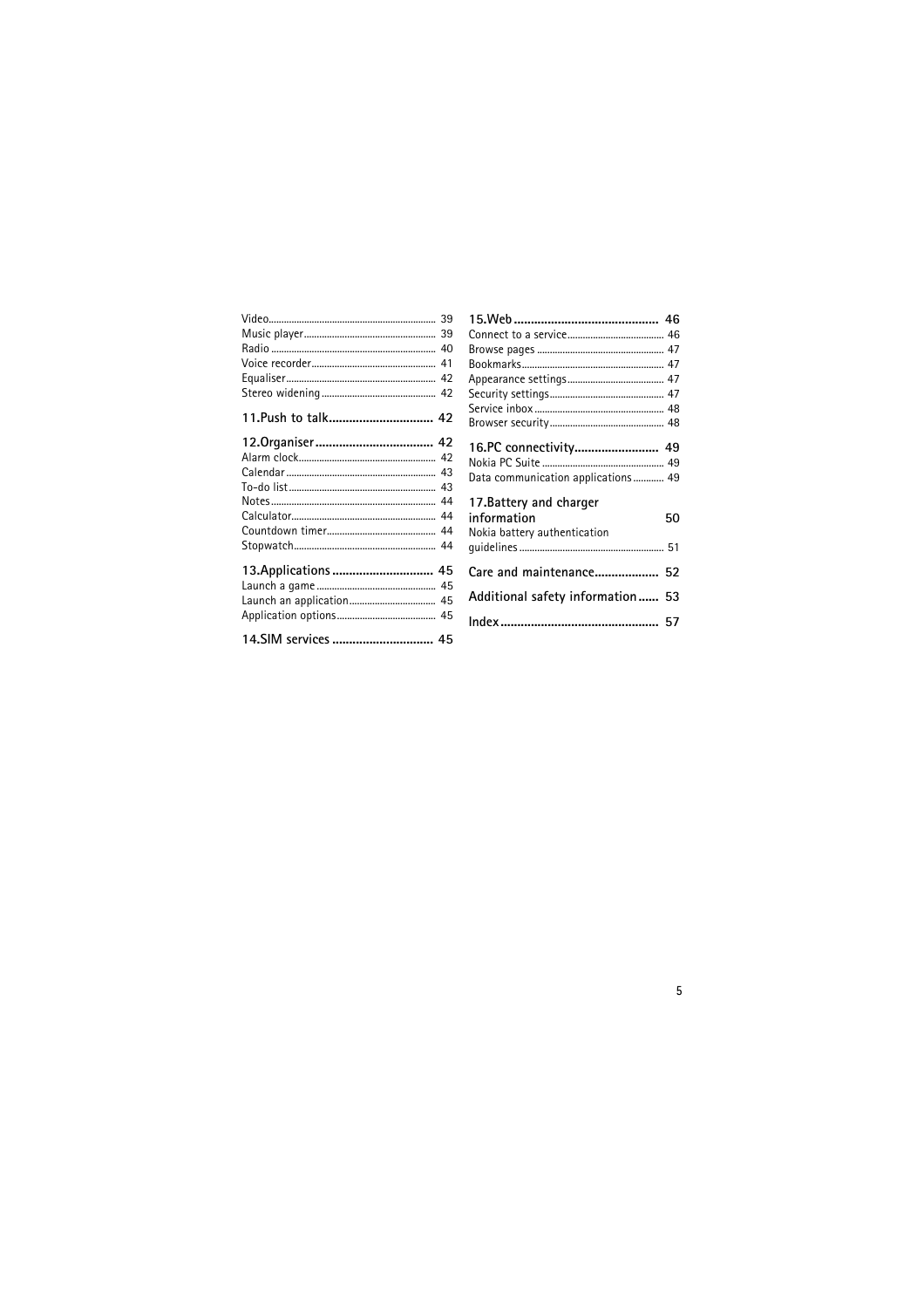# <span id="page-5-0"></span>**SAFETY**

Read these simple guidelines. Not following them may be dangerous or illegal. Read the complete user guide for further information.



#### **SWITCH ON SAFELY**

Do not switch the device on when wireless phone use is prohibited or when it may cause interference or danger.



#### **ROAD SAFETY COMES FIRST**

Obey all local laws. Always keep your hands free to operate the vehicle while driving. Your first consideration while driving should be road safety.



#### **INTERFERENCE**

All wireless devices may be susceptible to interference, which could affect performance.



#### **SWITCH OFF IN RESTRICTED AREAS** Follow any restrictions. Switch the device off in aircraft, near medical equipment, fuel, chemicals, or blasting areas.



**QUALIFIED SERVICE** Only qualified personnel may install or repair this product.



#### **ENHANCEMENTS AND BATTERIES**

Use only approved enhancements and batteries. Do not connect incompatible products.



#### **WATER-RESISTANCE**

Your device is not water-resistant. Keep it dry.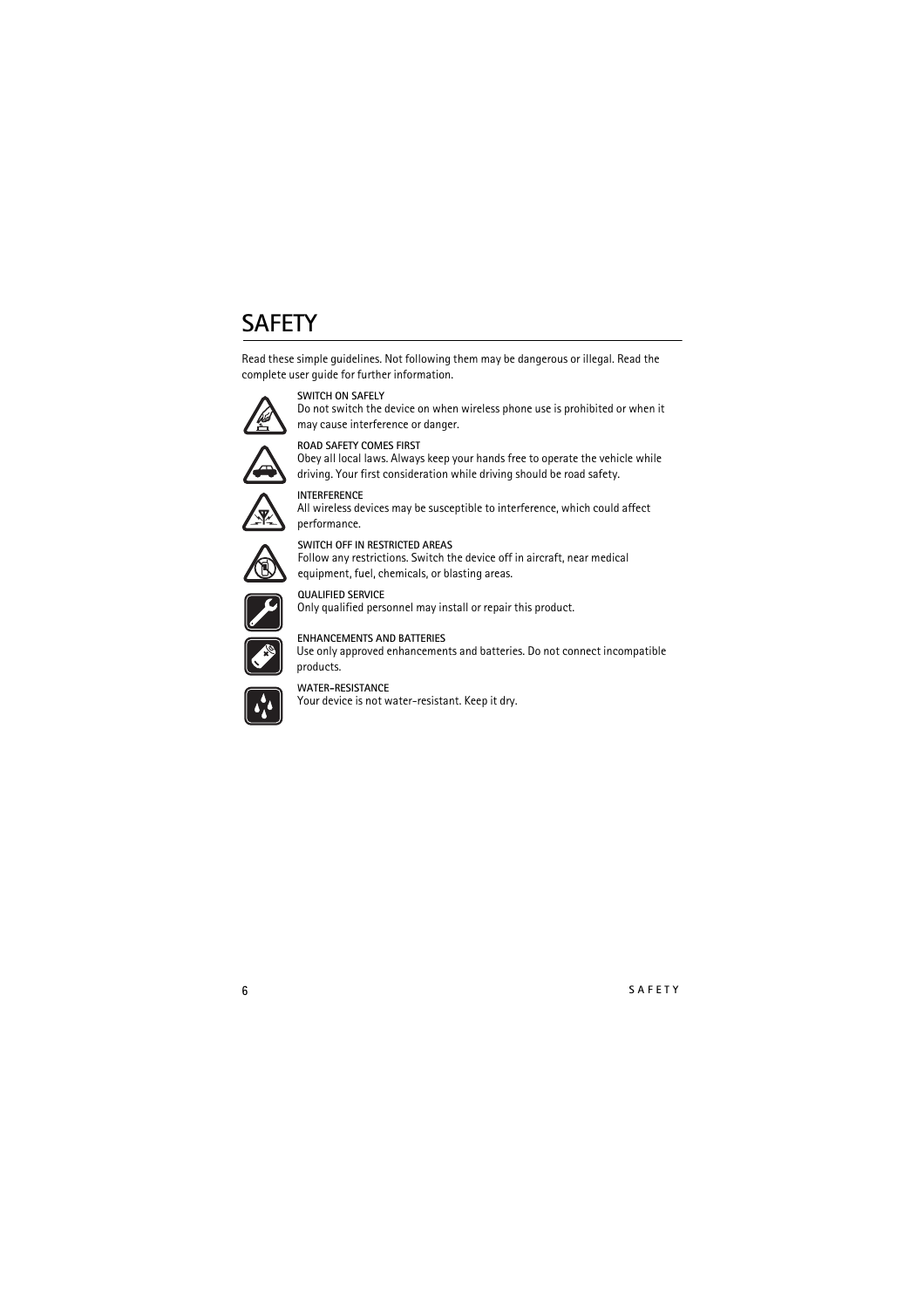# <span id="page-6-1"></span><span id="page-6-0"></span>■ **Helpful hints**

#### **Before taking your phone to a service point**

**Q:** What can I do to resolve operation issues with my phone?

**A:** Try the following:

- Power off the phone and remove and replace the battery.
- Restore the factory settings. Select **Menu** > *Settings* > *Rest. factory sett.*. The names and phone numbers saved in *Contacts* are not deleted.
- Update the phone with Nokia Software Updater if available. Visit www.nokia.com/softwareupdate or your local Nokia website.

#### **Access codes**

**Q:** What is my password for the lock, PIN, or PUK codes?

**A:** The default lock code is **12345**. If you forget or lose the lock code, contact your phone dealer.

If you forget or lose a PIN or PUK code, or if you have not received such a code, contact your service provider.

#### **Bluetooth connectivity**

**Q:** Why can't I find a Bluetooth device?

**A:** Try the following:

- Check that both devices have activated Bluetooth connectivity.
- Check that the distance between the two devices is not over 10 meters (33 feet) and that there are no walls or other obstructions between the devices.
- Check that the other device is not in the hidden mode.
- Check that both devices are compatible.

#### **Calls**

**Q:** How do I change the volume?

**A:** To increase or decrease the volume during a call, press the volume key up or down.

**Q:** How do I change the ringing tone?

**A:** Select **Menu** > *Settings* > *Tones*.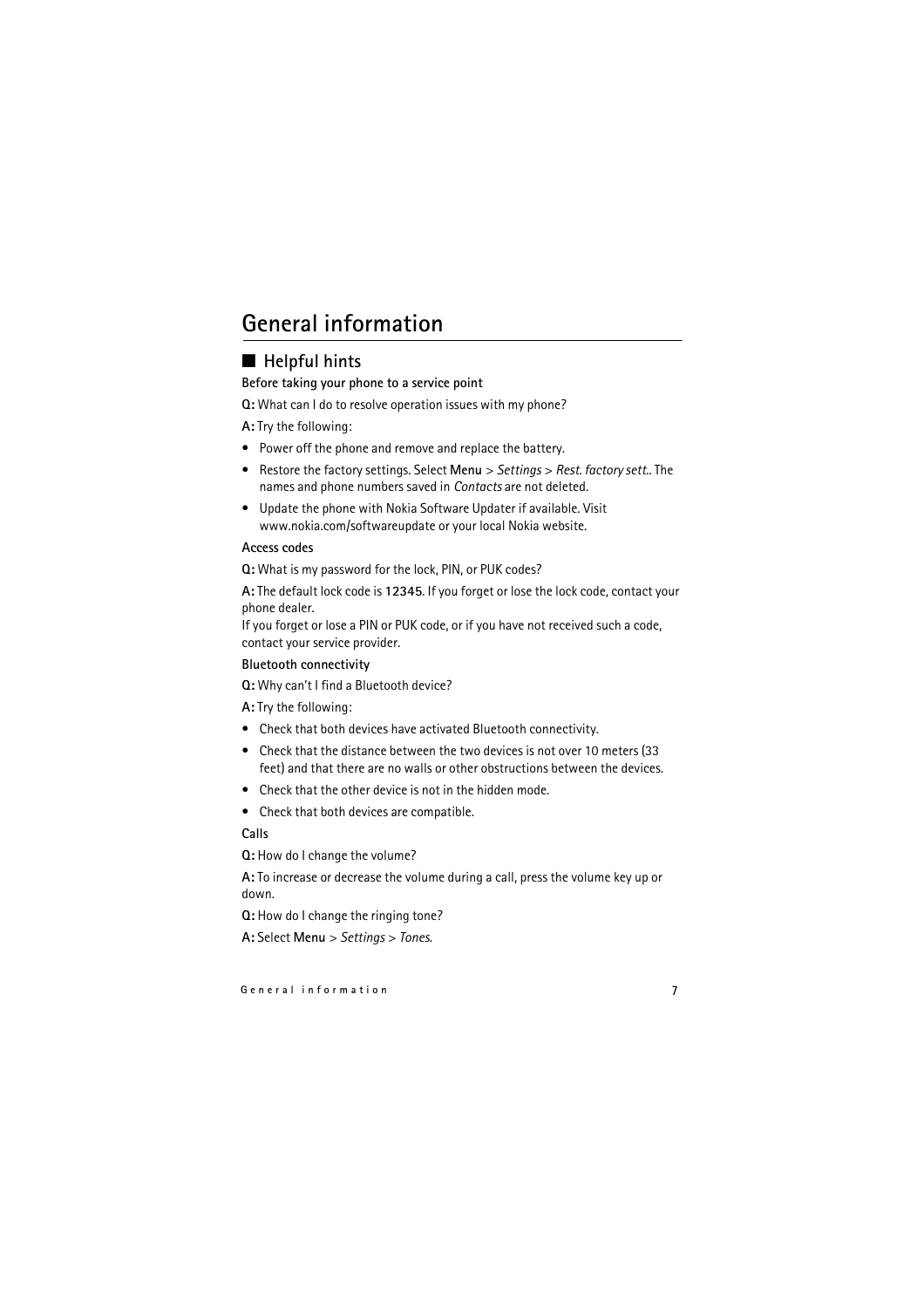#### **Contacts**

**Q:** How do I add a new contact?

**A:** Select **Menu** > *Contacts* > *Names* > **Options** > *Add new contact*.

**Q:** How do I add additional information to a contact?

**A:** Search for the contact to which you want to add a detail, and select **Details** > **Options** > *Add detail*. Select from the available options.

#### **Menus**

**Q:** How can I change the look of the menus?

**A:** To change the menu view, select **Menu** > **Options** > *Main menu view* > *List*, *Grid*, *Grid with labels*, or *Tab*.

**Q:** How do I personalise my menu?

**A:** To rearrange the menu, select **Menu** > **Options** > *Organise*. Scroll to the menu you want to move, and select **Move**. Scroll to where you want to move the menu, and select **OK**. To save the change, select **Done** > **Yes**.

#### **Messaging**

**Q:** Why can't I send a multimedia message (MMS)?

**A:** To check availability and to subscribe to the multimedia messaging service (MMS, network service), contact your service provider.

**Q:** How do I set up e-mail?

**A:** To use the e-mail function on your phone, you need a compatible e-mail system. Check your e-mail settings with your e-mail service provider. You may receive the e-mail configuration settings as a configuration message. To activate the e-mail settings, select **Menu** > *Messaging* > *Message settings* > *E-mail messages*.

#### **PC connectivity**

**Q:** Why do I have problems connecting the phone to my PC?

**A:** Ensure that Nokia PC Suite is installed and running on your PC. See the user guide for Nokia PC Suite. For further information on how to use Nokia PC Suite, see the help function in Nokia PC Suite or visit the support pages at www.nokia.com.

#### **Shortcuts**

**Q:** Are there any shortcuts that I can use?

**A:** There are several shortcuts on your phone: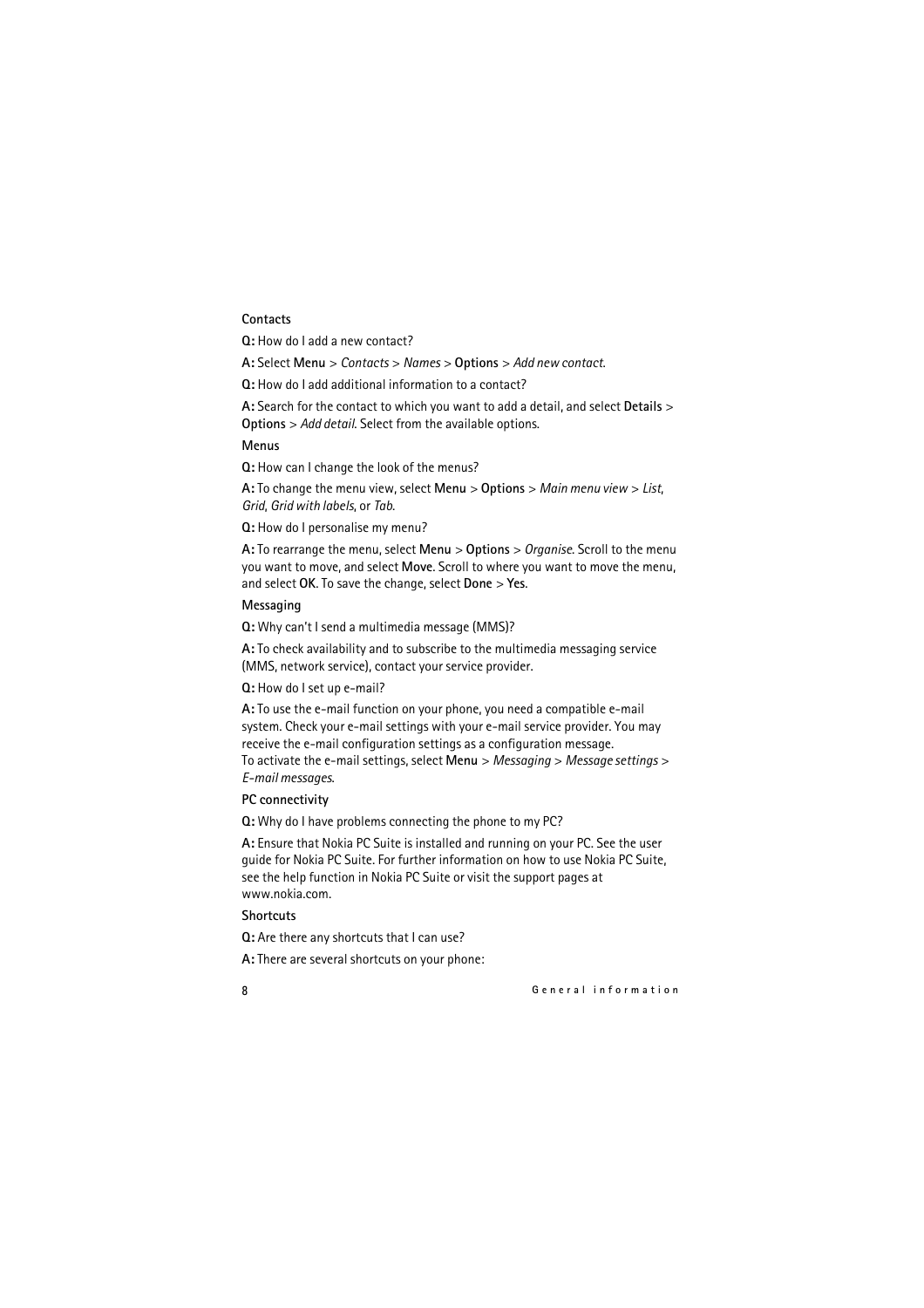- To access the list of dialed numbers, press the call key once. Scroll to the number or name that you want; to call the number, press the call key.
- To open the web browser, press and hold **0**.
- To call your voice mailbox, press and hold **1**.
- Use the scroll key as a shortcut. See ["My shortcuts,"](#page-29-1) p. [30.](#page-29-1)
- To change from any profile to the silent profile and back to the general profile, press and hold **#**.

# <span id="page-8-0"></span>■ **About your device**

The wireless device described in this guide is approved for use on the WCDMA 850 and 2100 and GSM 850, 900, 1800 and 1900 networks. Contact your service provider for more information about networks.

When using the features in this device, obey all laws and respect local customs, privacy and legitimate rights of others, including copyrights.

Copyright protection may prevent some images, music, and other content from being copied, modified, or transferred.

Your device may have preinstalled bookmarks and links for third-party internet sites. You may also access other third-party sites through your device. Third-party sites are not affiliated with Nokia, and Nokia does not endorse or assume liability for them. If you choose to access such sites, you should take precautions for security or content.



**Warning:** To use any features in this device, other than the alarm clock, the device must be switched on. Do not switch the device on when wireless device use may cause interference or danger.

Remember to make back-up copies or keep a written record of all important information stored in your device.

When connecting to any other device, read its user guide for detailed safety instructions. Do not connect incompatible products.

# <span id="page-8-1"></span>■ **Network services**

To use the phone you must have service from a wireless service provider. Many of the features require special network features. These features are not available on all networks; other networks may require that you make specific arrangements with your service provider before you can use the network services. Your service provider can give you instructions and explain what charges will apply. Some networks may have limitations that affect how you can use network services. For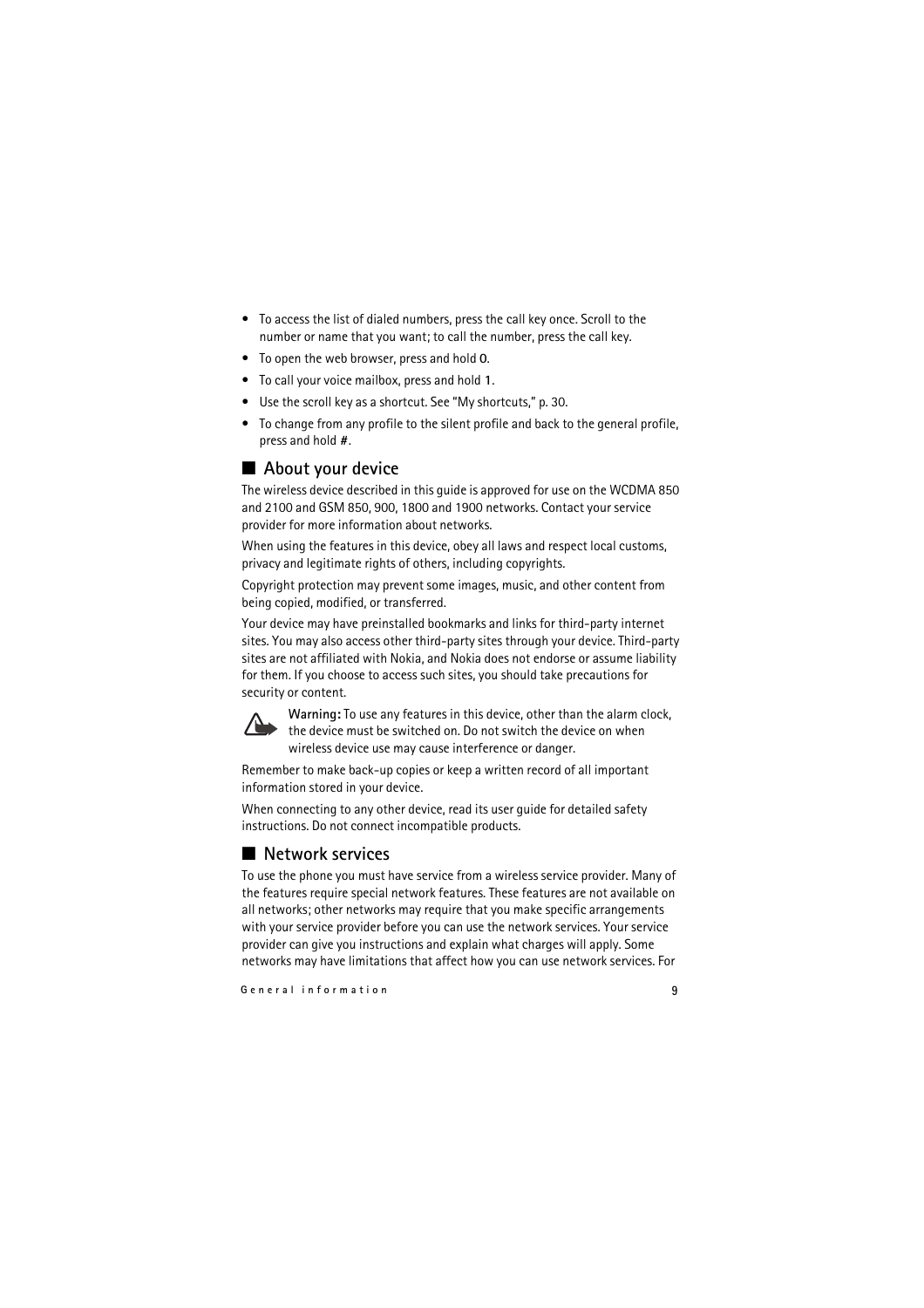instance, some networks may not support all language-dependent characters and services.

Your service provider may have requested that certain features be disabled or not activated in your phone. If so, these features will not appear on your phone menu. Your phone may also have a special configuration such as changes in menu names, menu order, and icons. Contact your service provider for more information.

This device supports WAP 2.0 protocols (HTTP and SSL) that run on TCP/IP protocols. Some features of this device, such as multimedia messaging (MMS), browsing, e-mail application, instant messaging, presence enhanced contacts, remote synchronisation, and content downloading using the browser or MMS, require network support for these technologies.

### <span id="page-9-0"></span>■ **Enhancements**

**Warning:** Use only batteries, chargers, and enhancements approved by Nokia for use with this particular model. The use of any other types may invalidate any approval or warranty, and may be dangerous.

For availability of approved enhancements, please check with your dealer. When you disconnect the power cord of any enhancement, grasp and pull the plug, not the cord.

## <span id="page-9-1"></span>■ **Access codes**

Select **Menu** > *Settings* > *Security* to set how your phone uses the access codes and security settings.

• The keypad lock (keyguard) only locks the keys.

You can lock the keys to prevent accidental keypresses.

- 1. To lock the keys, close the slide, and select **Lock** within 3.5 seconds.
- 2. To unlock the keys, open the slide; or select **Unlock** > **OK** within 1.5 seconds.

To answer a call when the keyguard is on, press the call key. When you end or reject the call, the keys are automatically locked.

You can also select **Menu** > *Settings* > *Phone* > *Automatic keyguard* or *Security keyguard* > *On* or *Off*. If the *Security keyguard* is set *On*, enter the security code when requested.

- The security code, supplied with the phone, helps to protect your phone against unauthorised use. The preset code is **12345**.
- The PIN code, supplied with the SIM card, helps to protect the card against unauthorised use.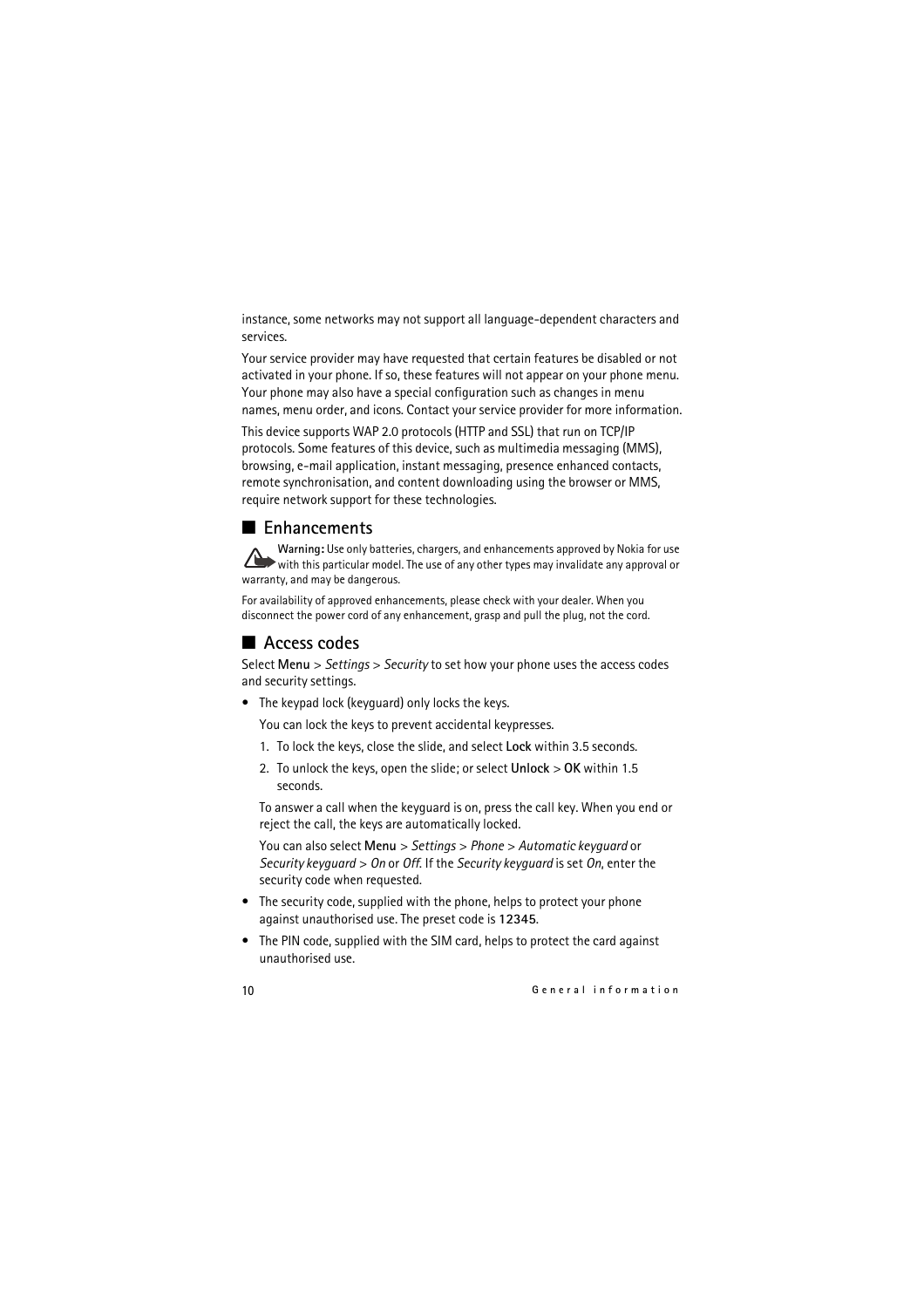- The PIN2 code, supplied with some SIM cards, is required to access certain services.
- PUK and PUK2 codes may be supplied with the SIM card. If you enter the PIN or PIN2 code incorrectly three times in succession, you will be asked for the PUK or PUK2 code. If you do not have them, contact your local service provider.
- The barring password (4 digits) is required when using the *Call barring service* to restrict incoming calls to and outgoing calls from your phone (network service).
- To view or change the security module settings, if installed, select **Menu** > *Settings* > *Security* > *Security module sett.*.

### <span id="page-10-0"></span>■ Software updates



**Important:** Use only services that you trust and that offer adequate security and protection against harmful software.

Nokia may produce software updates that may offer new features, enhanced functions, or improved performance. You may be able to request these updates through the Nokia Software Updater PC application. To update the device software, you need the Nokia Software Updater application and a compatible PC with Microsoft Windows 2000 or XP operating system, broadband internet access, and a compatible data cable to connect your device to the PC.

To get more information and to download the Nokia Software Updater application, visit www.nokia.com/softwareupdate or your local Nokia web site.

Downloading software updates may involve the transmission of large amounts of data through your service provider's network. Contact your service provider for information about data transmission charges.

Make sure that the device battery has enough power, or connect the charger before starting the update.

If software updates over the air are supported by your network, you may also be able to request updates through the device. See ["Phone,"](#page-33-0) p. [34.](#page-33-0)

## <span id="page-10-1"></span>■ **Download content**

You may be able to download new content (for example, themes) to your phone (network service).

For the availability of different services, pricing, and tariffs, contact your service provider.



**Important:** Use only services that you trust and that offer adequate security and protection against harmful software.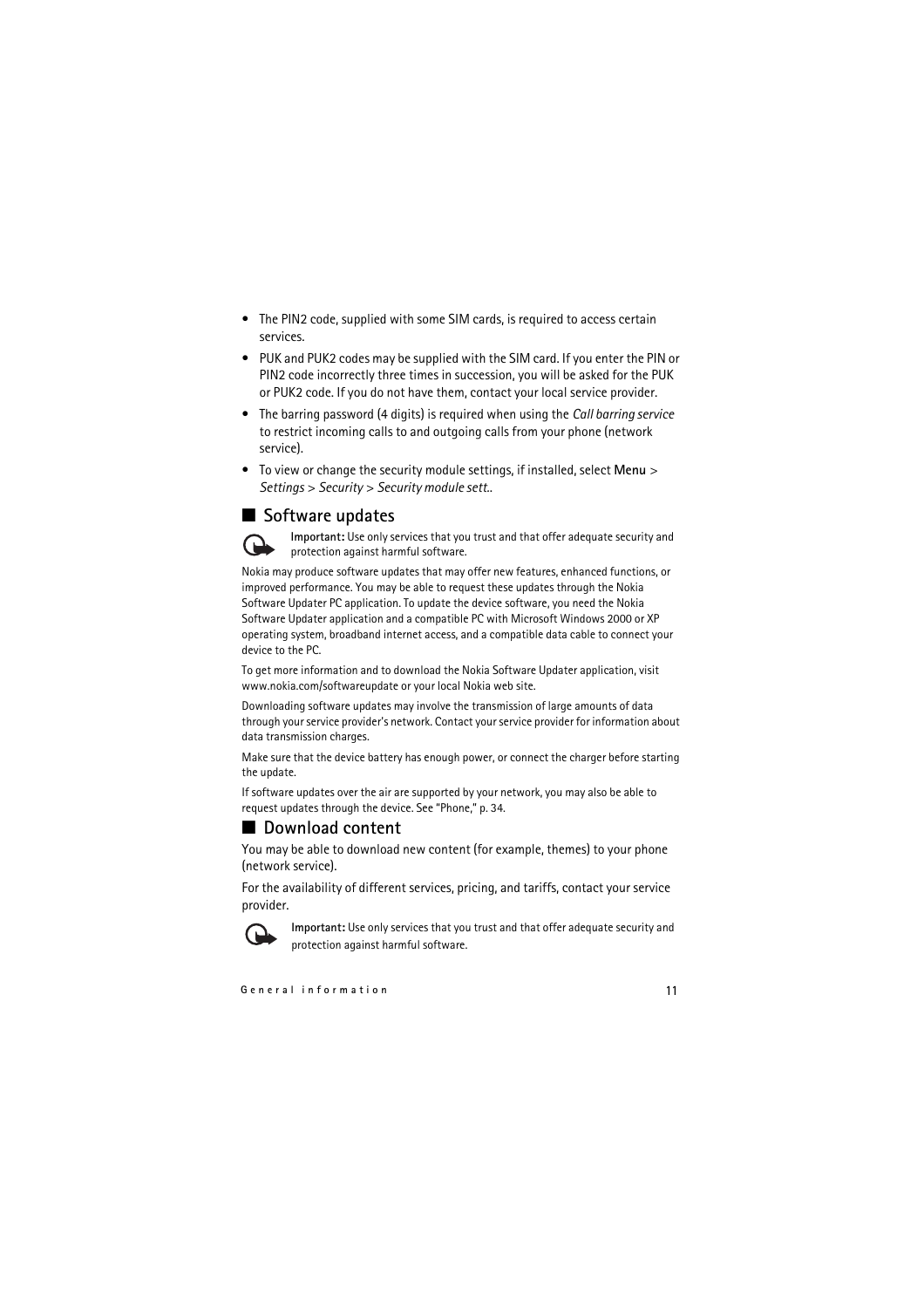# <span id="page-11-0"></span>■ **Nokia** support

Check www.nokia.com/support or your local Nokia website for the latest guides, additional information, downloads, and services related to your Nokia product.

On the website, you can get information on the use of Nokia products and services. If you need to contact customer service, check the list of local Nokia contact centres at www.nokia.com/customerservice.

For maintenance services, check your nearest Nokia service centre at www.nokia.com/repair.

# <span id="page-11-1"></span>**1. Get started**

## <span id="page-11-2"></span>■ **Install SIM card and battery**

Always switch the device off and disconnect the charger before removing the battery.

The SIM card and its contacts can easily be damaged by scratches or bending, so be careful when handling, inserting, or removing the card. Insert the SIM card with the gold-coloured contact area facing down (4).



# <span id="page-11-3"></span>■ **Charge the battery**

Charging the BP-5M battery with the AC-4 charger takes approximately 1 hour and 30 minutes while the phone is in the standby mode.

- 1. Connect the charger to a wall socket.
- 2. Connect the lead from the charger to the charger connector at the top of your phone.

If the battery is completely discharged, it may take a few minutes before the charging indicator appears on the display or before any calls can be made.

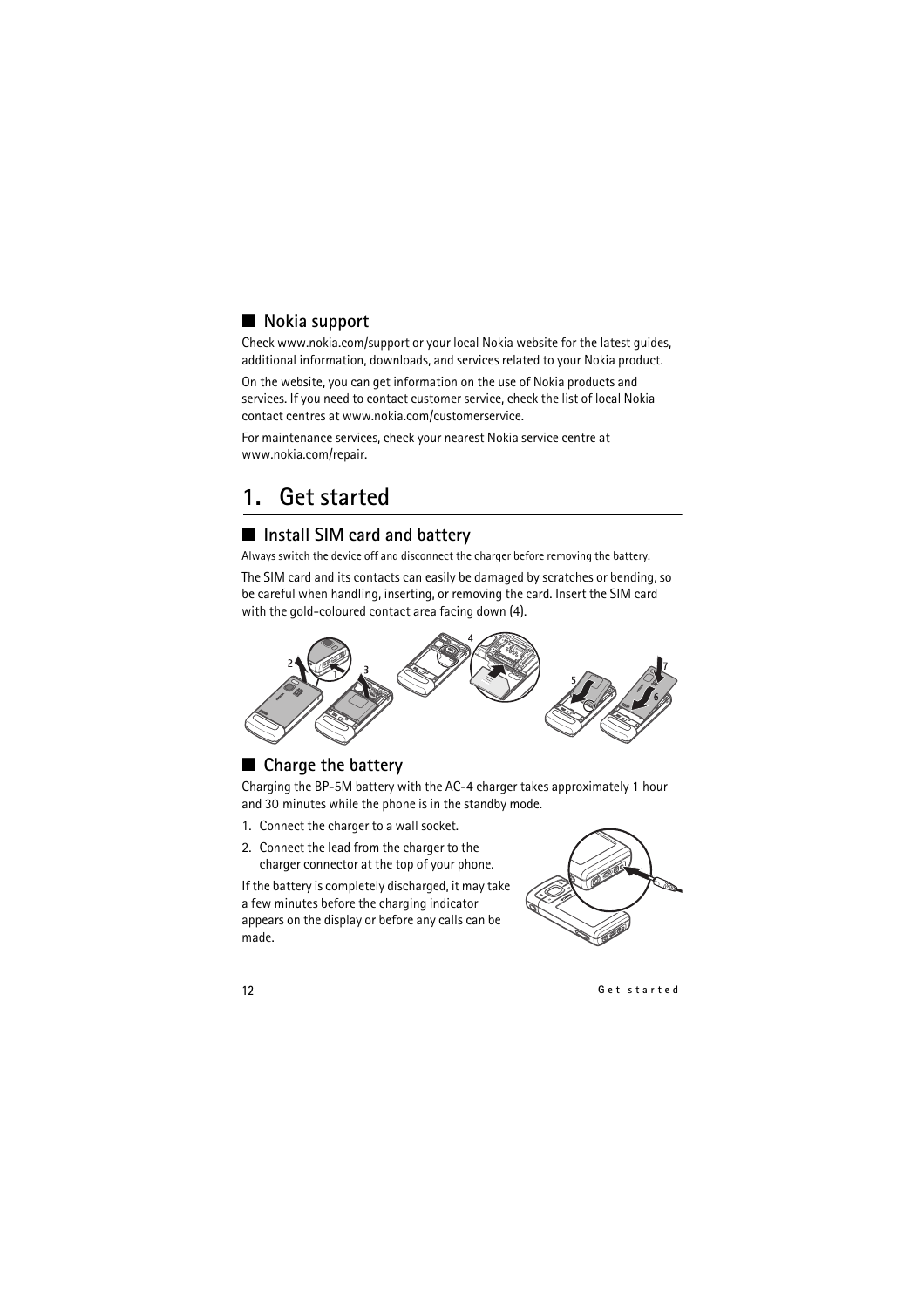## <span id="page-12-0"></span>■ Switch the phone on and off

- 1. Press and hold the power key as shown.
- 2. If the phone asks for a PIN or a UPIN code, enter the code (for example, displayed as \*\*\*\*), and select **OK**.

When you switch on your phone for the first time, and the phone is in the standby mode, you are asked to get the configuration settings from your service provider (network service). Confirm or decline the query. See ["Configuration,"](#page-34-0) p. 35, and ["Configuration settings service,"](#page-12-2) p. [13.](#page-12-2)



# <span id="page-12-1"></span>■ Set the time, zone, and date

When you switch on your phone for the first time, and the phone is in the standby mode, you are asked to set the time and date. Fill in the fields, and select **Save**.

To access *Date and time* later, select **Menu** > *Settings* > *Date and time* > *Date & time settings*, *Date and time format*, or *Auto-update of time* (network service) to change the time, time zone, and date settings.

# <span id="page-12-2"></span>■ **Configuration settings service**

To use some of the network services, such as mobile internet services, MMS, Nokia Xpress audio messaging, or remote internet server synchronisation, your phone needs the correct configuration settings. For more information on availability, contact your network operator, service provider, nearest authorised Nokia dealer, or visit the support area on the Nokia website, www.nokia.com/support.

When you have received the settings as a configuration message, and the settings are not automatically saved and activated, *Configuration settings received* is displayed. Select **Show** > **Save**. If required, enter the PIN code supplied by the service provider.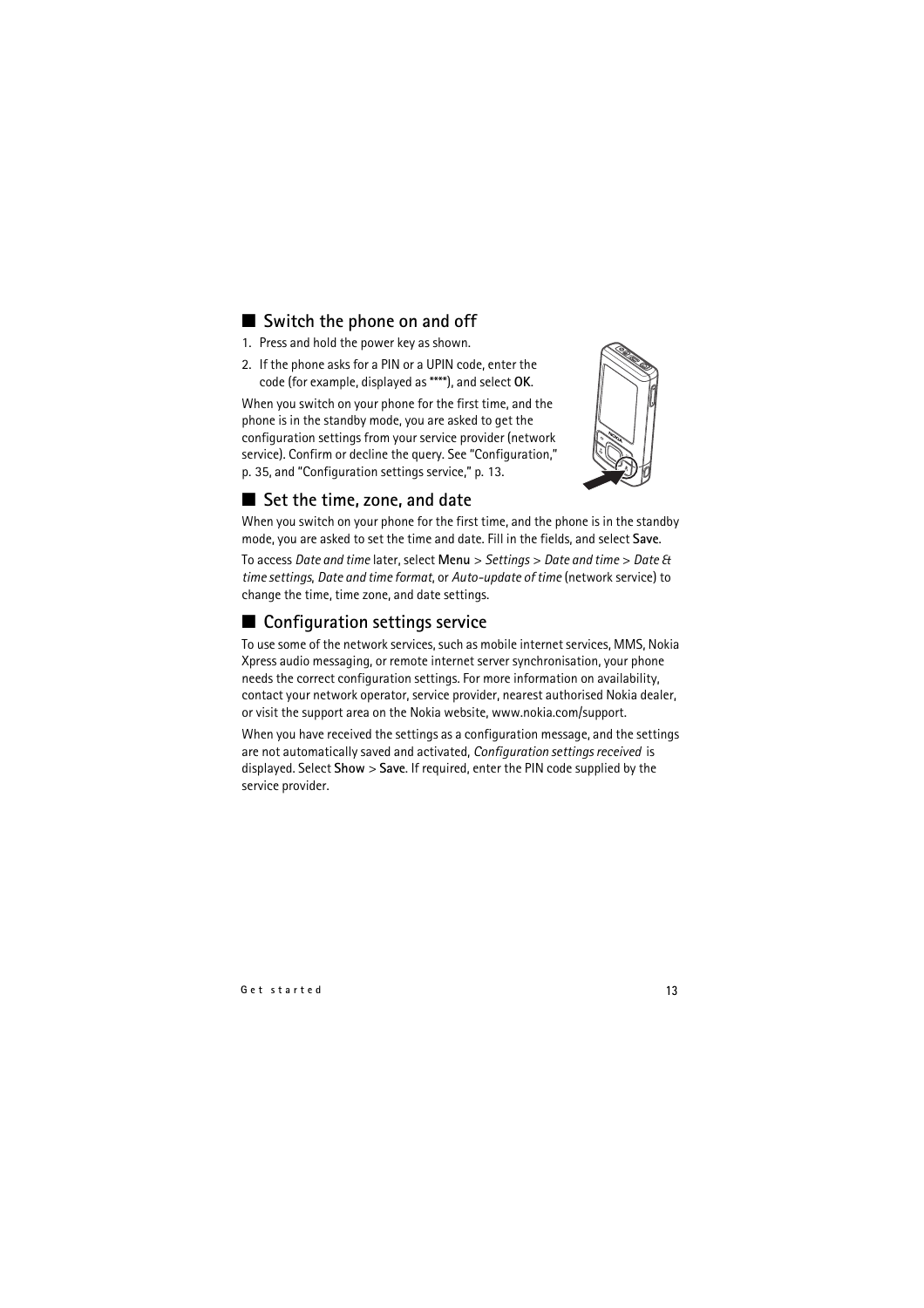# <span id="page-13-0"></span>■ **Antenna**

Your device may have internal and external antennas. As with any radio transmitting device, avoid touching the antenna area unnecessarily while the antenna is transmitting or receiving. Contact with such an antenna affects the communication quality and may cause the device to operate at a higher power level than otherwise needed and may reduce the battery life.

### <span id="page-13-1"></span>■ Wrist strap

Remove the battery cover of the phone. Insert a thread through the eyelet. Place the thread around the post of the phone as shown in the picture. Tighten the thread. Replace the battery cover.

## <span id="page-13-2"></span>■ **Keys and parts**

- 1. Earpiece
- 2. Light sensor
- 3. Front camera
- 4. Navi™ key (herein referred to as scroll key)
- 5. Middle selection key
- 6. Left selection key
- 7. Right selection key
- <span id="page-13-3"></span>8. Call key
- <span id="page-13-4"></span>9. End key/power key; ends calls (short key press) and turns the phone on and off (long key press)
- 10.Keypad

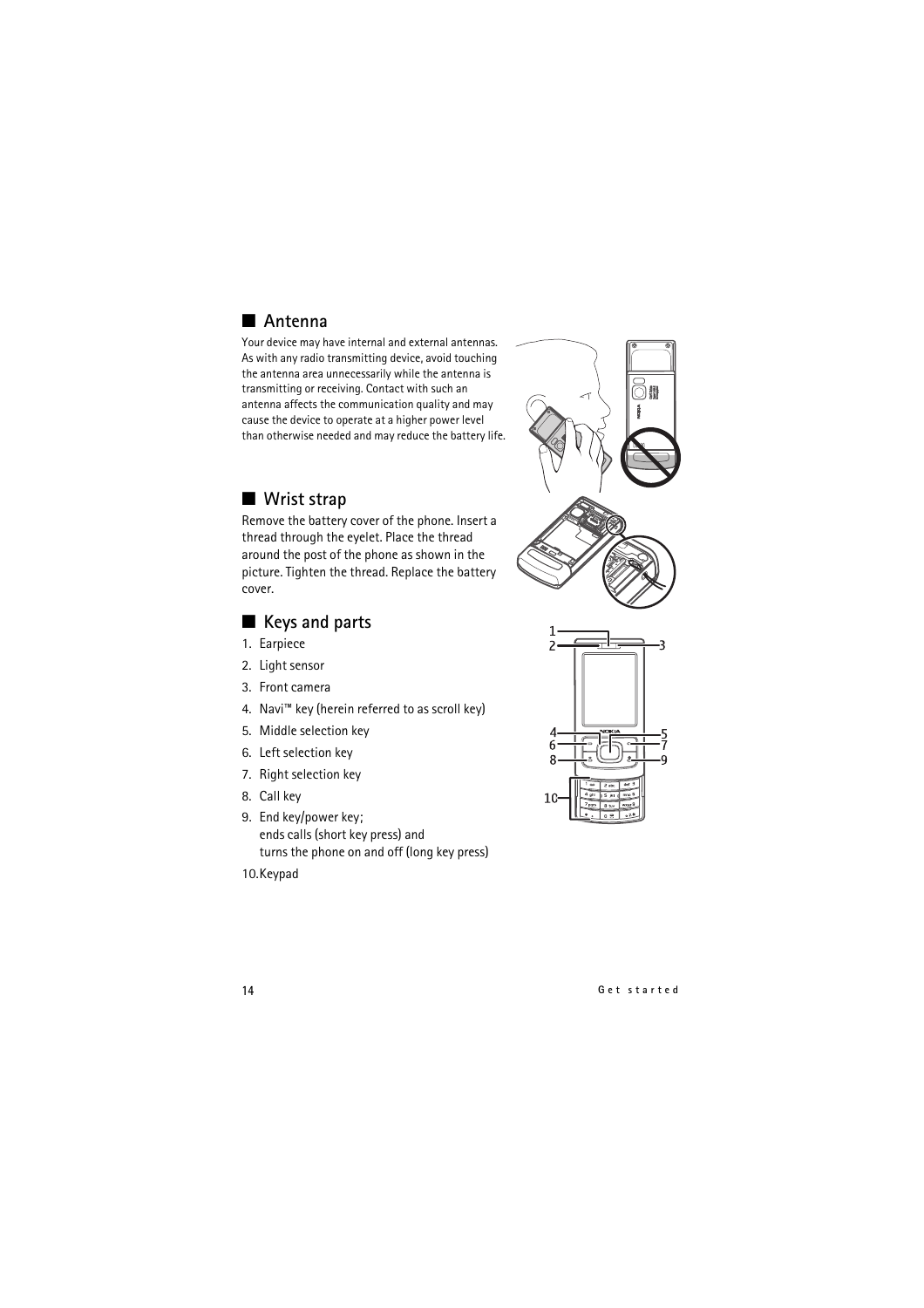- 11.Charger connector
- 12.Battery cover release button
- 13.USB connector
- 14.Enhancements connector
- 15.Volume up key/PTT key
- 16.Volume down key
- 17.Camera key/auto focus
- 18.Loudspeaker
- 19.Camera lens
- 20.Camera flash
- 21.Wrist strap eyelet



### <span id="page-14-0"></span>■ microSD memory card

The microSD memory card, inserted in your phone, can be loaded with data such as ringing tones, themes, tones, images and videos. If you delete, reload, or replace this card, these functions and features may not function properly.



You can remove or replace a microSD card during phone operation without switching the phone off.



**Important:** Do not remove the memory card in the middle of an operation when the card is being accessed. Removing the card in the middle of an operation may damage the memory card as well as the device, and data stored on the card may be corrupted.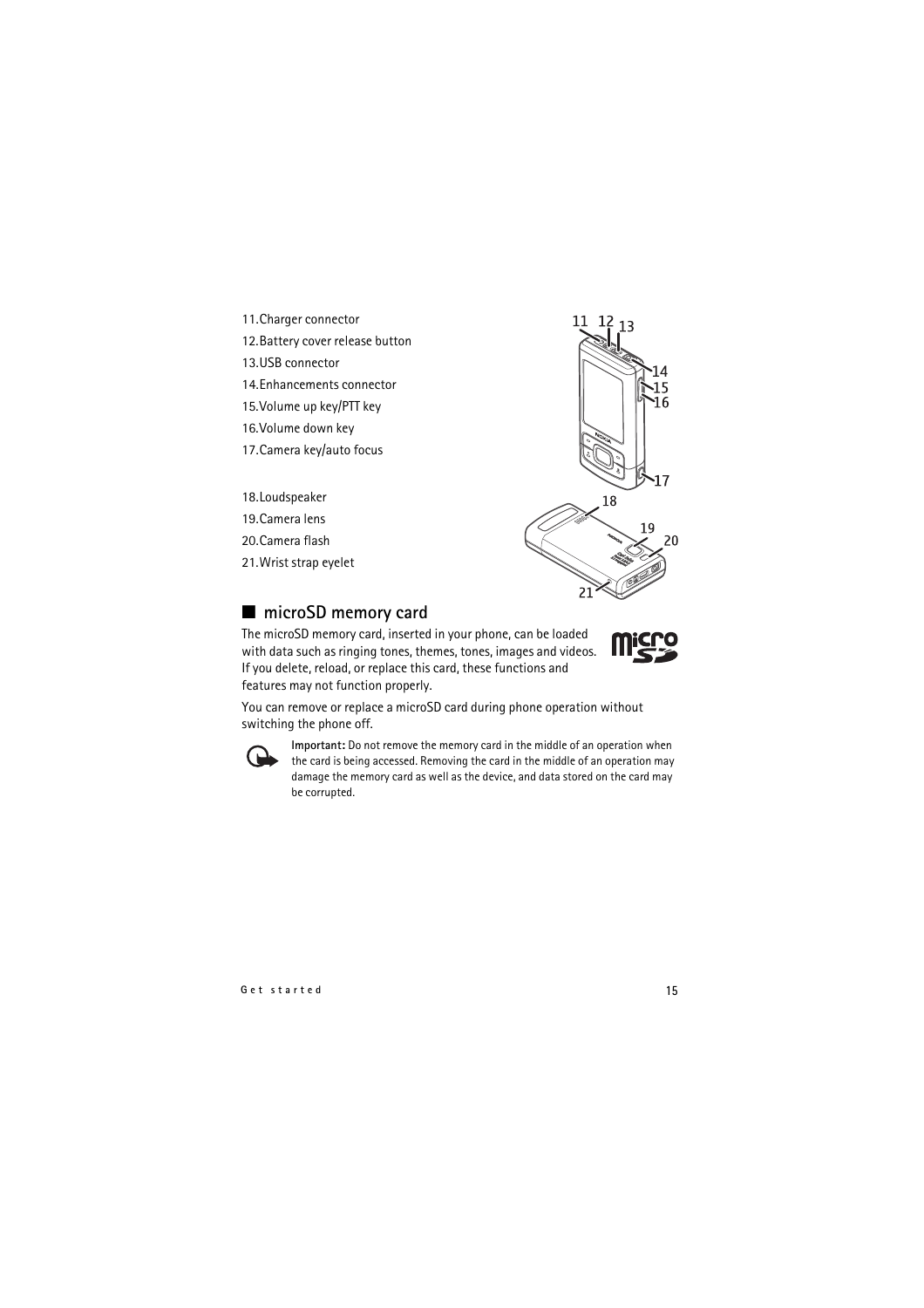- 1. Remove the battery cover of the phone. Swing the microSD memory card holder open (1).
- 2. Insert the card with the gold-colored contact area facing up (2). Swing the card holder back in place (3), and close it at shown (4). Replace the battery cover. Remove the microSD card in reverse order.

#### <span id="page-15-0"></span>■ Standby mode

When the phone is ready for use, and you have not entered any characters, the phone is in the standby mode.

- 1. 3G indicator
- 2. Signal strength of the cellular network
- 3. Battery charge level
- 4. Indicators. See "Indicators," p. 16.
- 5. Name of the network or the operator logo
- 6. Clock
- 7. Display
- 8. The left selection key (8) is **Go to** or a shortcut to another function. See "Left selection key," p. 30
- 9. The middle selection key (9) mode is **Menu**.
- 10.The right selection key (10) may be **Names** to access the list of contacts in the *Contacts* menu, an operator-specific name to access an operator-specific web site, or a shortcut to a function that you selected. See "Right selection key," p. 30.

#### **Indicators**

- You have unread messages. 罓
- The phone registered a missed call. See ["Log,"](#page-27-1) p. [28.](#page-27-1)  $\mathbf{v}_r$
- The keypad is locked. See ["Access codes,"](#page-9-1) p. [10.](#page-9-1) $\mathbf{r}^{\mathbf{0}}$



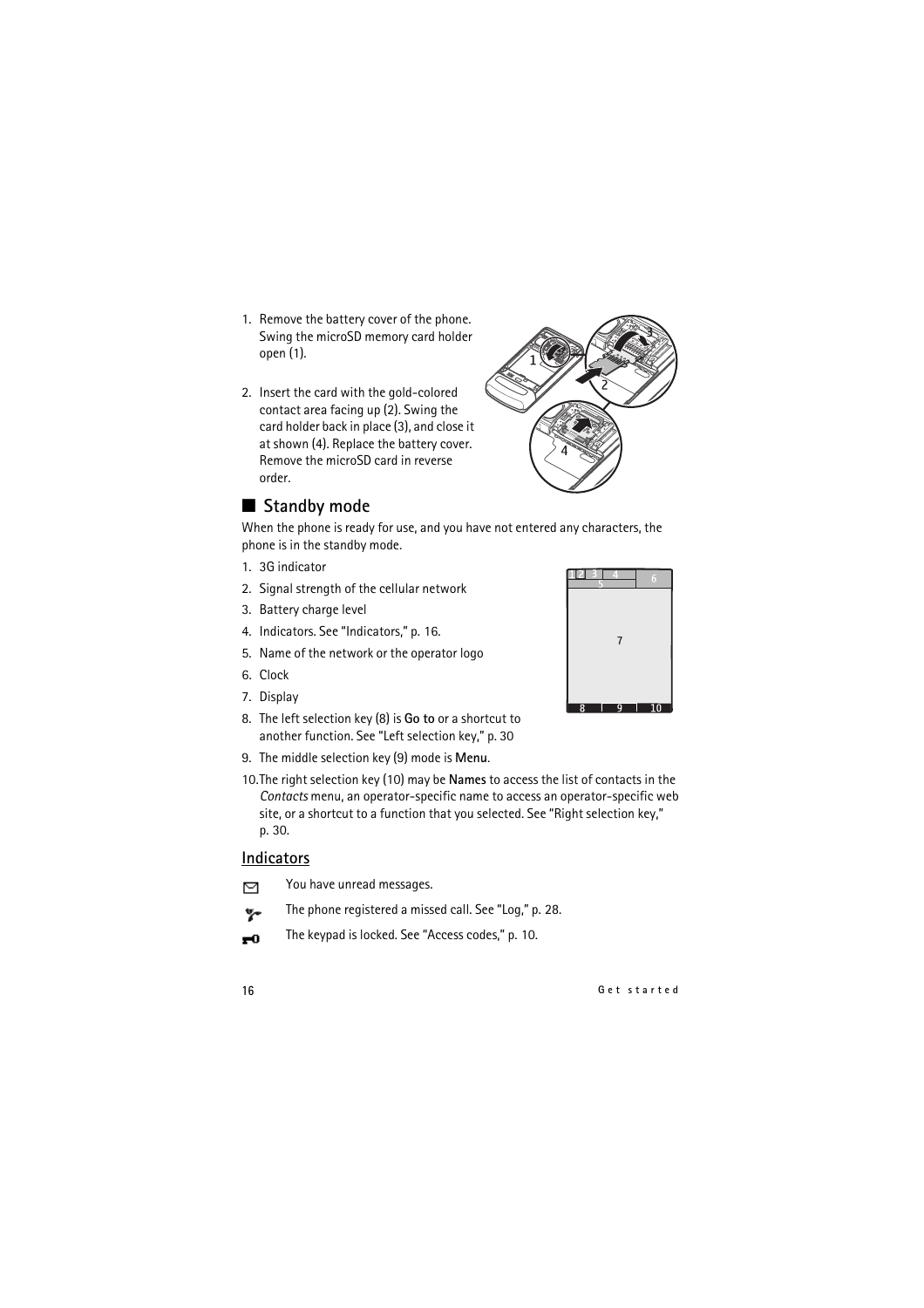- The phone does not ring for an incoming call or text message when  $\mathbf x$ **Incoming call alert** is set to **Off** and **Message alert tone** is set to **Off**. See ["Tones,"](#page-28-1) p. [29](#page-28-1).
- The alarm clock is set to **On**. See ["Alarm clock,"](#page-41-4) p. [42.](#page-41-4) ۰
- **,** When the packet data connection mode **Always online** is selected and the packet data service is available, the indicator is shown.
- **G**  $\mathbb{E}$  A GPRS or EGPRS connection is established.
- **<sup>1</sup>3** .  $\text{\AA}$  The GPRS or EGPRS connection is suspended (on hold).
- Bluetooth connection indicator. See "Connecting with Bluetooth," p. 31. 父

## <span id="page-16-0"></span>■ Flight profile

You can deactivate all radio frequency functions and still have access to offline games, calendar, and phone numbers. Use the flight profile in radio sensitive environments—on board aircraft or in hospitals. When the flight profile is active,

is shown.

Select **Menu** > *Settings* > *Profiles* > *Flight* > *Activate* or *Personalise*.

To set the phone to ask every time it is switched on whether to use the flight profile, select **Menu** > *Settings* > *Phone* > *Flight query* > *On* or *Off*.

To deactivate the flight profile, select any other profile.

In the offline or flight profiles, you may need to unlock the device and change to the calling profile before making a call.



**Warning:** With the flight profile you cannot make or receive any calls, including emergency calls, or use other features that require network coverage. To make calls, you must first activate the phone function by changing profiles. If the device has been locked, enter the lock code. If you need to make an emergency call while the device is locked and in the flight profile, you may be also able to enter an official emergency number programmed in your device in the lock code field and select 'Call'. The device will confirm that you are about to exit flight profile to start an emergency call.

# <span id="page-16-1"></span>**2. Calls**

## <span id="page-16-2"></span>■ **Make a voice call**

Do one of the following: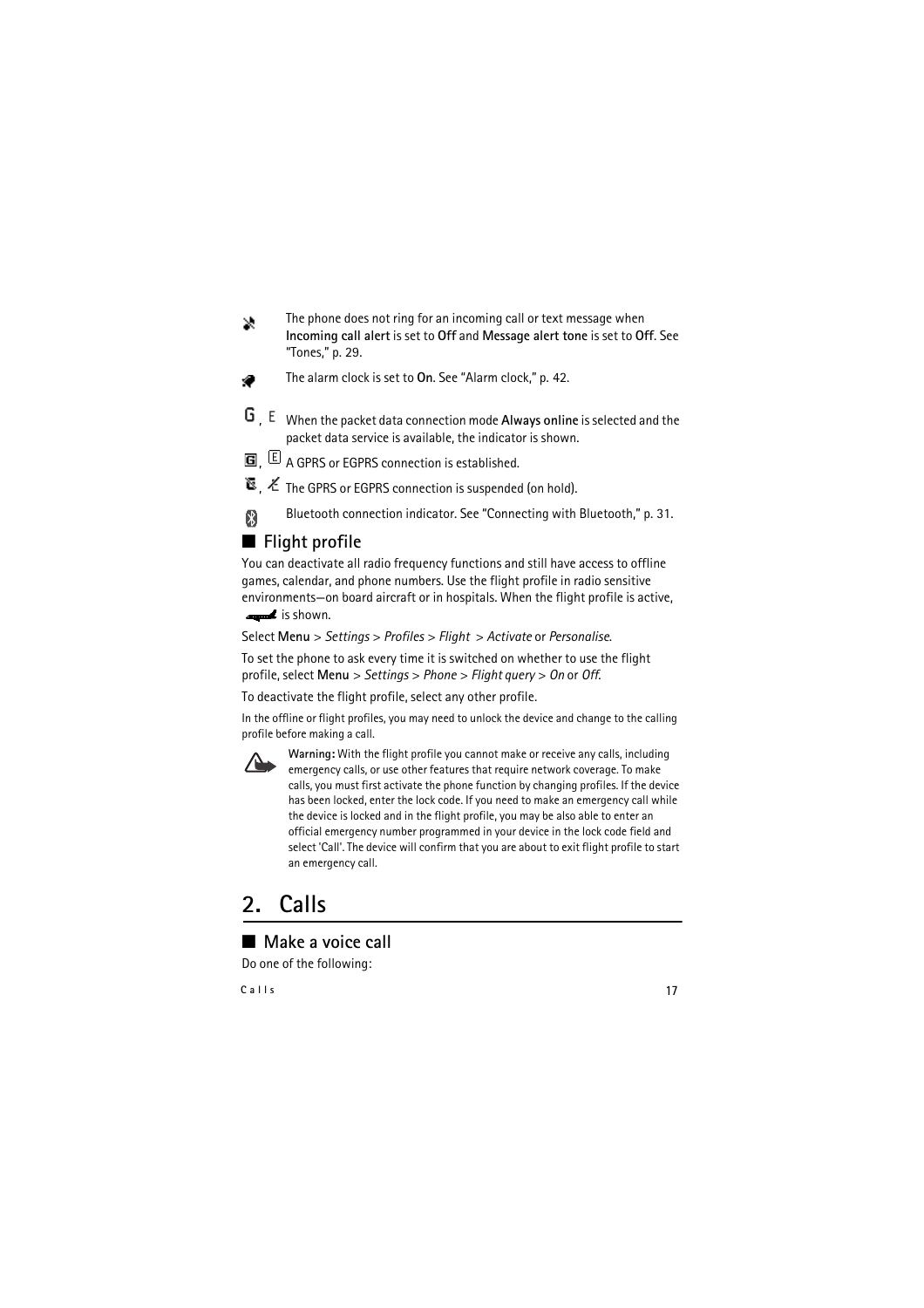- Enter the phone number, including the area code, and press the call key. For international calls, press  $*$  twice for the international prefix (the  $+$ character replaces the international access code), enter the country code, the area code without the leading 0, if necessary, and the phone number.
- Press the call key once to list the last called numbers, and press the call key.
- Call a name or number in *Contacts*. See ["Contacts,"](#page-25-0) p. [26.](#page-25-0)

To increase or decrease the volume during a call, press the volume key up or down.

#### <span id="page-17-0"></span>■ Answer or reject a voice call

To answer a call, press the call key. To end the call, press the end key.

To reject a call, press the end key.

To mute the ringing tone, select **Silence**. Then answer or reject the call.

### <span id="page-17-1"></span>■ **Speed dialling**

To assign a number to one of the speed-dialling keys, **3** to **9**:

- 1. Select **Menu** > *Contacts* > *Speed dials*.
- 2. Scroll to the speed-dialling number that you want.
- 3. Select **Assign**, or if a number has already been assigned to the key, select **Options** > *Change*.
- 4. Select **Search** and the contact you want to assign.

If the *Speed dialling* function is off, the phone asks whether you want to activate it.

Select **Menu** > *Settings* > *Call* > *Speed dialling* > *On* or *Off*.

To call a number, press and hold a speed-dialling key until the call begins.

### <span id="page-17-2"></span>■ **Enhanced voice dialling**

You can make a phone call by saying the name that is saved in the contact list of the phone. To set a contact for the voice playback, select **Menu** > *Settings* > *Phone* > *Voice recognition* > *Recognition lang.*, and follow the instructions on the display.

Before using voice tags, note the following:

- Voice tags are not language-dependent. They are dependent on the speaker's voice.
- You must say the name exactly as you said it when you recorded it.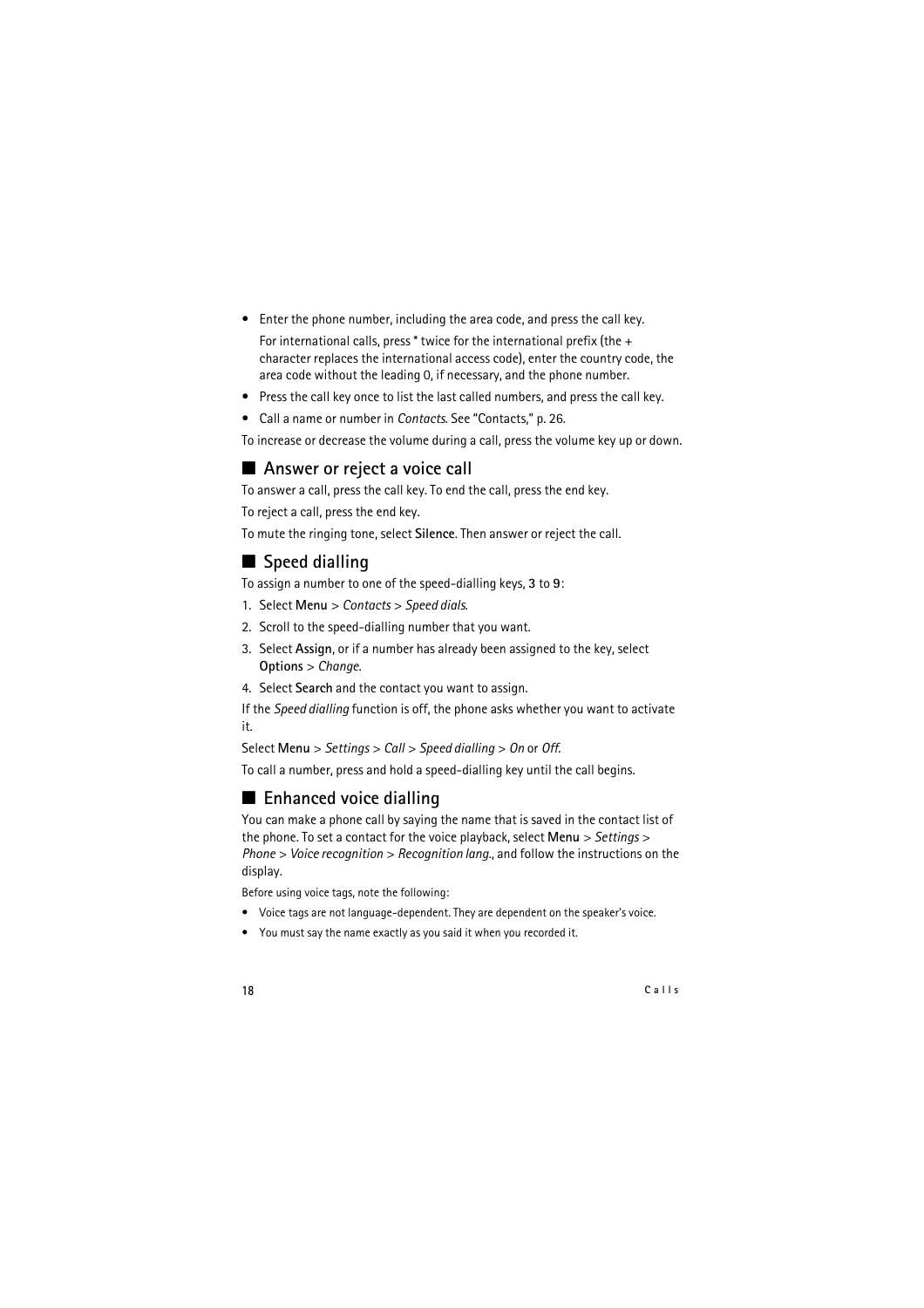- Voice tags are sensitive to background noise. Record voice tags and use them in a quiet environment.
- Very short names are not accepted. Use long names, and avoid similar names for different numbers.



**Note:** Using voice tags may be difficult in a noisy environment or during an emergency, so you should not rely solely upon voice dialling in all circumstances.

# <span id="page-18-0"></span>■ **Options during a call**

Many of the options that you can use during a call are network services. For availability, contact your service provider.

Possible options that your service provider may offer include conference calls, video sharing and placing calls on hold.

### **Call waiting**

Select **Menu** > *Settings* > *Call* > *Call waiting* > *Activate* to have the network notify you of an incoming call while you have a call in progress (network service).

To answer a waiting call during an active call, press the call key. The first call is put on hold. To end the active call, press the end key.

## <span id="page-18-1"></span>■ **Make a video call**

- 1. To start a video call, enter the phone number in the standby mode, or select **Contacts** and a contact.
- 2. Press and hold the call key, or select **Options** > *Video call*. Starting a video call may take a while. *Video call* and an outgoing animation is shown. If the call is not successful (for example, video calls are not supported by the network, or the receiving device is not compatible) you are asked if you want to try a normal call or send a message instead.

To increase or decrease the volume during a call, press the volume key up or down.

3. To end the call, press the end key.

When you make a video call, you send a real-time video to the recipient of the call. The video image captured by the camera on the front of your phone is shown to the video call recipient.

To be able to make a video call, you must have a USIM card and be connected in a WCDMA network. For availability of and subscription to video call services, contact your network operator or service provider. A video call can only be made between two parties. The video call can be made to a compatible phone or an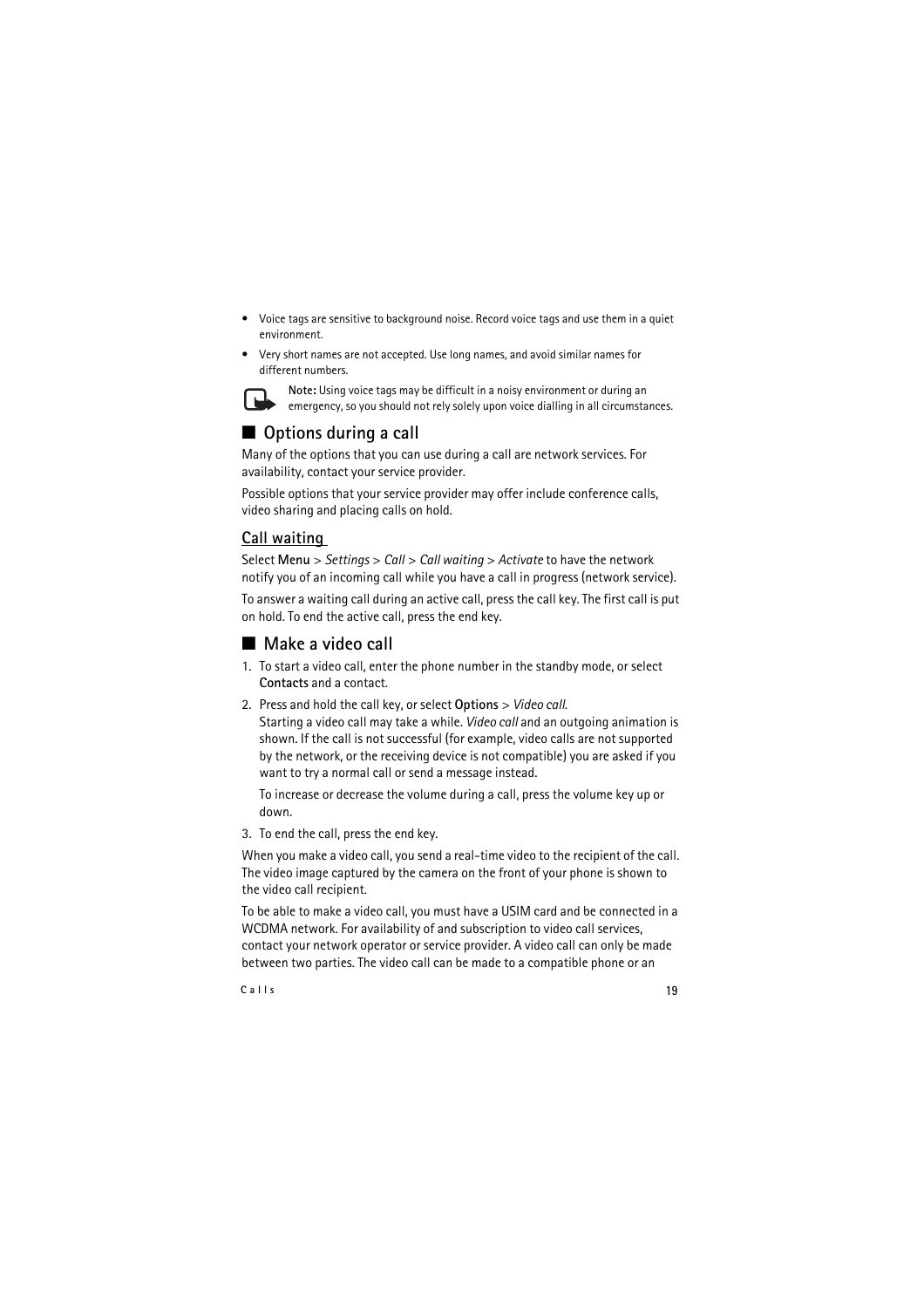ISDN client. Video calls cannot be made while another voice, video, or data call is active.

During extended operation such as an active video call and high speed data connection, the device may feel warm. In most cases, this condition is normal. If you suspect the device is not working properly, take it to the nearest authorised service facility.

# <span id="page-19-0"></span>**3. Write text**

You can enter text using traditional or predictive text input. When you write text, select and hold **Options** to switch between traditional text input, indicated by

 $\mathcal{L}$ , and predictive text input, indicated by  $\mathcal{L}$ . Not all languages are supported by predictive text input.

The character cases are indicated by  $\mathbb{R}^n$ ,  $\mathbb{R}^n$ , and  $\mathbb{R}^n$ . To change the character case, press #. To change from the letter to number mode, indicated by 123, press and hold **#**, and select *Number mode*. To change from the number to the letter mode, press and hold **#**.

To set the writing language, select **Options** > *Writing language*.

### <span id="page-19-1"></span>■ **Traditional text input**

Press a number key, **1** to **9**, repeatedly until the desired character appears. The characters available depend on the selected writing language. Press the **0** key to create a space. The most common punctuation marks and special characters are available under the **1** key.

### <span id="page-19-2"></span>■ **Predictive text input**

Predictive text input is based on a built-in dictionary to which you can add new words.

- 1. Start writing a word using the keys **2** to **9**. The phone displays \* or the letter if it separately has a meaning as a word. The entered letters are displayed underlined.
- 2. When you finish writing the word and it is correct, to confirm it, press **0** to add a space.

If the word is not correct, press **\*** repeatedly, and select the word from the list.

If the ? character is displayed after the word, the word you intended to write is not in the dictionary. To add the word to the dictionary, select **Spell**. Enter the word using traditional text input, and select **Save**.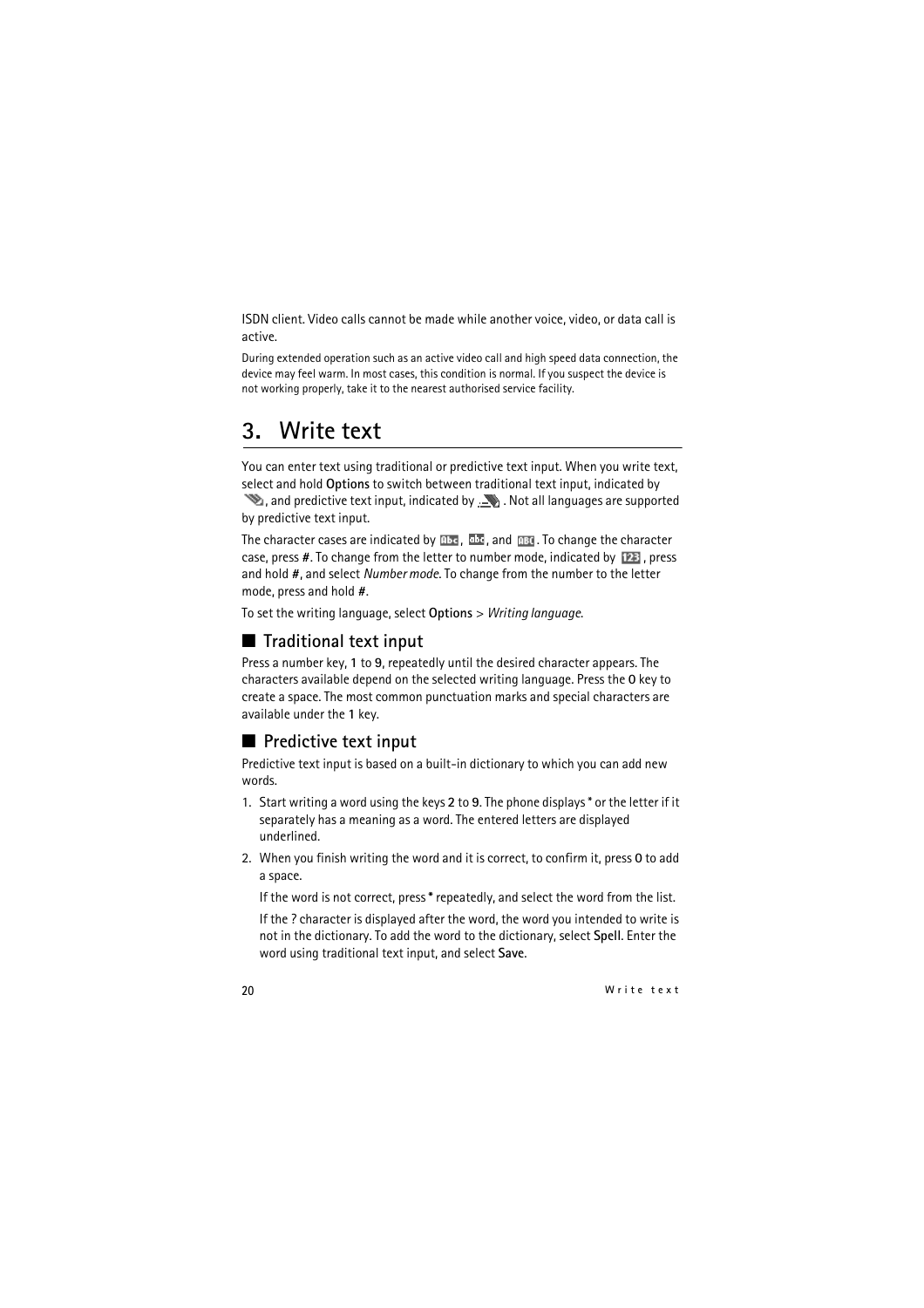To write compound words, enter the first part of the word, and scroll right to confirm it. Write the last part of the word, and confirm the word.

3. Start writing the next word.

# <span id="page-20-0"></span>**4. Messaging**



- <span id="page-20-1"></span>1. Select **Menu** > *Messaging* > *Create message* > *Message*.
- 2. Enter one or more phone numbers in the *To:* field. To retrieve a phone number from a memory, select **Add**.
- 3. Write your message in the *Text:* field.

To use a text template, scroll down, and select **Insert**.

4. Select **Send**.

## <span id="page-20-2"></span>■ Write and send a multimedia message

- 1. Select **Menu** > *Messaging* > *Create message* > *Message*.
- 2. Enter one or more phone numbers or e-mail addresses in the *To:* field. To retrieve a phone number or e-mail address from a memory, select **Add**.
- 3. Write your message. To add a file, scroll down, and select **Insert**.
- 4. To view the message before sending it, select **Options** > *Preview*.
- 5. Select **Send**.

Only devices that have compatible features can receive and display multimedia messages. The appearance of a message may vary depending on the receiving device.

The wireless network may limit the size of MMS messages. If the inserted picture exceeds this limit, the device may make it smaller so that it can be sent by MMS.

To check availability and to subscribe to the multimedia messaging service (MMS, network service), contact your service provider.

## <span id="page-20-3"></span>■ **Read and reply to a message**

1. To view a received message, select **Show**.

To read the message later, select **Menu** > *Messaging* > *Inbox*.

- 2. To reply to a message, select **Reply**. Write the reply message.
- 3. Select **Send**.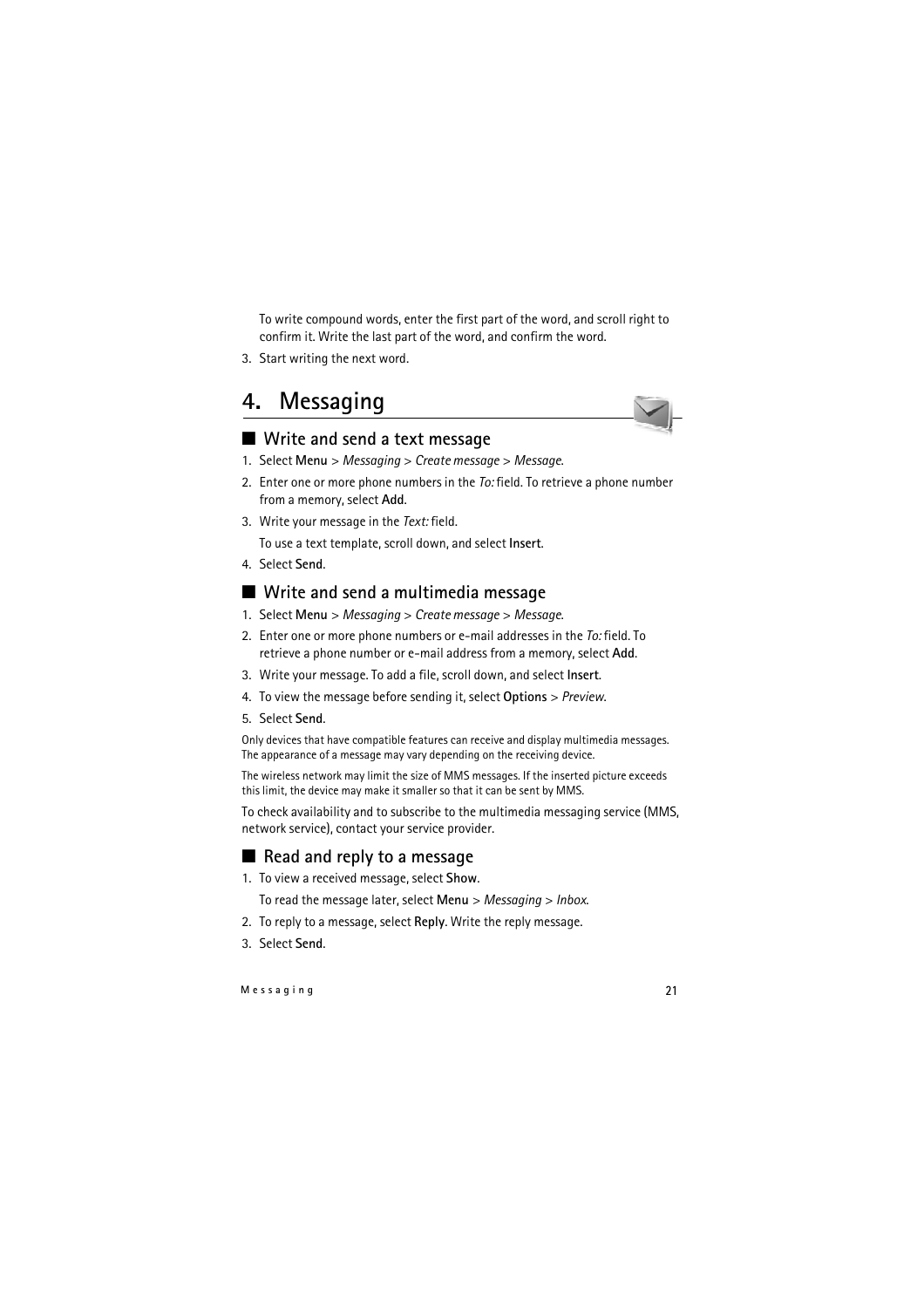

**Important:** Exercise caution when opening messages. Messages may contain malicious software or otherwise be harmful to your device or PC.

# <span id="page-21-0"></span>■ **Nokia Xpress audio messaging**

You can use the multimedia message service to create and send an audio message. MMS must be activated before you can use audio messages.

- 1. Select **Menu** > *Messaging* > *Create message* > *Audio message*. The recorder opens.
- 2. Speak your message.
- 3. Enter one or more phone numbers in the *To:* field, or select **Add** to retrieve a number.
- 4. Select **Send**, or press the call key.

To open a received audio message, select **Play**. If more than one message is received, select **Show** > **Play**. To listen to the message later, select **Exit**.

### <span id="page-21-1"></span>■ **Flash messages**

Select **Menu** > *Messaging* > *Create message* > *Flash message*. Enter the recipient's phone number, and write your message.

Flash messages are text messages that are instantly displayed upon receipt. Flash messages are not automatically saved.

## <span id="page-21-2"></span>■ **E**-mail application

To activate the e-mail settings, select **Menu** > *Messaging* > *Message settings* > *E-mail messages*.

To use the e-mail function on your phone, you need a compatible e-mail system. You may receive the e-mail configuration settings as a configuration message.

#### **E-mail setup wizard**

Select **Menu** > *Messaging* > *E-mail mailbox* > **Options** > *Add mailbox* >*E-mail setup wizard*.

To enter the settings manually, select **Menu** > *Messaging* > *E-mail mailbox* > **Options** > *Add mailbox* > *Create manually*.

The e-mail application requires an internet access point without a proxy. WAP access points normally include a proxy and do not work with the e-mail application.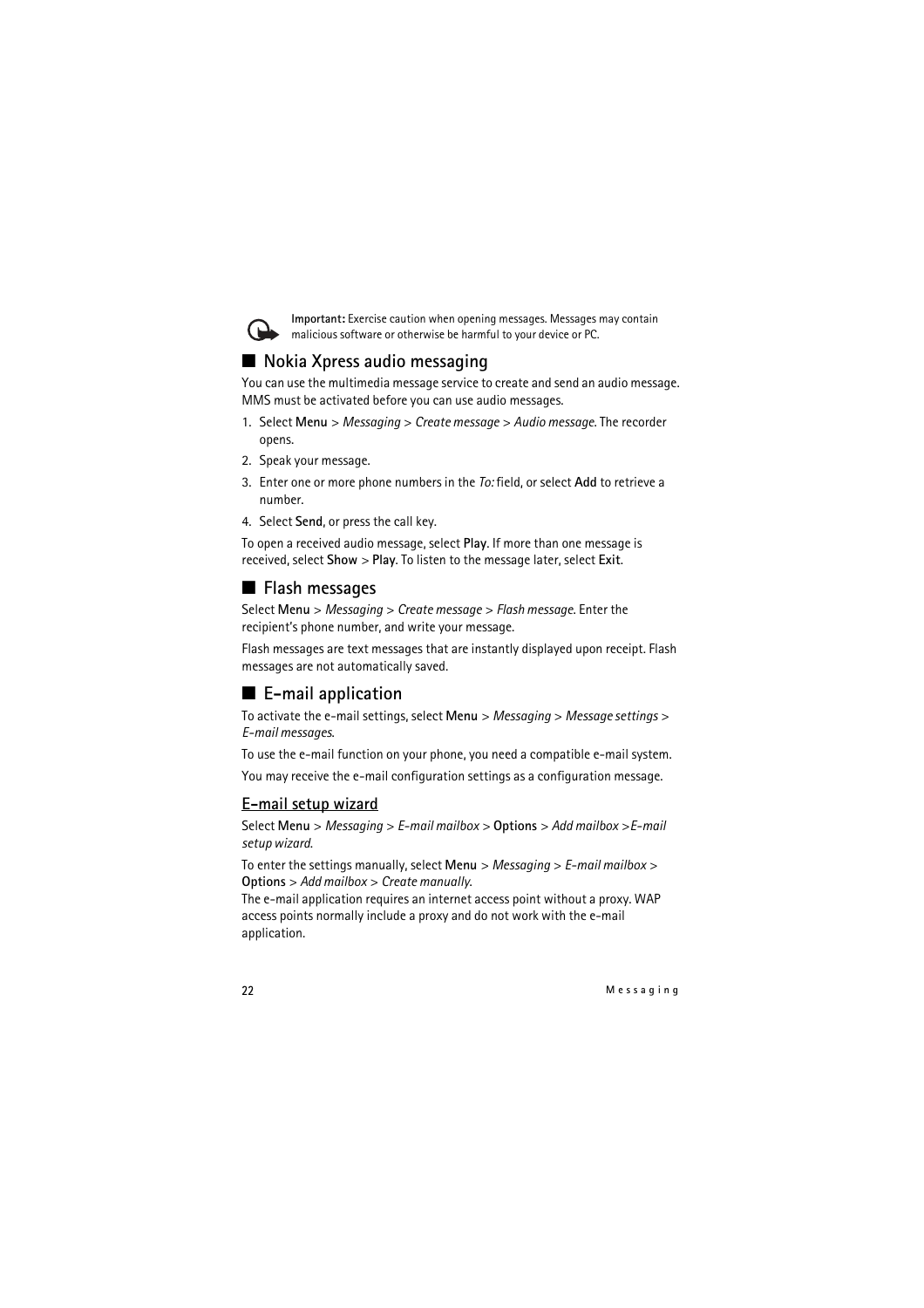#### **Write and send e-mail**

You can write your e-mail message before connecting to the e-mail service; or connect to the service first, then write and send your e-mail.

1. Select **Menu** > *Messaging* > *Create message* > *E-mail*.

If more than one e-mail account is defined, select the account from which you want to send the e-mail.

2. Enter the recipient's e-mail address, write the subject, and enter the message. To attach a file to the e-mail, select the **Insert** button and from the options.

To save your e-mail, select **Options** > *Save message*. To edit or continue writing your e-mail later, select *As draft message*.

3. To send the e-mail message, select **Send**.

To send an e-mail from a draft folder, select **Menu** > *Messaging* > *Drafts* and the desired message.

#### **Download e-mail**

1. To download e-mail messages that have been sent to your e-mail account, select **Menu** > *Messaging*.

If more than one e-mail account is defined, select the account from which you want to download the e-mail.

The e-mail application only downloads e-mail headers at first.

2. Select an e-mail and press **Open** to download the complete e-mail message.

#### **Read and reply to e-mail**

- 1. Select **Menu** > *Messaging* the account name, and the desired message.
- 2. To reply to an e-mail, select **Options** > *Reply*. Confirm or edit the e-mail address and subject and create your reply.
- 3. To send the message, select **Send**.

To terminate the connection to your e-mailbox select, **Options** > *Disconnect*.

### <span id="page-22-0"></span>■ **Instant messaging**

With instant messaging (IM, network service) you can send short, simple text messages to online users. You must subscribe to a service and register with the IM service you want to use. For more information about signing up for IM services, contact your service provider.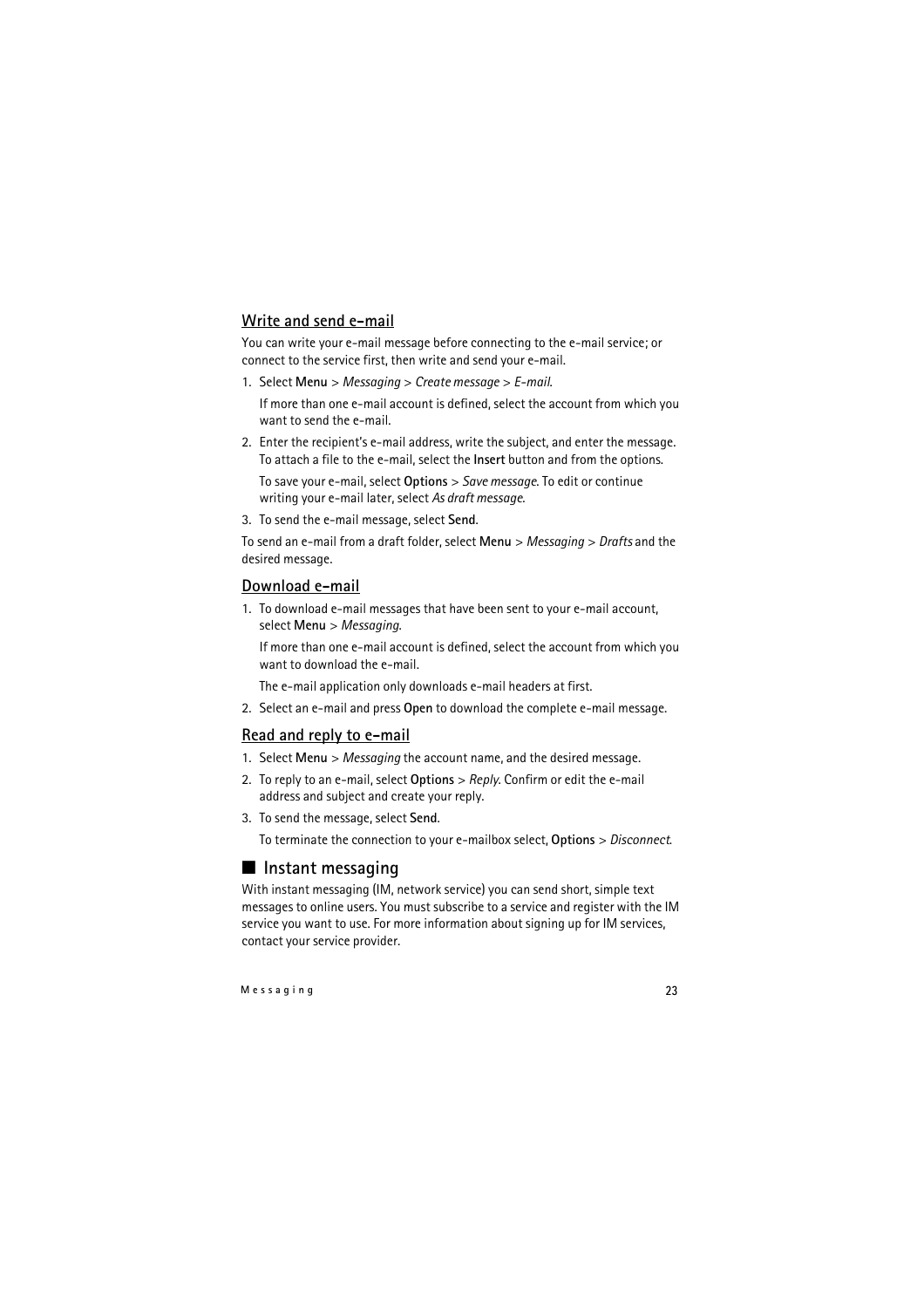# <span id="page-23-0"></span>■ **Voice messages**

To call your voice mailbox, select **Menu** > *Messaging* > *Voice messages* > *Listen to voice msgs.*. To enter, search for, or edit your voice mailbox number, select *Voice mailbox no.*.

The voice mailbox is a network service, and you may need to subscribe to it. For more information contact your service provider.

If supported by the network,  $\Box$  indicates new voice messages. To call your voice mailbox number, select **Listen**.

## <span id="page-23-1"></span>■ Message settings

#### **General settings**

General settings are common for text and multimedia messages.

Select **Menu** > *Messaging* > *Message settings* > *General settings* and from the following options:

*Save sent messages* > *Yes* — to set your phone to save the sent messages in the *Sent items* folder

*Overwriting in Sent* > *Allowed* — to set your phone to overwrite the old sent messages with the new ones when the message memory is full. This setting is shown only if you selected *Save sent messages* > *Yes*.

*Favourite recipient* — to define easily available message recipients or groups when sending messages

*Font size* — to select the font size used in messages

*Graphical smileys* > *Yes* — to set your phone to replace character-based smileys with graphical ones

#### **Text messages**

The text message settings affect the sending, receiving, and viewing of text and SMS messages.

Select **Menu** > *Messaging* > *Message settings* > *Text messages* and from the following options:

*Delivery reports* > *Yes* — to ask the network to send delivery reports about your messages (network service)

*Message centres* > *Add centre* — to set the phone number and name of the message centre that is required for sending text messages. You receive this number from your service provider.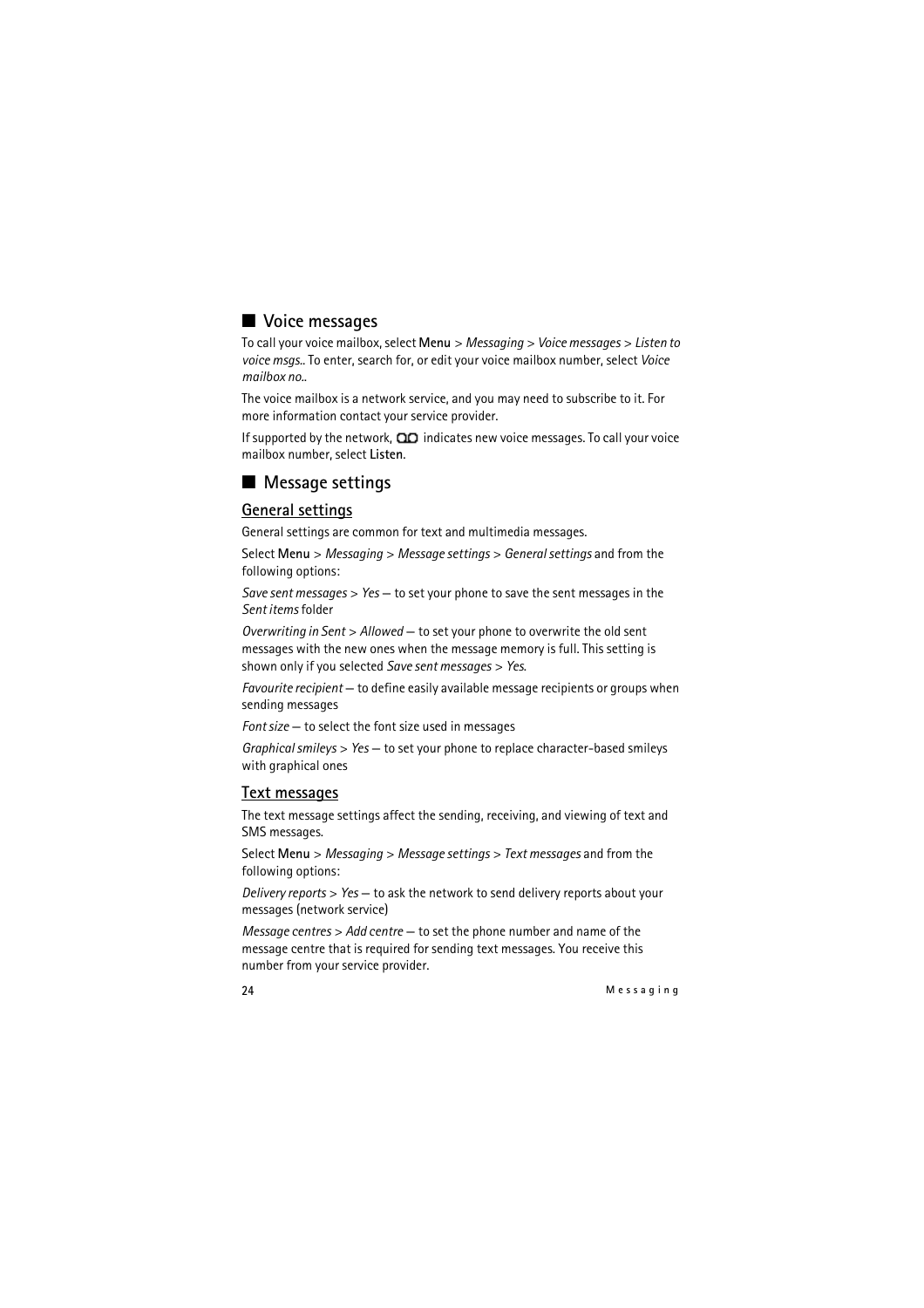*Msg. centre in use* — to select the message centre in use

*Message validity* — to select the length of time for which the network attempts to deliver your message

*Messages sent via* — to select the format of the messages to be sent: *Text*, *Paging*, or *Fax* (network service)

*Use packet data* > *Yes* — to set GPRS as the preferred SMS bearer

*Character support* > *Full* — to select all characters in the messages to be sent as viewed. If you select *Reduced*, characters with accents and other marks may be converted to other characters.

*Rep. via same centre* > *Yes* — to allow the recipient of your message to send you a reply using your message centre (network service)

#### **Multimedia messages**

The message settings affect the sending, receiving, and viewing of multimedia messages. You may receive the configuration settings for multimedia messaging as a configuration message. See ["Configuration settings service,"](#page-12-2) p. [13](#page-12-2). You can also enter the settings manually. See ["Configuration,"](#page-34-0) p. [35](#page-34-0).

Select **Menu** > *Messaging* > *Message settings* > *Multimedia messages* and from the following options:

*Delivery reports* > *Yes* — to ask the network to send delivery reports about your messages (network service)

*MMS creation mode* — to restrict or allow various types of multimedia to be added to messages

*Image size in MMS* — to set the image size in multimedia messages

*Default slide timing* — to define the default time between slides in multimedia messages

*Allow MMS receptn.* — to receive or block the multimedia message, select *Yes* or *No*. If you select *In home network*, you cannot receive multimedia messages when outside your home network. The default setting of the multimedia message service is generally *In home network*. The availability of this menu depends on your phone.

*Incoming MMS msgs.* — to decide how multimedia messages are retrieved. This setting is not shown if *Allow MMS receptn.* is set to *No*.

*Allow adverts* — to receive or reject advertisements. This setting is not shown if *Allow MMS receptn.* is set to *No*, or *Incoming MMS msgs.* is set to *Reject*.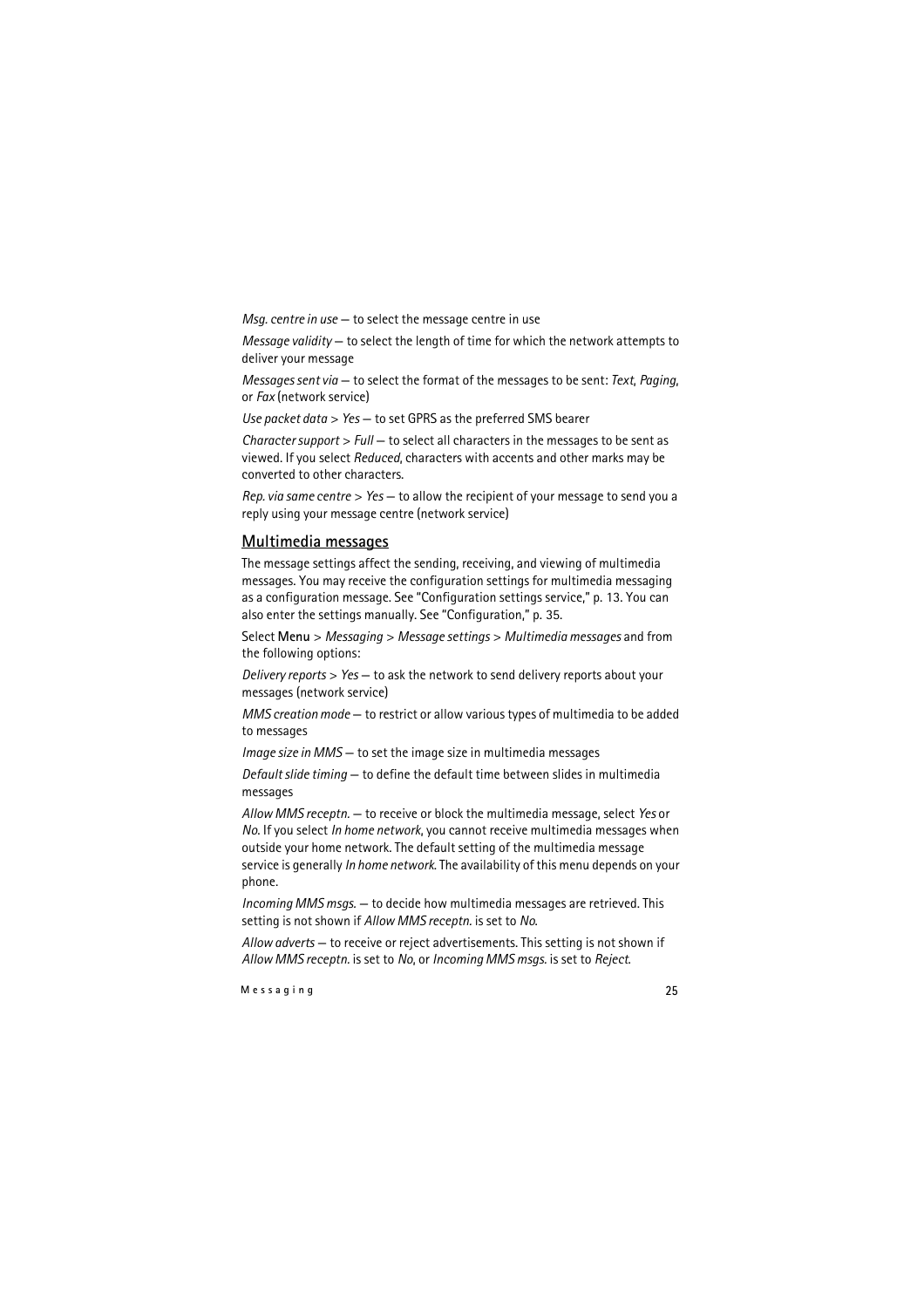*Configuration sett.* > *Configuration* — only the configurations that support multimedia messaging are shown. Select a service provider, *Default*, or *Personal config.* for multimedia messaging. Select *Account* and a MMS account contained in the active configuration settings.

#### **E-mail messages**

The settings affect the sending, receiving, and viewing of e-mail. You may receive the settings as a configuration message. See ["Configuration settings service,"](#page-12-2)  p. [13](#page-12-2). You can also enter the settings manually. See ["Configuration,"](#page-34-0) p. [35](#page-34-0).

Select **Menu** > *Messaging* > *Message settings* > *E-mail messages* and from the following options:

*New e-mail notif.* — to select whether a notification is shown when new e-mail is received

*Allow mail reception* — to select whether e-mail can be received in a foreign network or only in the home network

*Reply with orig. msg.* — to select whether the original message is included in the reply

*Image size in e-mail* — to select the size of images in e-mail

*Edit mailboxes* — to add new mailboxes or edit one in use

# <span id="page-25-0"></span>**5. Contacts**



You can save names and phone numbers (contacts) in the phone memory and in the SIM card memory.

The phone memory may save contacts with additional details, such as various phone numbers and text items. You can also save an image for a limited number of contacts.

The SIM card memory can save names with one phone number attached to them. The contacts saved in the SIM card memory are indicated by  $\Box$ .

To synchronise from a PC, see ["Connectivity,"](#page-30-0) p. [31.](#page-30-0)

### <span id="page-25-1"></span>■ Save names and phone numbers

Select **Menu** > *Contacts* > *Names* > **Options** > *Add new contact*. Names and numbers are saved in the used memory.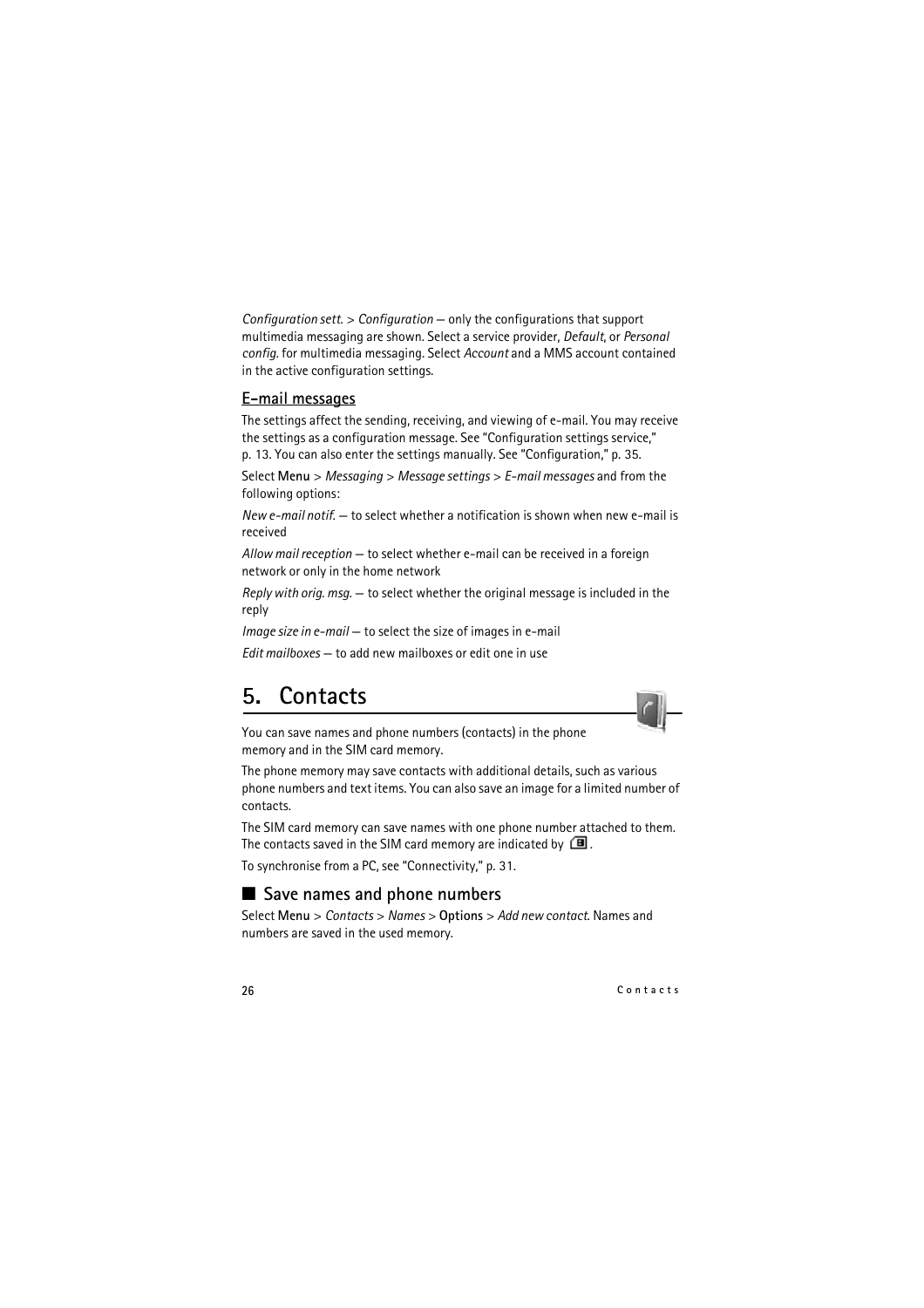# <span id="page-26-0"></span>■ **Add contact details**

Select **Menu** > *Contacts* > *Settings*, and ensure that the *Memory in use* is *Phone* or *Phone and SIM*.

In the phone memory you can save different types of phone numbers, a tone or a video clip, and short text items for a contact.

Search for the contact to which you want to add a detail, and select **Details** > **Options** > *Add detail*. Select from the available options.

# <span id="page-26-1"></span>■ **Search for a contact**

Select **Menu** > *Contacts* > *Names*. Scroll through the list of contacts, or enter the first characters of the name you are searching for.

## <span id="page-26-2"></span>■ Copy or move contacts

You can move and copy contacts from the phone memory to the SIM card memory or vice versa. The SIM card can save names with one phone number attached to them.

To move or copy all contacts, select **Menu** > *Contacts* > *Move contacts* or *Copy contacts*.

To move or copy contacts one by one, select **Menu** > *Contacts* > *Names*. Scroll to the contact, and select **Options** > *Move contact* or *Copy contact*.

To move or copy multiple contacts, select **Menu** > *Contacts* > *Names*. Scroll to a contact, and select **Options** > *Mark*. Mark the other contacts, and select **Options** > *Move marked* or *Copy marked*.

### <span id="page-26-3"></span>■ **Edit contacts**

Select **Menu** > *Contacts* > *Names*. Scroll to the contact, and select **Options** > *Edit*, and scroll to the details you want to change.

# <span id="page-26-4"></span>■ Groups

Select **Menu** > *Contacts* > *Groups* to arrange the names and phone numbers into caller groups with different ringing tones and group images.

## <span id="page-26-5"></span>■ **Business cards**

You can send and receive a person's contact information from a compatible device that supports the vCard standard as a business card.

To send a business card, search for the contact whose information you want to send, and select **Details** > **Options** > *Send business card*.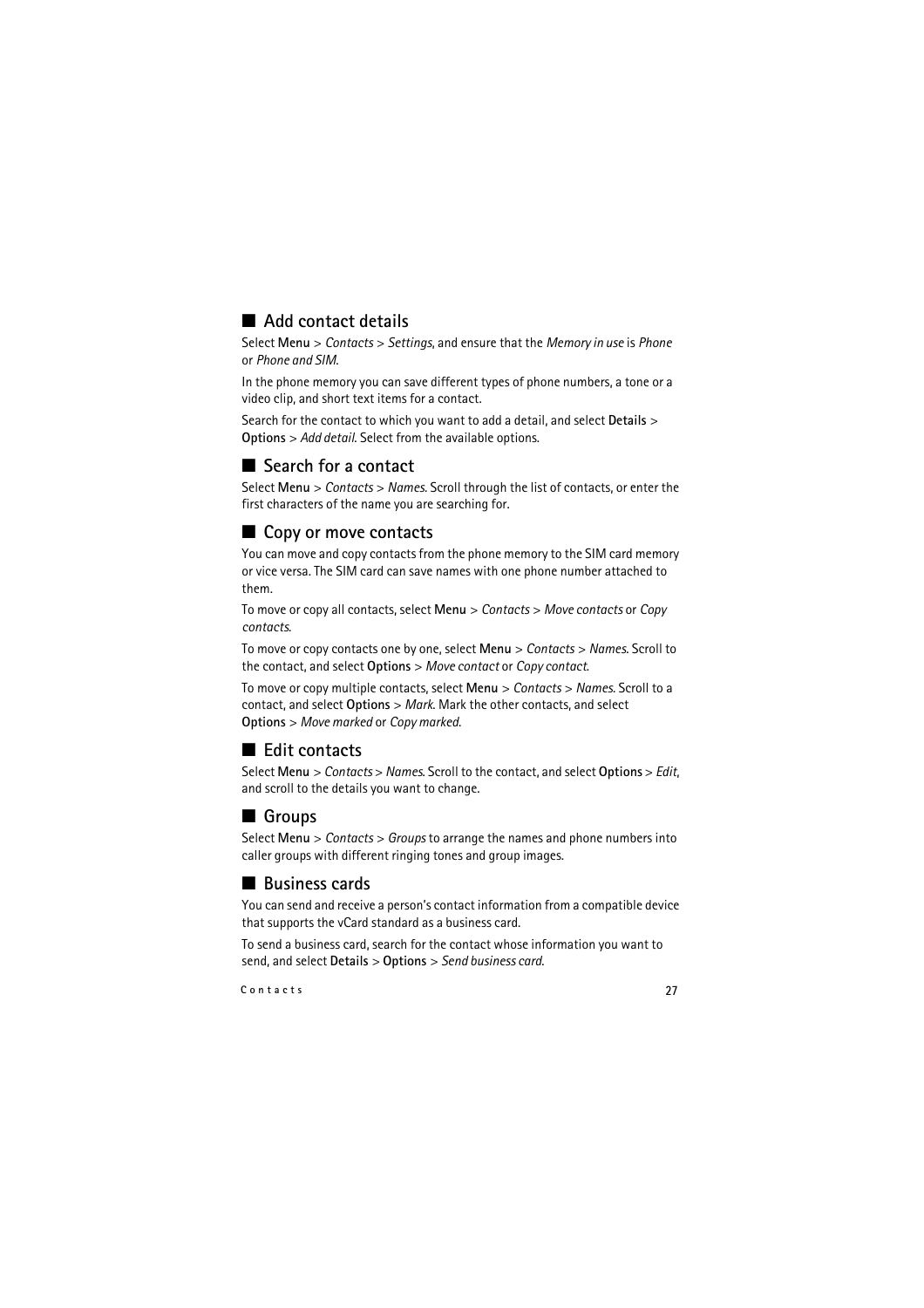When you have received a business card, select **Show** > **Save** to save the business card in the phone memory. To discard the business card, select **Exit** > **Yes**.

# <span id="page-27-0"></span>■ **Contact settings**

Select **Menu** > *Contacts* > *Settings* and from the following options:

*Memory in use* — See ["Add contact details,"](#page-26-0) p. [27.](#page-26-0)

*Contacts view* — to select how the names and numbers in *Contacts* are displayed

*Name display* — to select whether the contact's first or last name is displayed first

*Font size* — to set the font size for the list of contacts

*Memory status* — to view the free and used memory capacity

# <span id="page-27-1"></span>**6. Log**

Select **Menu** > *Log* > *Missed calls*, *Received calls*, or *Dialled numbers*. To view your recent missed and received calls and the dialed numbers chronologically, select *Call log*. To view the contacts to whom you most recently sent messages, select *Msg. recipients*.

To view how many text and multimedia messages you have sent and received, select **Menu** > *Log* > *Message log*.



**Note:** The actual invoice for calls and services from your service provider may vary, depending on network features, rounding off for billing, taxes, and so forth.

# <span id="page-27-2"></span>**7. Settings**

# <span id="page-27-3"></span>■ **Profiles**

Select **Menu** > *Settings* > *Profiles*, the desired profile, and from the following options:

*Activate* — to activate the selected profile

*Personalise* — to customise the profile with ringing tones, ringing volume, vibrating alerts, light effects and message alert tones. Select the setting you want to change, and make the changes.

*Timed* — to set the profile to be active for a certain time up to 24 hours. After this time the previous profile becomes active.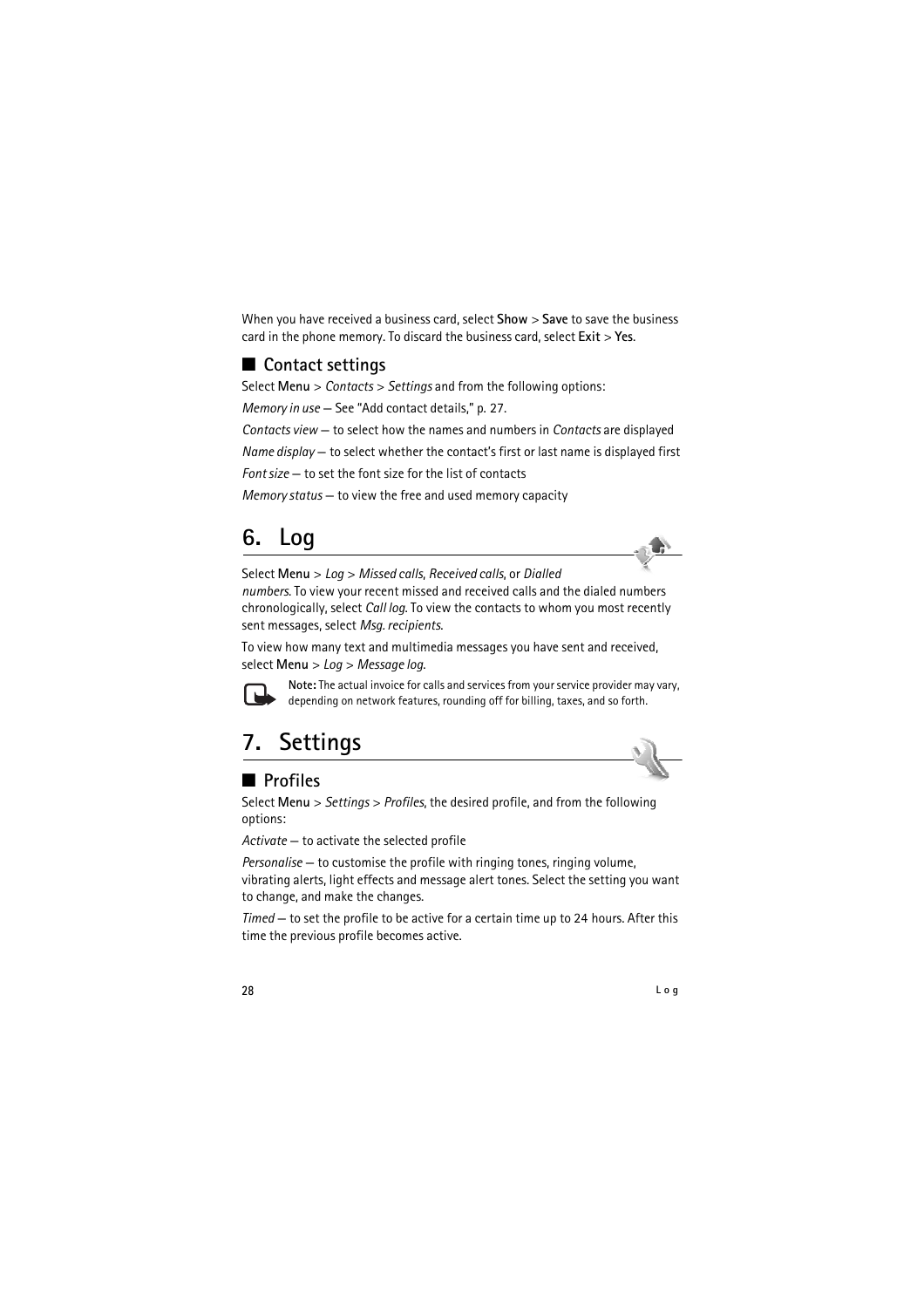# <span id="page-28-0"></span>■ **Themes**

Select **Menu** > *Settings* > *Themes* and from the following options:

*Select theme* — to set a theme. A list of folders in *Gallery* opens. Open the *Themes* folder, and select a theme.

*Theme downloads* — to open a list of links to download more themes

# <span id="page-28-1"></span>■ **Tones**

Select **Menu** > *Settings* > *Tones*.

Select **Options** > *Save* to save the settings or *Cancel* to leave the settings unchanged.

If you select the highest ringing tone level, the ringing tone reaches its highest level after a few seconds.

# <span id="page-28-2"></span>■ **Display**

With display settings you can personalise your display view.

#### **Standby mode settings**

Select **Menu** > *Settings* > *Display* and from the following options:

*Wallpaper* — to set your phone to display an image or a slide as wallpaper in the standby mode. Select *Wallpapers* > *Image* or *Slide set*, scroll to the folder from which you want to select the image or slide set, and select the image or slide set you want.

*Active standby* — to select whether your phone displays the active standby

*Standby font colour* — to select the colour for the texts on the display in the standby mode

*Navigation key icons* — to display the icons of the current scroll key shortcuts in the standby mode when active standby is off

*Notification details* — to show or hide details such as contact information, in both missed call and message received notifications

*Slide animation* — to set your phone to display an animation and play a tone when you open and close the phone depending on the theme

*Screen saver* — to set your phone to display a shifting pattern or image when no function of the phone is used for a certain time

*Power saver* — to save battery power, a digital clock is displayed when no function of the phone is used for a certain time.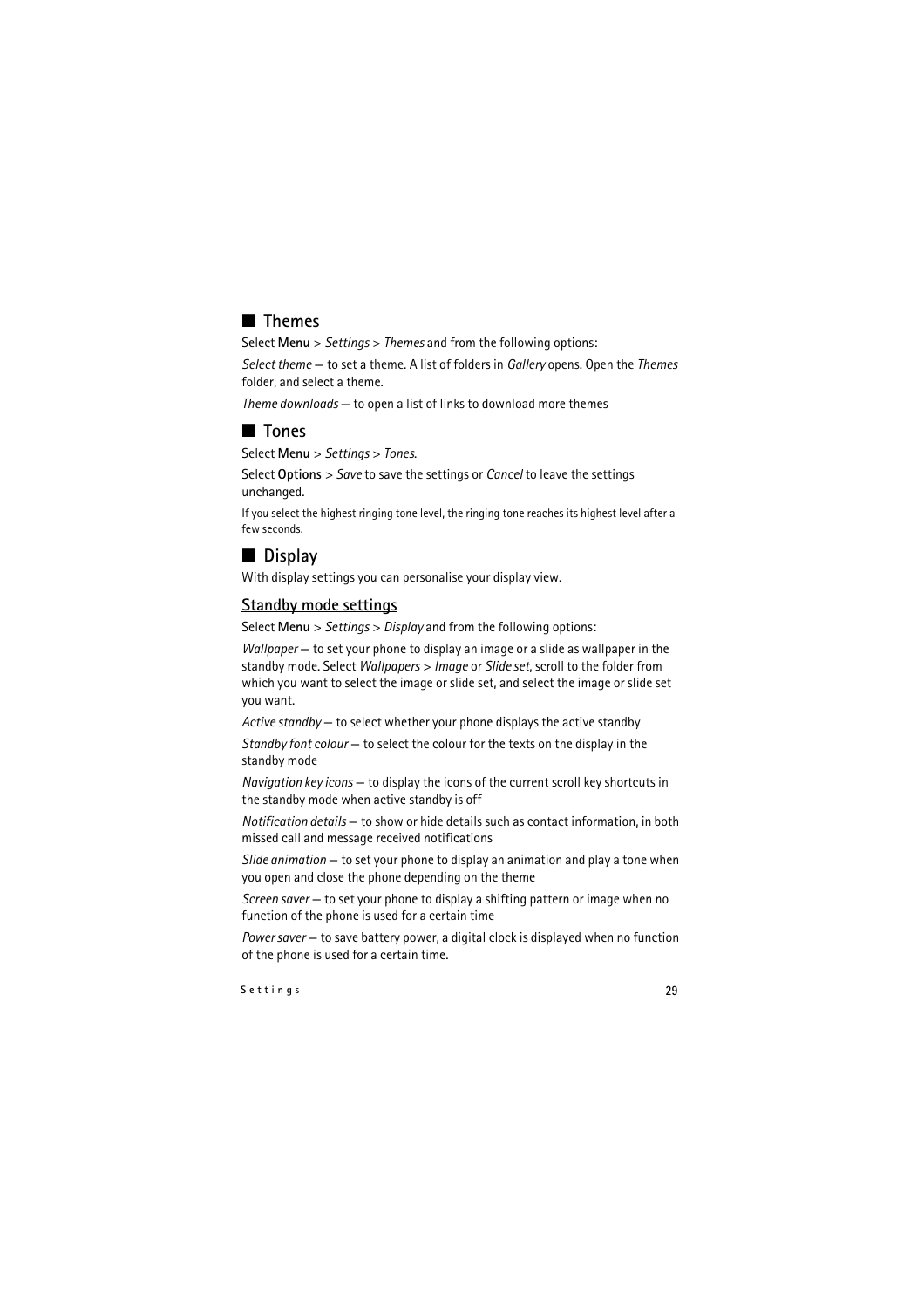*Sleep mode* — to save battery power the display turns black when no function of the phone is used for a certain time

*Font size* — to set the font size for reading and writing messages, and viewing contacts and web pages.

*Operator logo* — to set your phone to display or hide the operator logo, if available

*Cell info display* > *On* — to receive information from the network operator depending on the network cell used (network service).

### <span id="page-29-0"></span>■ **Date and time**

Select **Menu** > *Settings* > *Date and time* > *Date & time settings*, *Date and time format*, or *Auto-update of time* (network service) to change the time, time zone, and date settings.

### <span id="page-29-1"></span>■ My shortcuts

With personal shortcuts you get quick access to often used functions of the phone.

#### **Left selection key**

To select a function from the list, select **Menu** > *Settings* > *My shortcuts* > *Left selection key*.

#### **Right selection key**

To select a function from the list, select **Menu** > *Settings* > *My shortcuts* > *Right selection key*.

#### **Navigation key**

To assign other phone functions from a predefined list to the scroll key, select **Menu** > *Settings* > *My shortcuts* > *Navigation key*.

#### **Active standby key**

To select a function from the list, select **Menu** > *Settings* > *My shortcuts* > *Active standby key*.

#### <span id="page-29-2"></span>■ Sync and backup

Select **Menu** > *Settings* > *Sync and backup* to synchronise or copy data between your phone and another phone or remote server (network service).

*Phone switch* — to synchronise or copy data between two phones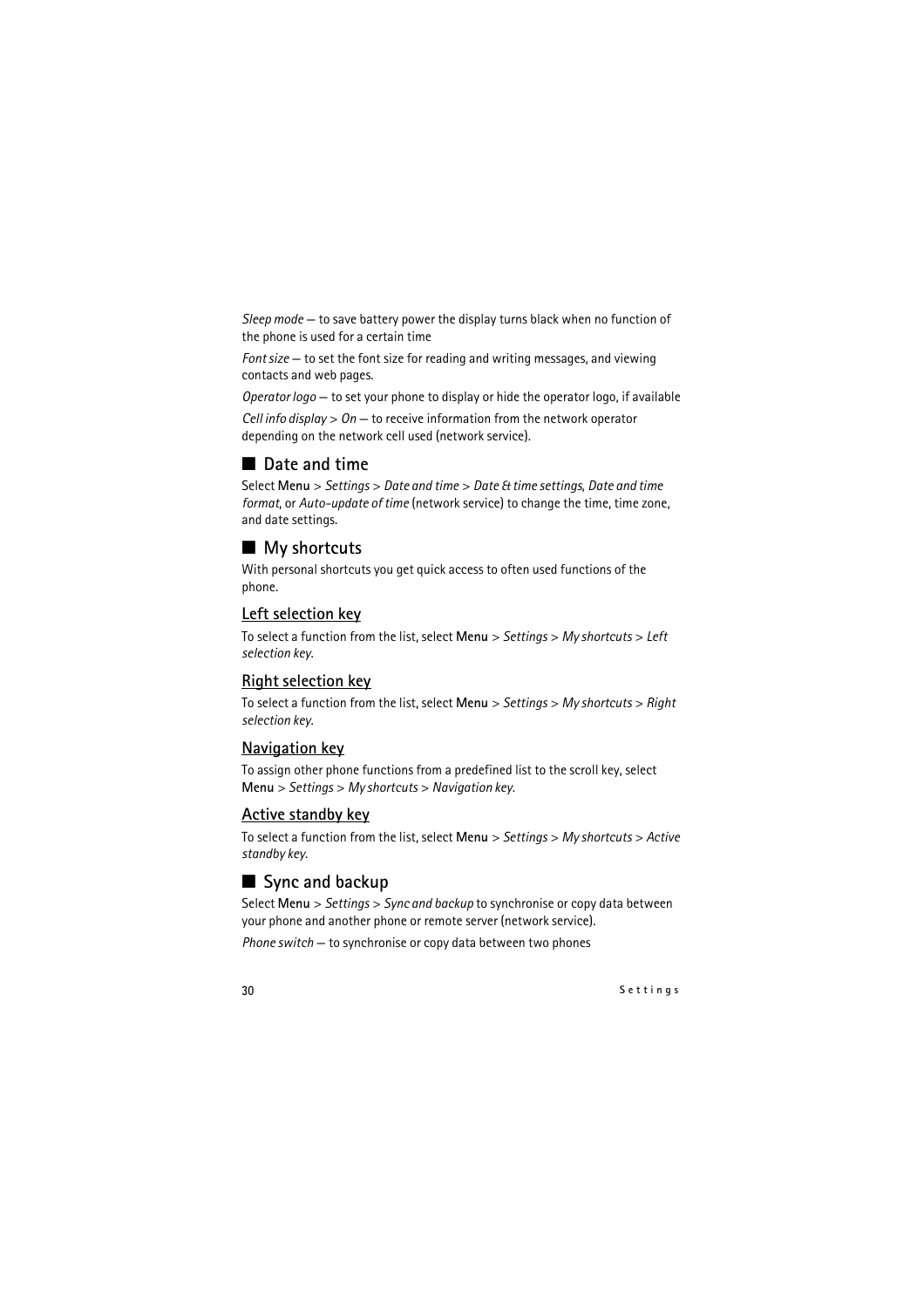*Create backup* — to create a backup of selected content and store it to your memory card

*Restore backup* — to restore content previously backed up on your memory card *Data transfer* — to transfer data between your phone and another device

# <span id="page-30-0"></span>■ **Connectivity**

You can connect the phone to a compatible device using Bluetooth wireless technology or a USB data cable connection.

### **Connecting with Bluetooth**

This device is compliant with Bluetooth Specification 2.0 supporting the following profiles: SIM access, object push, file transfer, dial-up networking, headset, hands-free, service discovery application, generic access, serial port, and generic object exchange. To ensure interoperability between other devices supporting Bluetooth technology, use Nokia approved enhancements for this model. Check with the manufacturers of other devices to determine their compatibility with this device.

Bluetooth technology allows you to connect your phone to a compatible Bluetooth phone within 10 meters (33 feet). Since phones using Bluetooth technology communicate using radio waves, your phone and the other phones do not need to be in direct line of sight, although the connection can be subject to interference from obstructions such as walls or from other electronic devices.

Features using Bluetooth technology increase the demand on battery power and reduce the battery life.

#### **Set up a Bluetooth connection**

Select **Menu** > *Settings* > *Connectivity* > *Bluetooth* > *On*.

Select *My phone's name* to set or change the name of your phone that is visible to other Bluetooth devices.

 $\otimes$  indicates that Bluetooth is active. Remember that Bluetooth uses battery power and may reduce battery life.

#### **Connect a Bluetooth device**

Select **Menu** > *Settings* > *Connectivity* > *Bluetooth* > *Search audio enhanc.* and the device that you want to connect to.

#### **See a list of your Bluetooth connections**

Select **Menu** > *Settings* > *Connectivity* > *Bluetooth* > *Active devices*.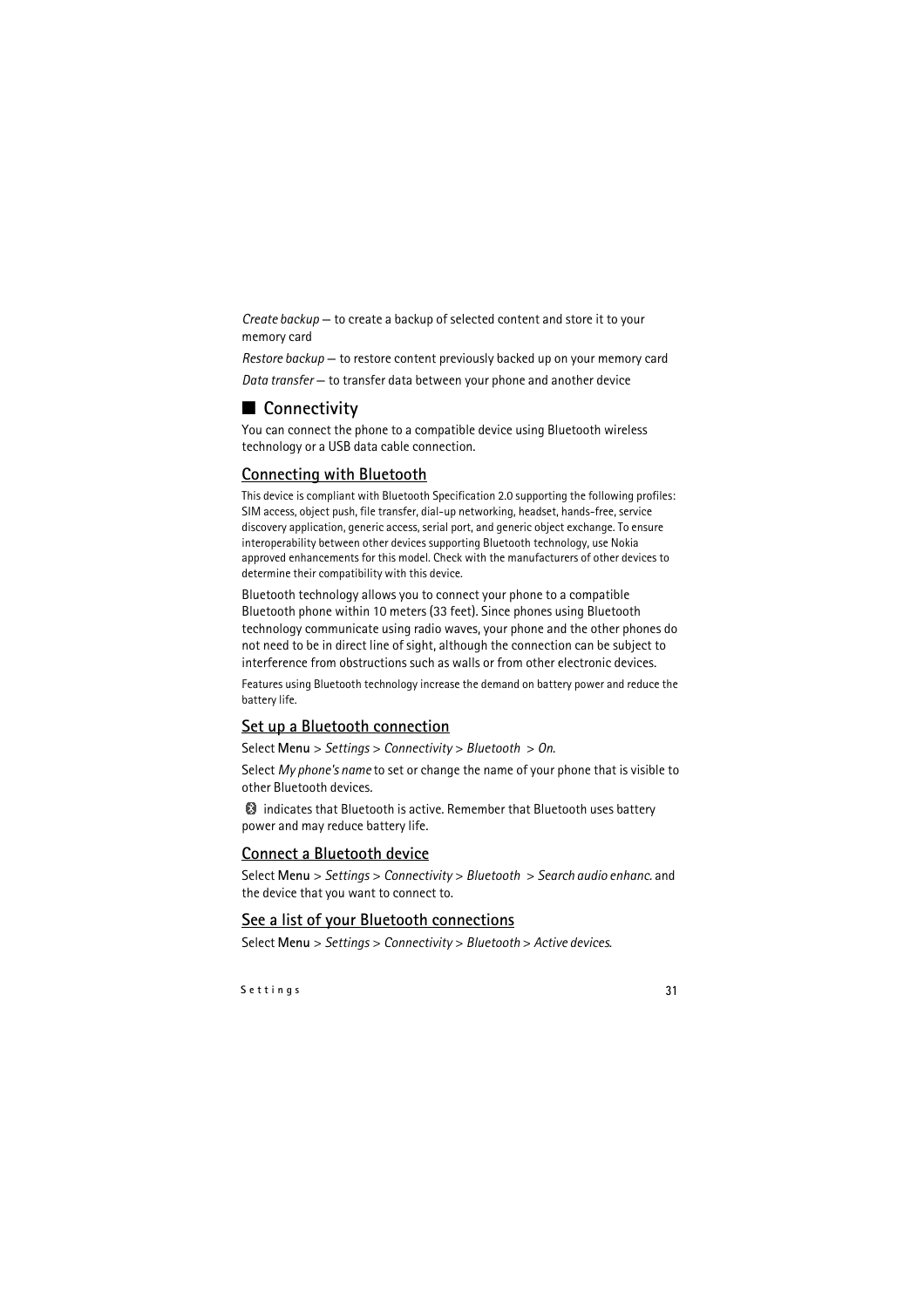#### **Send data to a Bluetooth device**

Select **Menu** > *Settings* > *Connectivity* > *Bluetooth* > *Paired devices*. Select the device that you want to connect to, and enter a passcode. To connect to another device, you must agree on a passcode (up to 16 characters) to use. You only use the passcode one time to set up the connection and begin transferring data.

If you do not see the device on the list, select **New** to list Bluetooth devices in range.

#### **Hide your Bluetooth device from others**

Select **Menu** > *Settings* > *Connectivity* > *Bluetooth* > *My phone's visibility* or *My phone's name*. Select *Hidden*, or turn off Bluetooth completely.

#### **Modem settings**

You can connect the phone using Bluetooth wireless technology or a USB data cable connection to a compatible PC and use the phone as a modem to enable GPRS connectivity from the PC.

To define the settings for connections from your PC:

- 1. Select **Menu** > *Settings* > *Connectivity* > *Packet data* > *Packet data settings* > *Active access point*, and activate the access point you want to use.
- 2. Select *Edit active access pt.*, enter a name to change the access point settings, and select **OK**.
- 3. Select *Packet data acc. pt.*, enter the access point name (APN) to establish a connection to a network, and select **OK**.
- 4. Establish an internet connection by using your phone as a modem.

See the ["Nokia PC Suite,"](#page-48-1) user guide for more information. If you have set the settings both on your PC and on your phone, the PC settings are used.

#### **Synchronise from a compatible PC**

To synchronise data from calendar, notes, and contacts, install the Nokia PC Suite software for your phone on the PC. Use Bluetooth wireless technology or the USB data cable, for the synchronisation, and start the synchronisation from the PC.

#### **Synchronise from a server**

To use a remote internet server, subscribe to a synchronisation service. For more information and the settings required for this service, contact your service provider.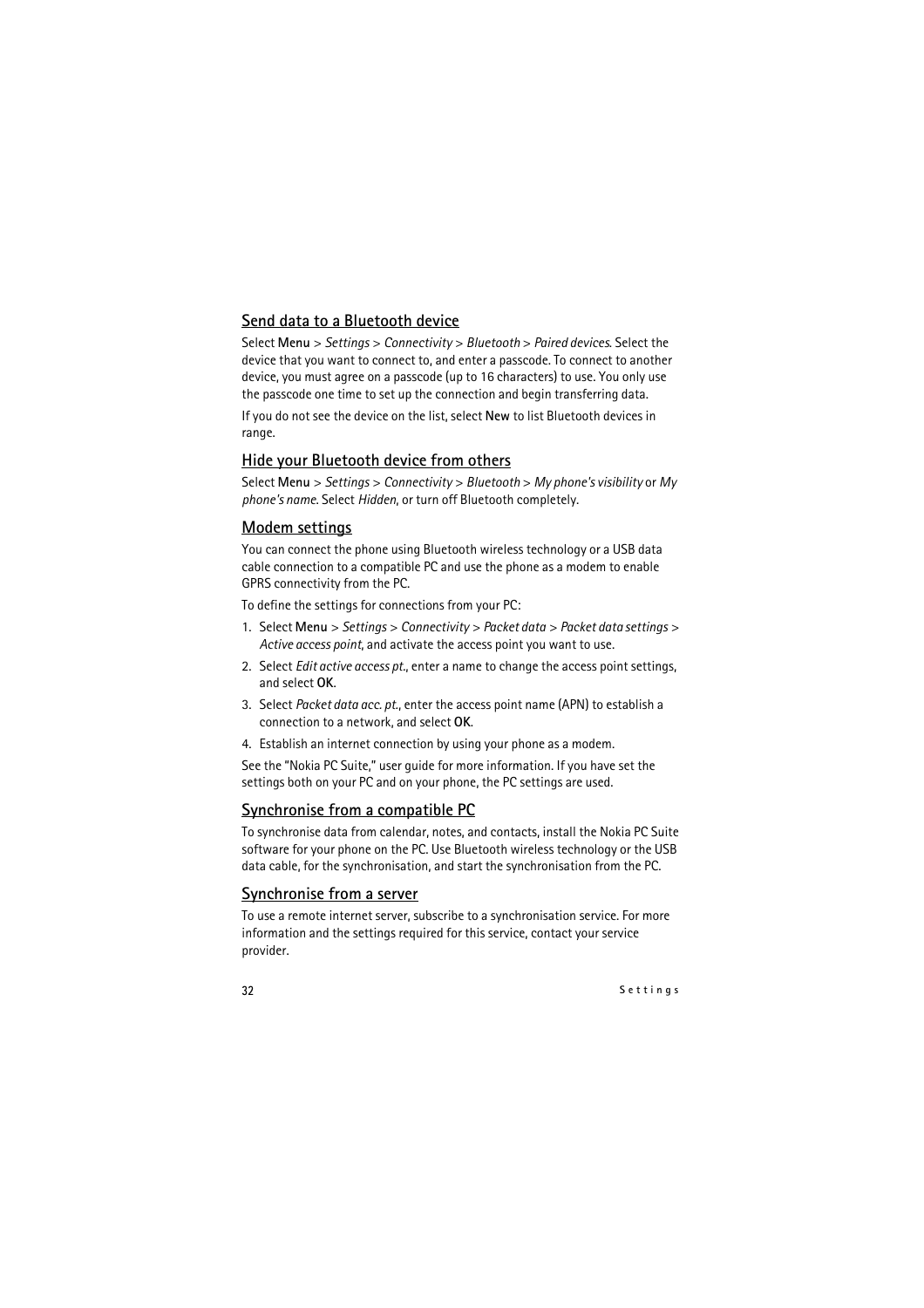#### **USB data cable**

You can use the USB data cable, CA-101, to transfer data between the phone and a compatible PC or a printer supporting PictBridge. You can also use the USB data cable with Nokia PC Suite.

*Ask on conn.* — to let your phone ask whether to get connected

*PC Suite* — to use your phone to interact with applications on a PC that has Nokia PC Suite

*Printing & Media* — to use your phone with a PictBridge compatible printer, or to connect your phone to a PC to synchronise it with Windows Media Player (music, video)

*Data storage* — to connect to a PC that does not have Nokia software and use your phone for data storage

To change the USB mode, select **Menu** > *Settings* > *Connectivity* > *USB data cable* > *Ask on conn.*, *PC Suite*, *Printing & Media*, or *Data storage*.

## <span id="page-32-0"></span>■ **Call**

Select **Menu** > *Settings* > *Call* and from the following options:

*Call divert* — to divert your incoming calls (network service). You may not be able to divert your calls if some call barring functions are active. See *Call barring service* in ["Access codes,"](#page-9-1) p. [10.](#page-9-1)

*Anykey answer* > *On* — to answer an incoming call by briefly pressing any key, except the power key, the camera key, the left and right selection keys, or the end key

*Automatic redial* > *On* — to make a maximum of 10 attempts to connect the call after an unsuccessful call attempt

*Video-voice redial* — to select whether the phone automatically repeats a voice call to the same number to which a video call has failed

*Voice clarity* > *Active* — to enhance speech intelligibility especially in noisy environments

*Speed dialling* — See ["Speed dialling,"](#page-17-1) p. [18.](#page-17-1)

*Call waiting* — See "Call waiting," p. 19.

*Summary after call* > *On* — to briefly display the approximate duration and cost (network service) of the call after each call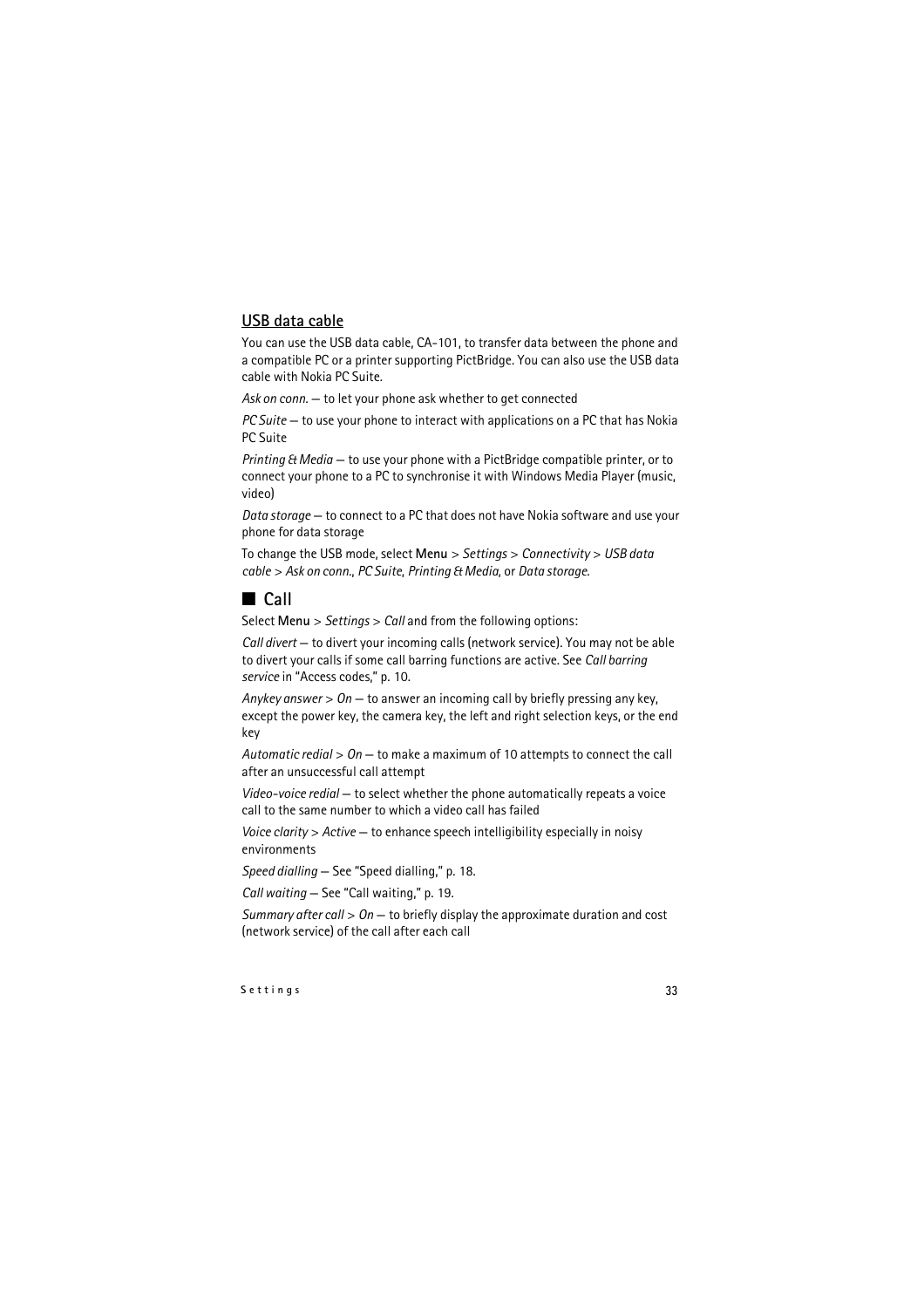*Send my caller ID* > *Yes* — to show your phone number to the person you are calling (network service). To use the setting agreed upon with your service provider, select *Set by network*.

*Slide call handling* — to select the function for opening and closing the slide *Video sharing* — to define video sharing settings

# <span id="page-33-0"></span>■ **Phone**

Select **Menu** > *Settings* > *Phone* and from the following options:

*Language settings* — to set the display language of your phone, select *Phone language*. *Automatic* selects the language according to the information on the SIM card. To select the USIM card language, select *SIM language*. To set a language for the voice playback, select *Recognition lang.*.

*Memory status* — to view the amount of used and available phone memory

*Automatic keyguard* — See ["Access codes,"](#page-9-1) p. [10](#page-9-1).

*Voice recognition* — See ["Enhanced voice dialling,"](#page-17-2) p. [18](#page-17-2).

*Security keyguard* — See ["Access codes,"](#page-9-1) p. [10](#page-9-1).

*Welcome note* — to write the note that is shown when the phone is switched on

*Phone updates* — to update your phone software if there is an update available

*Network mode* — to select dual mode (UMTS or GSM). You cannot access this option during an active call.

*Operator selection* > *Automatic* — to set the phone to automatically select one of the cellular networks available in your area. With *Manual* you can select a network that has a roaming agreement with your service provider.

*Help text activation* — to select whether the phone shows help texts

*Start-up tone* — to select whether the phone plays a tone when it is switched on *Flight query* — See ["Flight profile,"](#page-16-0) p. [17.](#page-16-0)

# <span id="page-33-1"></span>■ **Enhancements**

This menu or the following options are shown if the phone is or has been connected to a compatible mobile enhancement.

Select **Menu** > *Settings* > *Enhancements*. Select an enhancement and, depending on the enhancement, from the following options:

*Default profile* — to select the profile that you want to be automatically activated when you connect to the selected enhancement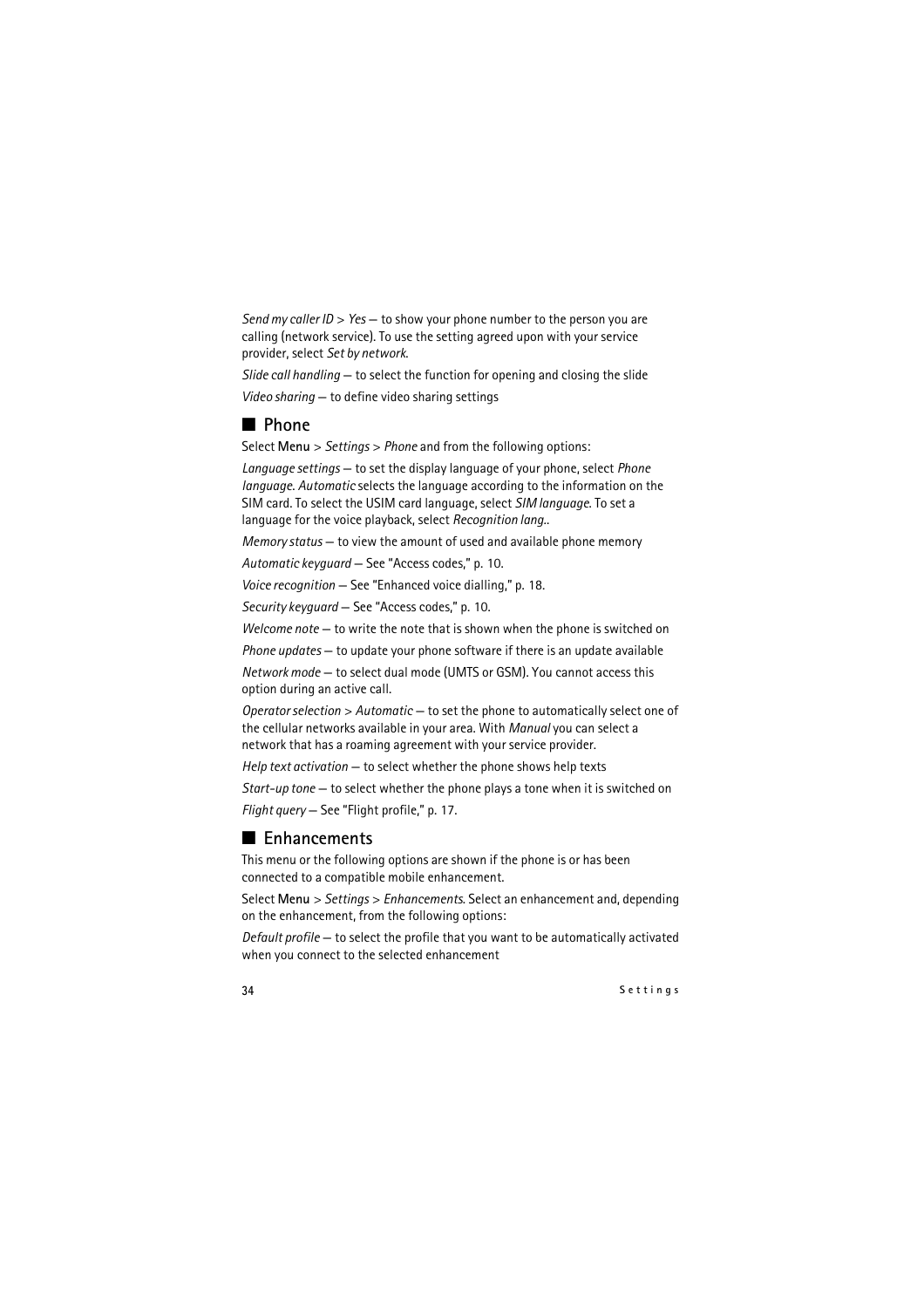*Automatic answer* — to set the phone to answer an incoming call automatically after 5 seconds. If **Menu** > *Settings* > *Tones* > *Incoming call alert* is set to *Beep once* or *Off*, automatic answer is off.

# <span id="page-34-0"></span>■ **Configuration**

You can configure your phone with settings that are required for certain services to function correctly. Your service provider may also send you these settings as a configuration message.

Select **Menu** > *Settings* > *Configuration* and from the following options:

*Default config. sett.* — to view the service providers saved in the phone. To set the configuration settings of the service provider as default settings, select **Options** > *Set as default*.

*Activ. def. in all apps.* — to activate the default configuration settings for supported applications

*Preferred access pt.* — to view the saved access points. Scroll to an access point, and select **Options** > *Details* to view the name of the service provider, data bearer, and packet data access point or GSM dial-up number.

*Connect to support* — to download the configuration settings from your service provider

*Personal config. sett.* — to add new personal accounts for various services manually, and to activate or delete them. The parameters differ according to the selected service type.

# <span id="page-34-1"></span>■ **Restore factory settings**

Select **Menu** > *Settings* > *Rest. factory sett.* to reset some of the menu settings to their original values. Enter the security code. The names and phone numbers saved in *Contacts* are not deleted.

# <span id="page-34-2"></span>■ **Phone software updates**

Your service provider may send phone software updates over the air directly to your device. This option may not be available, depending on your phone.



**Warning:** If you install a software update, you cannot use the device, even to make emergency calls, until the installation is completed and the device is restarted. Be sure to back up data before accepting installation of an update.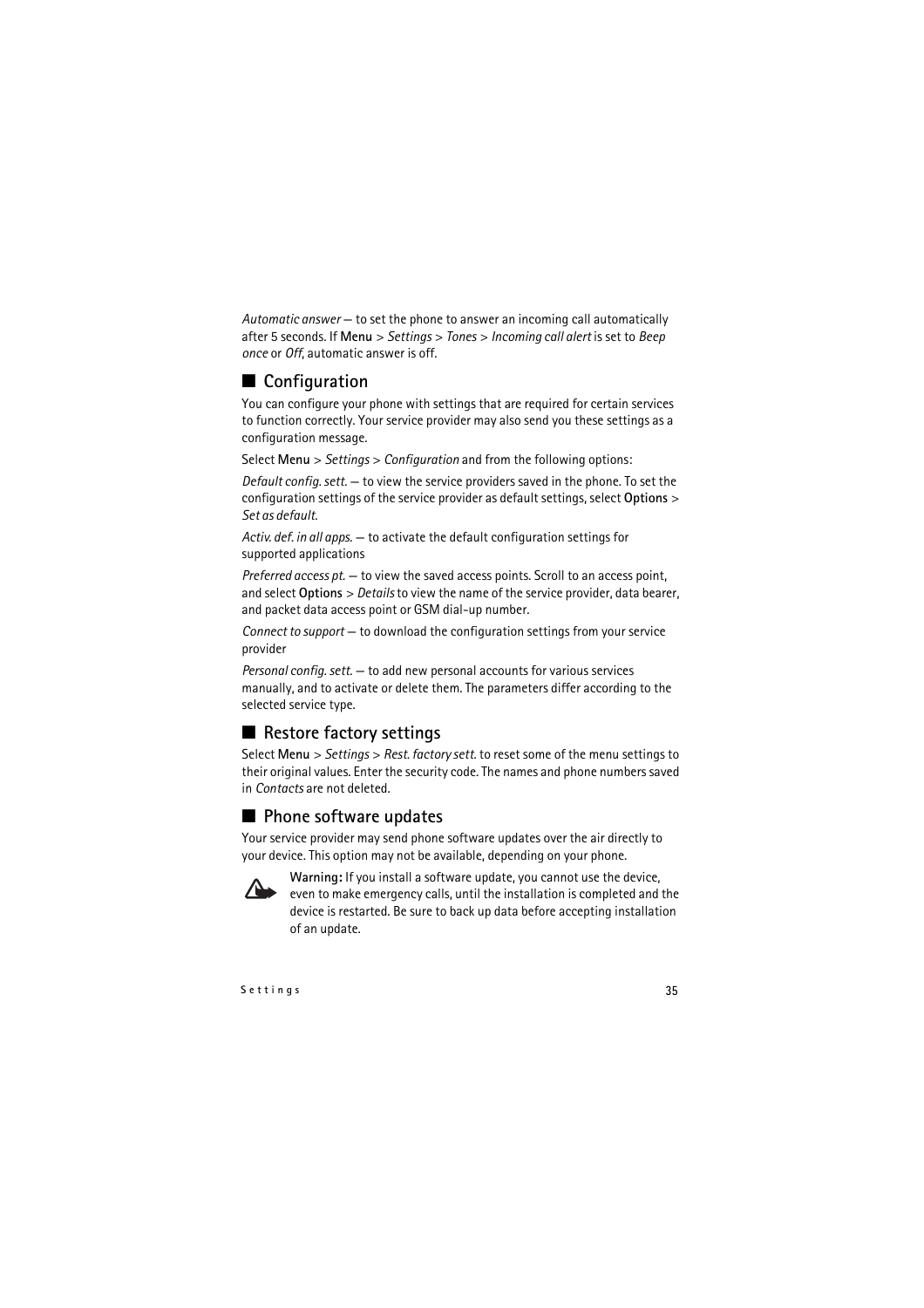# <span id="page-35-0"></span>**8. Operator menu**

This menu lets you access services provided by your network operator. The name and the icon depend on the operator. For more information contact your network operator. The operator can update this menu with a service message.

## <span id="page-35-1"></span>■ **Info messages**

Select **Menu** > *Messaging* > *Info messages* to receive messages on various topics from your service provider (network service). For more information, contact your service provider.

## <span id="page-35-2"></span>■ **Service commands**

Select **Menu** > *Messaging* > *Serv. commands* to write and send service requests (USSD commands) to your service provider, such as activation commands for network services.

# <span id="page-35-3"></span>**9. Gallery**

In this menu you can manage images, video clips, music files, themes, graphics, tones, recordings, and received files. These files are stored in the phone memory, and may be arranged in folders.

Your phone supports an activation key system to protect acquired content. Always check the delivery terms of any content and activation key before acquiring them, as they may be subject to a fee.

To see the list of folders, select **Menu** > *Gallery*.

To see the available options of a folder, select a folder and **Options**.

To view the list of files in a folder, select a folder and **Open**.

To see the available options of a file, select a file and **Options**.

# <span id="page-35-4"></span>■ **Digital rights management**

Digital rights management (DRM) is copyright protection, designed to prevent modification and to limit distribution of protected files. When you download protected files, such as sound, video, themes, or ringing tones to your phone, the files are free, but locked. You pay for the key to activate the file, and the activation key is automatically sent to your phone when you download the file.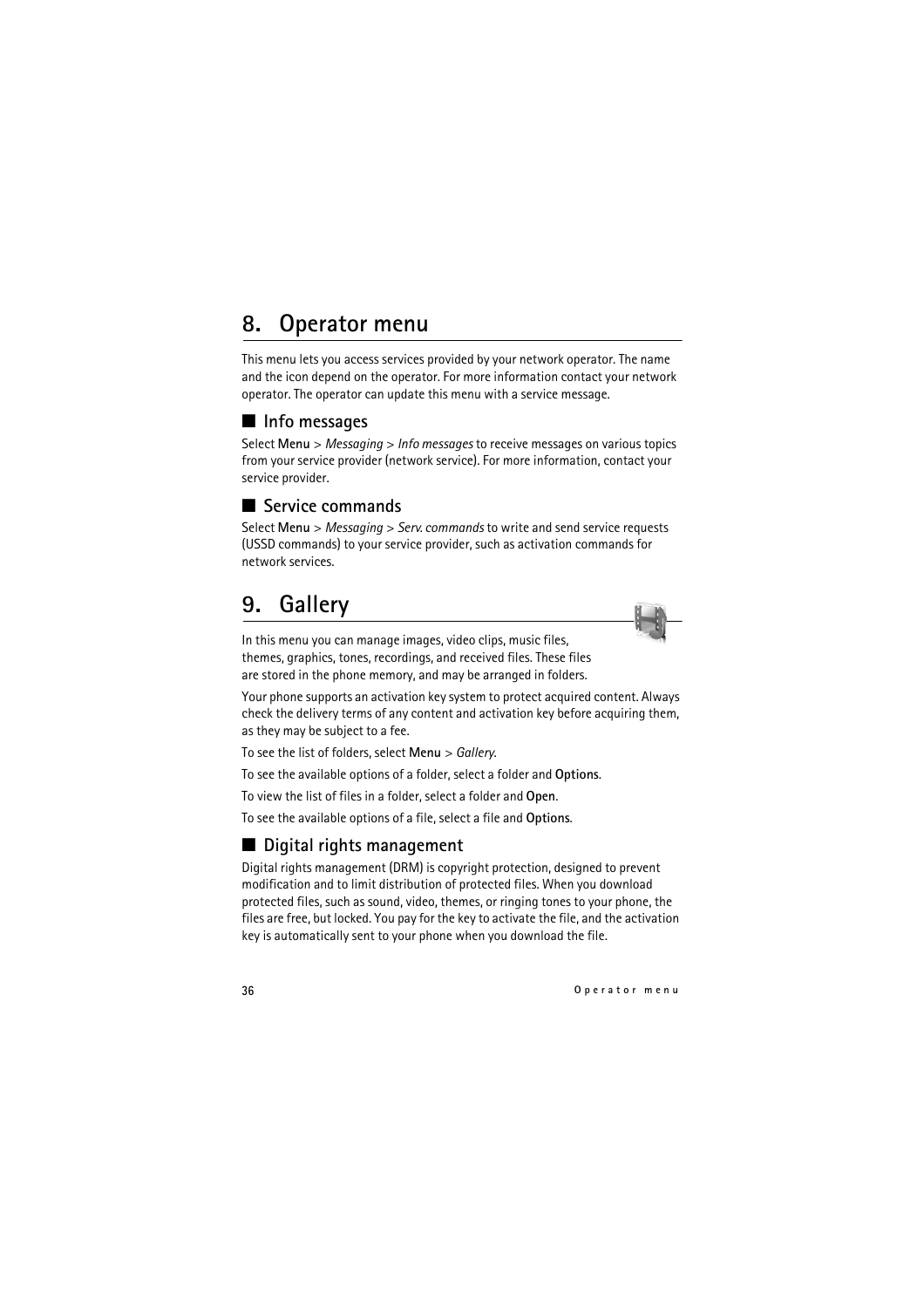To view the permissions for a protected file, scroll to the file, and select **Options** > *Activation keys*. For example, you can see how many times you can view a video or how many days you have left for listening to a song.

To extend the permissions for a file, select **Options** and the corresponding option for the file type, such as *Activate theme*. You can send certain types of protected files to your friends, and they can buy their own activation keys.

This phone supports OMA DRM 2.0.

Content owners may use different types of digital rights management (DRM) technologies to protect their intellectual property, including copyrights. This device uses various types of DRM software to access DRM-protected content. With this device you can access content protected with WMDRM 10.07, OMA DRM 1.0 and OMA DRM 2.0. If certain DRM software fails to protect the content, content owners may ask that such DRM software's ability to access new DRM-protected content be revoked. Revocation may also prevent renewal of such DRM-protected content already in your device. Revocation of such DRM software does not affect the use of content protected with other types of DRM or the use of non-DRMprotected content.

Digital rights management (DRM) protected content comes with an associated activation key that defines your rights to use the content.

If your device has OMA DRM-protected content, to back up both the activation keys and the content, use the backup feature of Nokia PC Suite. Other transfer methods may not transfer the activation keys which need to be restored with the content for you to be able to continue the use of OMA DRM-protected content after the device memory is formatted. You may also need to restore the activation keys in case the files on your device get corrupted.

# <span id="page-36-0"></span>■ **TV-out** mode

To view videos and images, play games, browse the web, or make video calls on the screen of a compatible TV:

- 1. Switch on the TV and connect the TV-out cable, CA-92U, to the video and audio inputs.
- 2. Connect the TV-out cable to the enhancement connector on the top of your phone.
- 3. Select the appropriate AV channel on the TV.

The TV screen displays the phone display.

If the TV set is not automatically detected by your phone, select **Menu** > *Settings* > *Enhancements* > *TV cable*, and then select one of the following:

- *TV standard* > *PAL* or *NTSC*
- *Activate TV-out*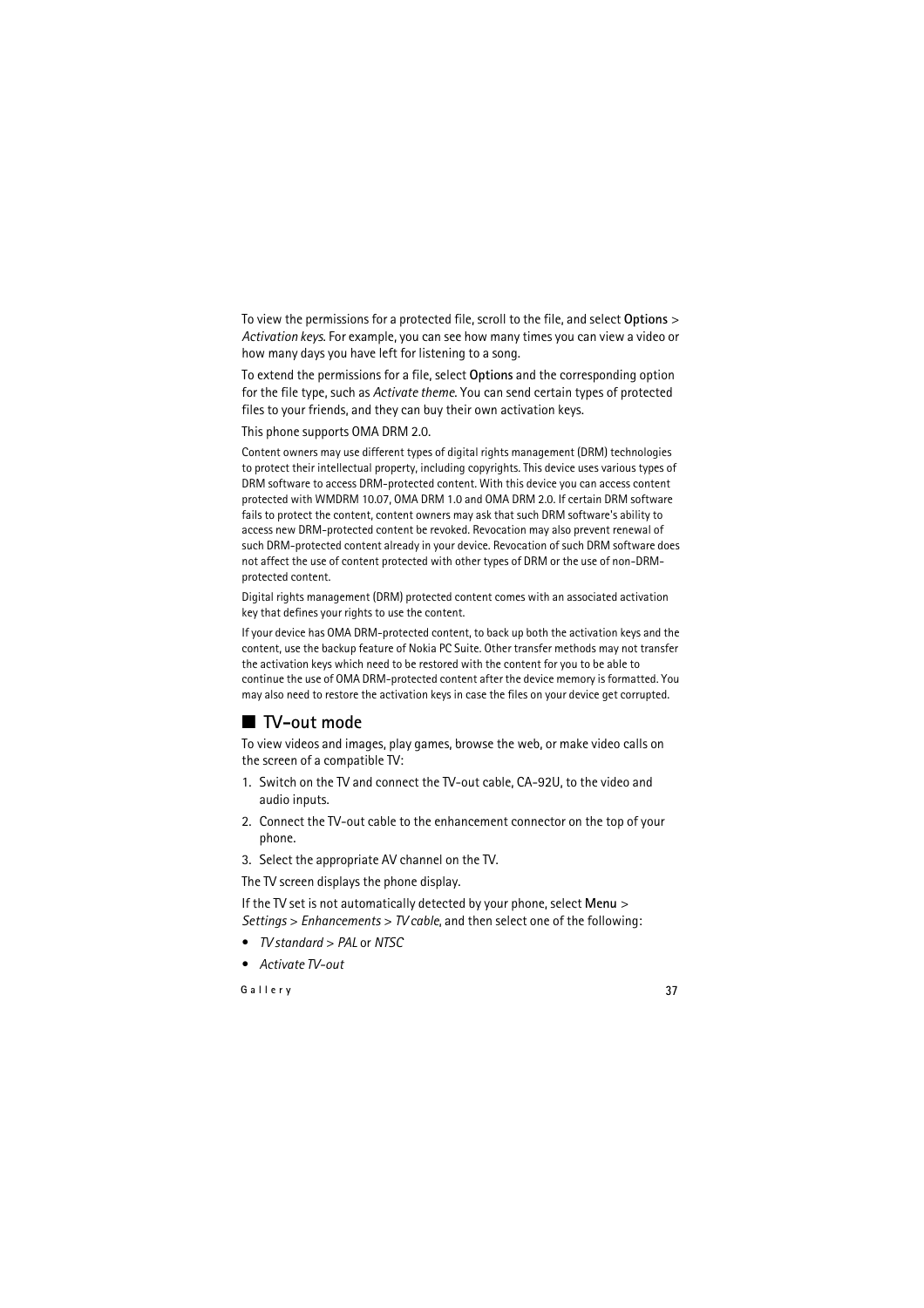All audio, including the stereo video clip sound, ringing tone, and keypad tone, is routed to the TV when the TV-out cable is connected to the phone. You can use the phone microphone normally and receive voice and video calls.

When you open an image in the thumbnail view while it is viewed on the TV, the zoom in option is not available. The opened image is displayed on the TV in full screen.

When you open a highlighted video clip, the phone starts playing the video clip on the TV screen.

## <span id="page-37-0"></span>■ **Print images**

Your phone supports Nokia XpressPrint. To connect it to a compatible printer, use a USB data cable or send the image using Bluetooth to a printer supporting Bluetooth technology. See ["Connectivity,"](#page-30-0) p. [31](#page-30-0).

You can print images that are in the .jpg format. The images taken with the camera are automatically saved in the .jpg format.

Select the image you want to print and **Options** > *Print*.

# <span id="page-37-1"></span>**10. Media**

You can take photos or record live video clips with the built-in 3.2-megapixel camera with auto focus.

### <span id="page-37-2"></span>■ **Camera**

The camera produces pictures in .jpg format, and you can digitally zoom up to eight times.

#### **Take an image**

Press the camera key (short key press) to activate the camera. Press it again to take an image.

To take another image, select **Back**; to send the image as a multimedia message, select

**Options** >**Send**. Your phone saves the image in *Gallery* > *Images*.

To auto focus, press camera key halfway down. A white frame appears in the display. When focusing is finished the frame changes colour to green and the



**XpressPrint**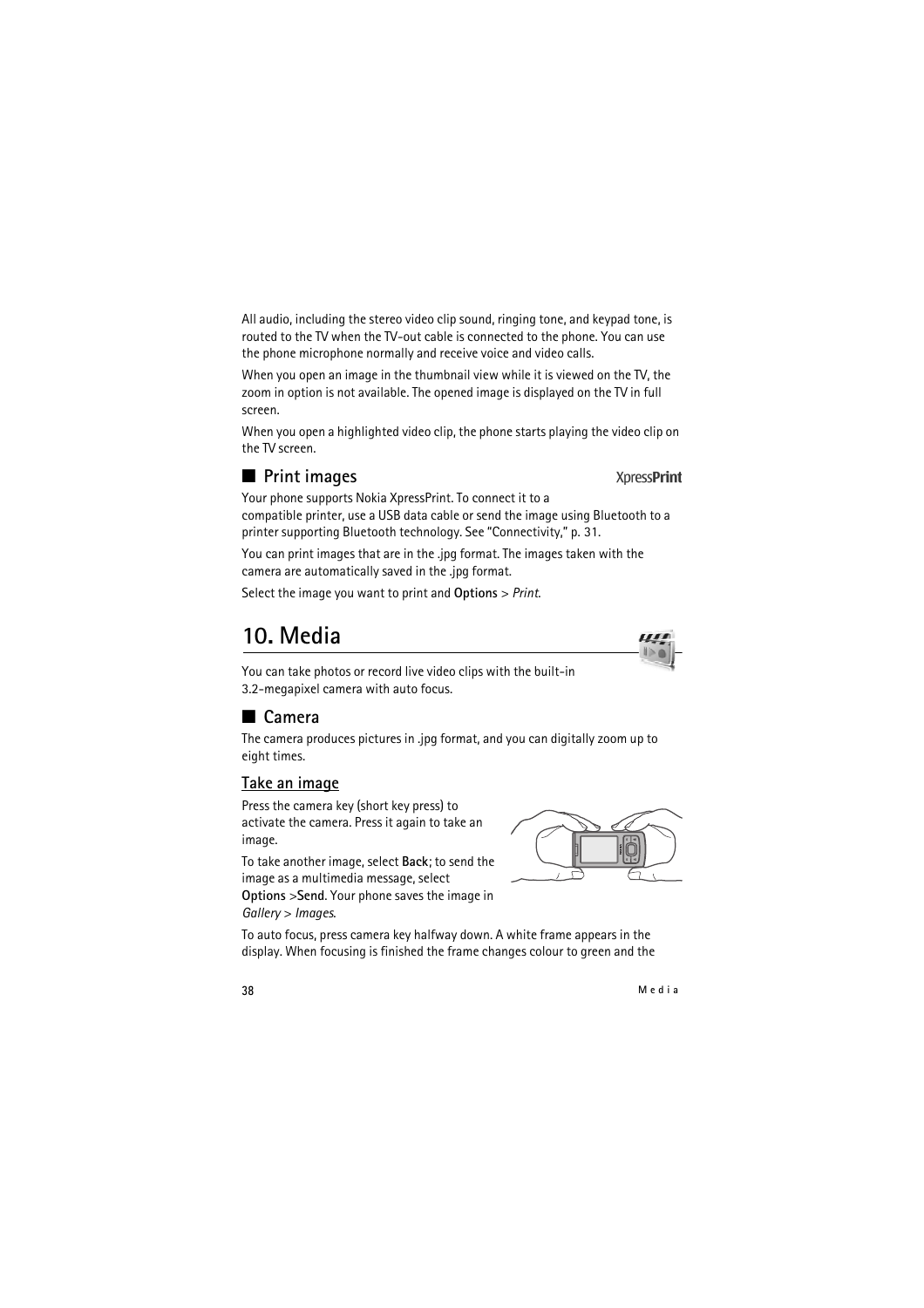picture can be captured pushing the camera key fully down. A red frame indicates that the camera is not in focus. In that case, release the camera button and refocus the camera.

The camera flash will be used automatically when you take images in low light conditions.

Keep a safe distance when using the flash. Do not use the flash on people or animals at close range. Do not cover the flash while taking a picture.

To zoom in or out, press the volume key up or down.

# <span id="page-38-0"></span>■ **Video**

You can record video clips in .3gp format. Available recording time depends on the video clip length and quality settings. The length and file size of the clips may vary depending on the selected quality and available memory.

To set the quality of your video clips, select **Menu** > *Media* > *Video* > **Options** > *Settings* > *Video clip quality* > *High*, *Normal*, or *Basic*.

To select the file size limit, select **Menu** > *Media* > *Video* > **Options** > *Settings* > *Video clip length*.

#### **Record a video clip**

To activate the video camera, press the camera key (long key press). To start recording, select **Record**. To zoom in or out, press the volume key up or down.

# <span id="page-38-1"></span>■ Music player

Your phone includes a music player for listening to music tracks, recordings or other MP3, MP4, AAC, eAAC+ or WMA voice music files that you may have transferred to the phone with the Nokia Audio Manager application, which is part of Nokia PC Suite.

To open the music player, select **Menu** > *Media* > *Music player*.

To open a list of all songs stored in your phone, select *All songs* > **Open**, or scroll right.

To create or manage playlists, select *Playlists* > **Open**, or scroll right.

To open folders with *Artists*, *Albums*, or *Genres*, scroll to the one you want, and select **Expand**, or scroll right.

To open a video list stored in your phone, select *Videos* > **Open**, or scroll right.

To customise the music player and equaliser theme, select **Menu** > *Media* > *Music player* > *Go to Music player* > **Options** > *Settings* > *Music player theme*.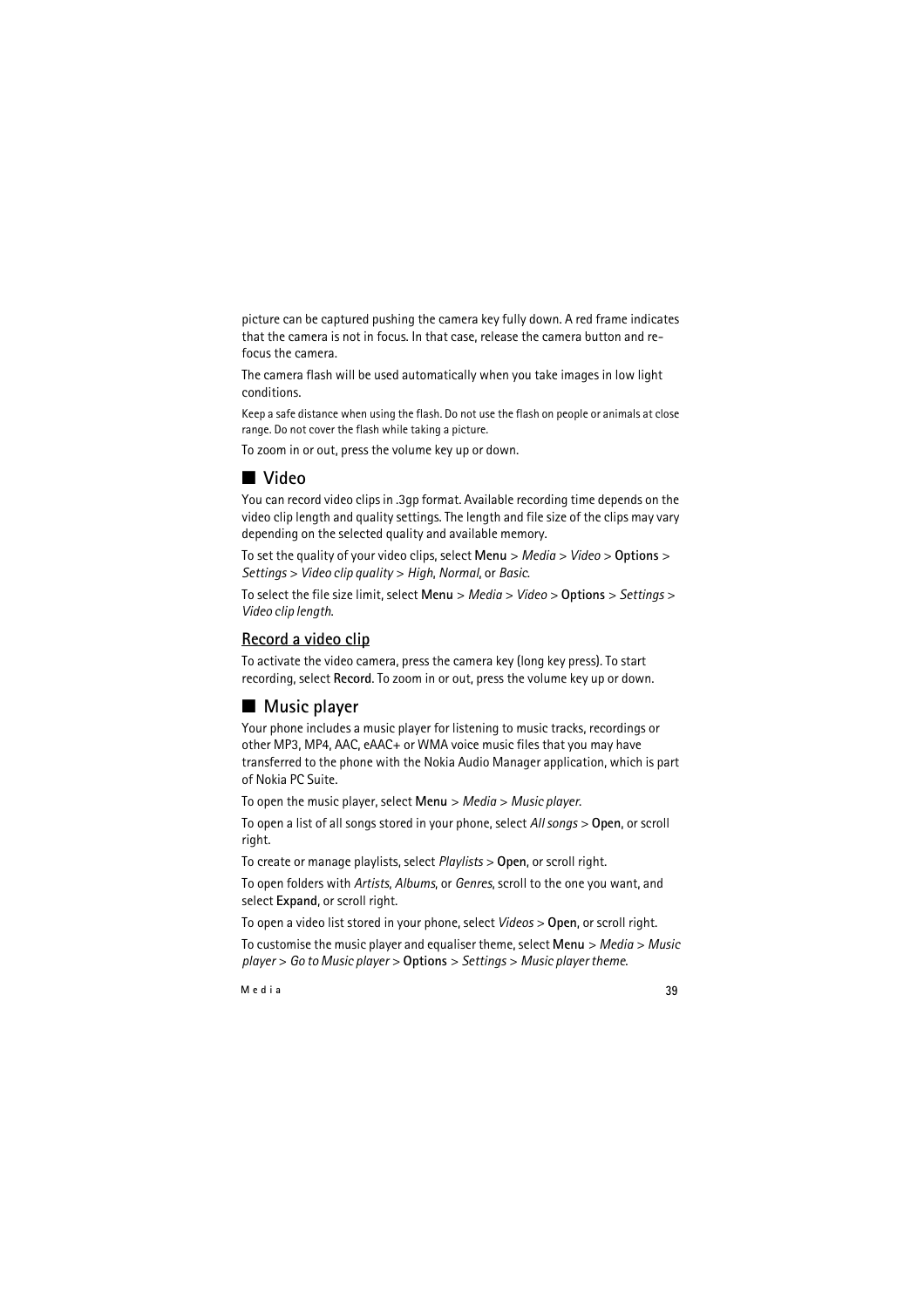#### **Play music**



**Warning:** Listen to music at a moderate level. Continuous exposure to high volume may damage your hearing. Do not hold the device near your ear when the loudspeaker is in use, because the volume may be extremely loud.

When you open the *Music player* menu, the details of the first track on the default track list are shown.

To play, select  $\blacktriangleright$ .

To adjust the volume level, press the volume key up or down.

To pause the playing, select  $\blacksquare$ .

To stop the playing, press and hold the end key.

To skip to the next track, select  $\blacktriangleright$ . To skip to the beginning of the previous track, select  $\mathsf{Id}$ .

To rewind the current track, select and hold  $\blacktriangleleft$ . To fast forward the current track, select and hold  $\blacktriangleright$ . Release the key at the position you want.

### <span id="page-39-0"></span>■ **Radio**

The FM radio depends on an antenna other than the wireless device antenna. A compatible headset or enhancement needs to be attached to the device for the FM radio to function properly.



**Warning:** Listen to music at a moderate level. Continuous exposure to high volume may damage your hearing. Do not hold the device near your ear when the loudspeaker is in use, because the volume may be extremely loud.

Select Menu > *Media* > *Radio*. To use the graphical keys  $\triangle$ ,  $\blacktriangledown$ ,  $\triangleleft$ , or  $\blacktriangleright$  on the phone display, scroll left or right to the key you want and select it.

#### **Save stations**

- 1. To search for radio stations, select and hold  $\blacktriangleleft$  or  $\blacktriangleright$ . To change the radio frequency in 0.05 MHz steps, press  $41$  or  $\gg$ .
- 2. To save the station to a memory location 1 to 9, press and hold the corresponding number key.
- 3. To save the station in the memory location from 10 to 20, press **1** or **2**, and press and hold the number key (**0** to **9**) you want.
- 4. Enter the name of the station, and select **OK**.

#### **Listen**

1. Select **Menu** > *Media* > *Radio*.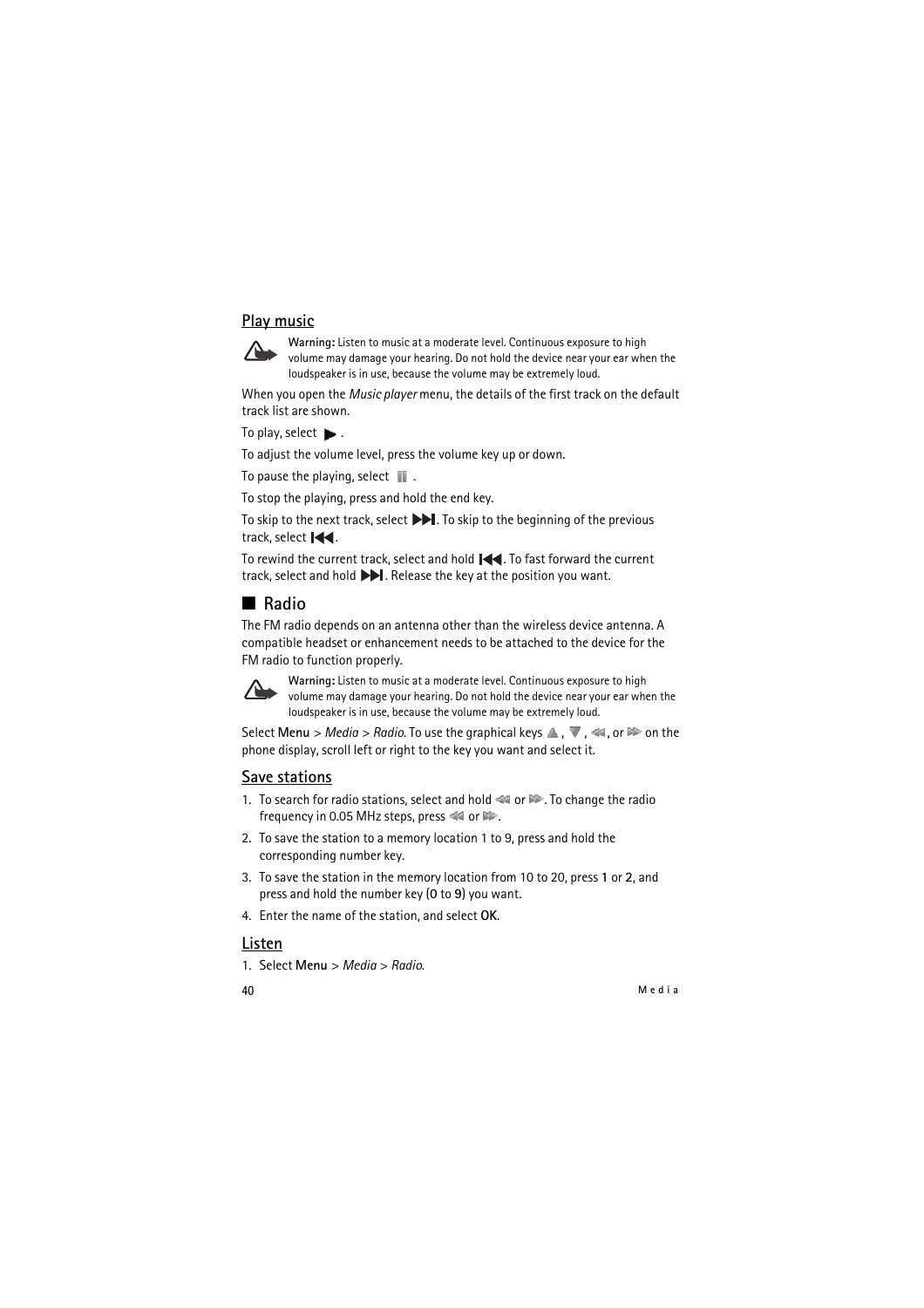- 2. To scroll to the radio station you want, select  $\triangle$  or  $\blacktriangledown$ , or press the headset key.
- 3. To select a radio station location, briefly press the corresponding number keys.
- 4. Select **Options** and one of the following options:

*Switch off* — to turn off the radio.

*Save station* — to save a new radio station by entering the station's name. This option is only displayed when the selected radio station is not saved.

*Stations* — to select a saved station from the list. It is only possible to enter the station list if the selected station is saved.

*Search all stations* — to search for all radio stations that the phone can receive.

*Set frequency* — to enter the frequency of the radio station.

*Settings* — to change the Radio Data System (RDS) settings, select *RDS on* or *RDS off*. When RDS is on, you can select *Auto-freq. change on* to change to another frequency containing the same radio station when the original signal becomes weak.

*Station directory* — to open the Visual Radio services using a web link to a radio station guide.

*Visual Radio* — to set whether the Visual Radio application is used. Some radio channels may send text or graphical information that you can view using Visual Radio.

*Enable visual service* — to set whether the Visual Radio application starts automatically when you turn on the radio.

You can normally make a call or answer an incoming call while listening to the radio. During the call, the volume of the radio is muted.

When an application using a packet data or HSCSD connection is sending or receiving data, it may interfere with the radio.

# <span id="page-40-0"></span>■ Voice recorder

You can record pieces of speech, sound, or an active call, and save them in *Gallery*. This is useful when recording a name and phone number to write down later.

The recorder cannot be used when a data call or GPRS connection is active.

1. Select **Menu** > *Media* > *Voice recorder*.

To use the graphical keys  $\Box$ ,  $\Box$ , or  $\Box$  on the display, scroll left or right to the desired key, and select it.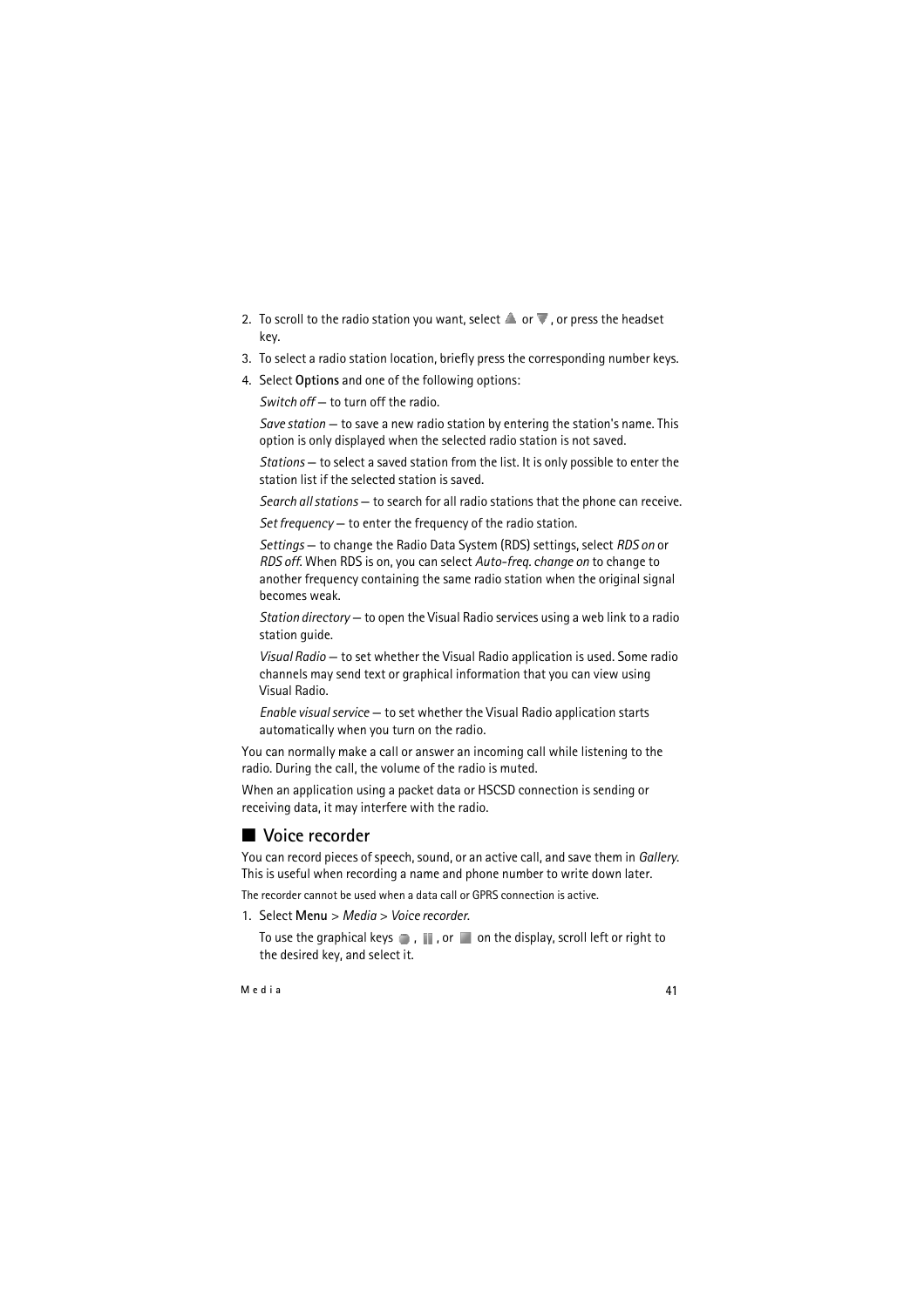- 2. To start the recording, select  $\bigcirc$  . To start the recording during a call, select **Options** > *Record*. While recording a call, all parties to the call hear a faint beeping sound. When recording a call, hold the phone in the normal position near to your ear. To pause the recording, select  $\blacksquare$ .
- 3. To end the recording, select . The recording is saved in *Gallery* > *Recordings*.

To listen to the latest recording, select **Options** > *Play last recorded*.

To send the last recording, select **Options** > *Send last recorded*.

To see the list of recordings in *Gallery*, select **Options** > *Recordings list* > *Recordings*.

## <span id="page-41-0"></span>■ **Equaliser**

Select **Menu** > *Media* > *Equaliser*.

To activate a set, scroll to one of the equaliser sets, and select **Activate**.

To edit or rename a selected set, select **Options** > *Edit* or *Rename*. Not all sets can be edited or renamed.

# <span id="page-41-1"></span>■ Stereo widening

Select **Menu** > *Media* > *Stereo widening* > *On* or *Off* to improve the stereo sound in the phone.

# <span id="page-41-2"></span>**11. Push to talk**

Select **Menu** > *Push to talk*.

With Push to talk (PTT, network service) you may have a conversation with one person or with a group of people (channel) having compatible devices. You have to subscribe to a service and register with the PTT service you want to use. For more information about signing up for PTT services, contact your service provider.

# <span id="page-41-3"></span>**12. Organiser**

# <span id="page-41-4"></span>■ **Alarm** clock

Select **Menu** > *Organiser* > *Alarm clock*.

To set the alarm, select *Alarm time*, and enter the alarm time. To change the alarm time when the alarm time is set, select *On*.



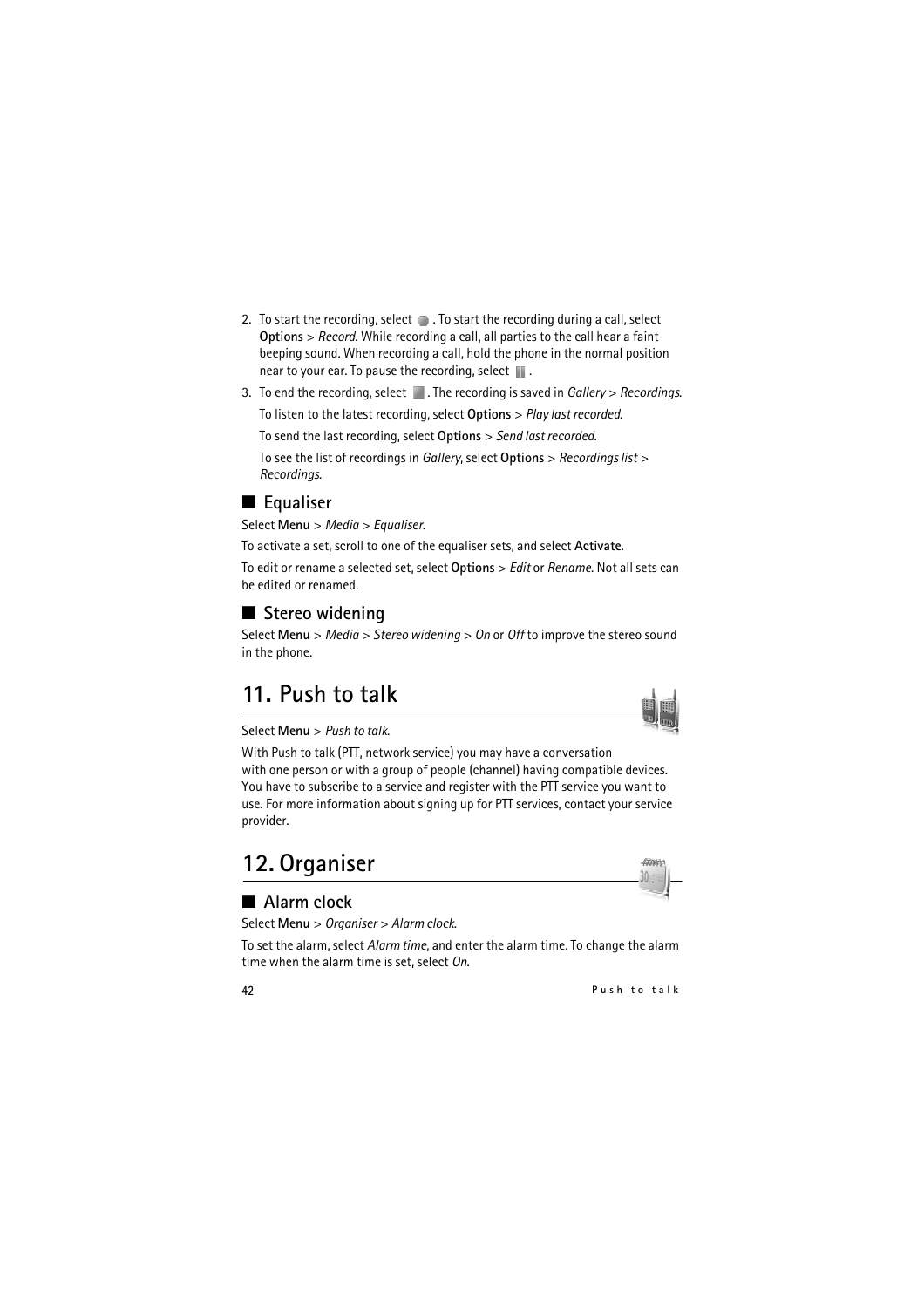To set your phone to alert you on selected days of the week, select *Repeat alarm*.

To select the alarm tone or set the radio as the alarm tone, select *Alarm tone:*. If you select the radio as an alarm tone, connect the headset to the phone. To set a snooze time-out, select *Snooze time-out* and the time.

#### **Stop the alarm**

The alarm sounds an alert tone even if the phone is switched off. To stop the alarm, select **Stop**. If you let the phone continue to sound the alarm for a minute or select **Snooze**, the alarm stops for the time you set in *Snooze time-out*, then resumes.

# <span id="page-42-0"></span>■ **Calendar**

Select **Menu** > *Organiser* > *Calendar*.

The current day is indicated by a frame. If there are any notes set for the day, the day is in bold type, and the beginning of the note is shown below the calendar. To view the day notes, select **View**. To view a week, select **Options** > *Week view*. To delete all notes in the calendar, select the month or week view, and select **Options** > *Delete notes*.

To set the date, time, time zone, calendar tone, date or time format, date separator, default view, or the first day of the week, select *Settings*. To set the phone to delete old notes automatically after a specified time, select *Auto-delete notes*.

To synchronise from a PC, see ["Connectivity,"](#page-30-0) p. [31.](#page-30-0)

#### **Make a calendar note**

Select **Menu** > *Organiser* > *Calendar*. Scroll to the date, and select **Options** > *Make a note* and one of the following note types: *E Reminder*, **@** Meeting, **@** *Call*, *Birthday* or *Memo*. Fill in the fields.

#### **Note alarm**

The phone displays the note and, if set, plays a tone. With a call note  $\mathbf \mathbf \Xi$  on the display, to call the displayed number, press the call key. To stop the alarm and to view the note, select **View**. To stop the alarm for 10 minutes, select **Snooze**.

To stop the alarm without viewing the note, select **Exit**.

# <span id="page-42-1"></span>■ **To-do list**

Select **Menu** > *Organiser* > *To-do list*.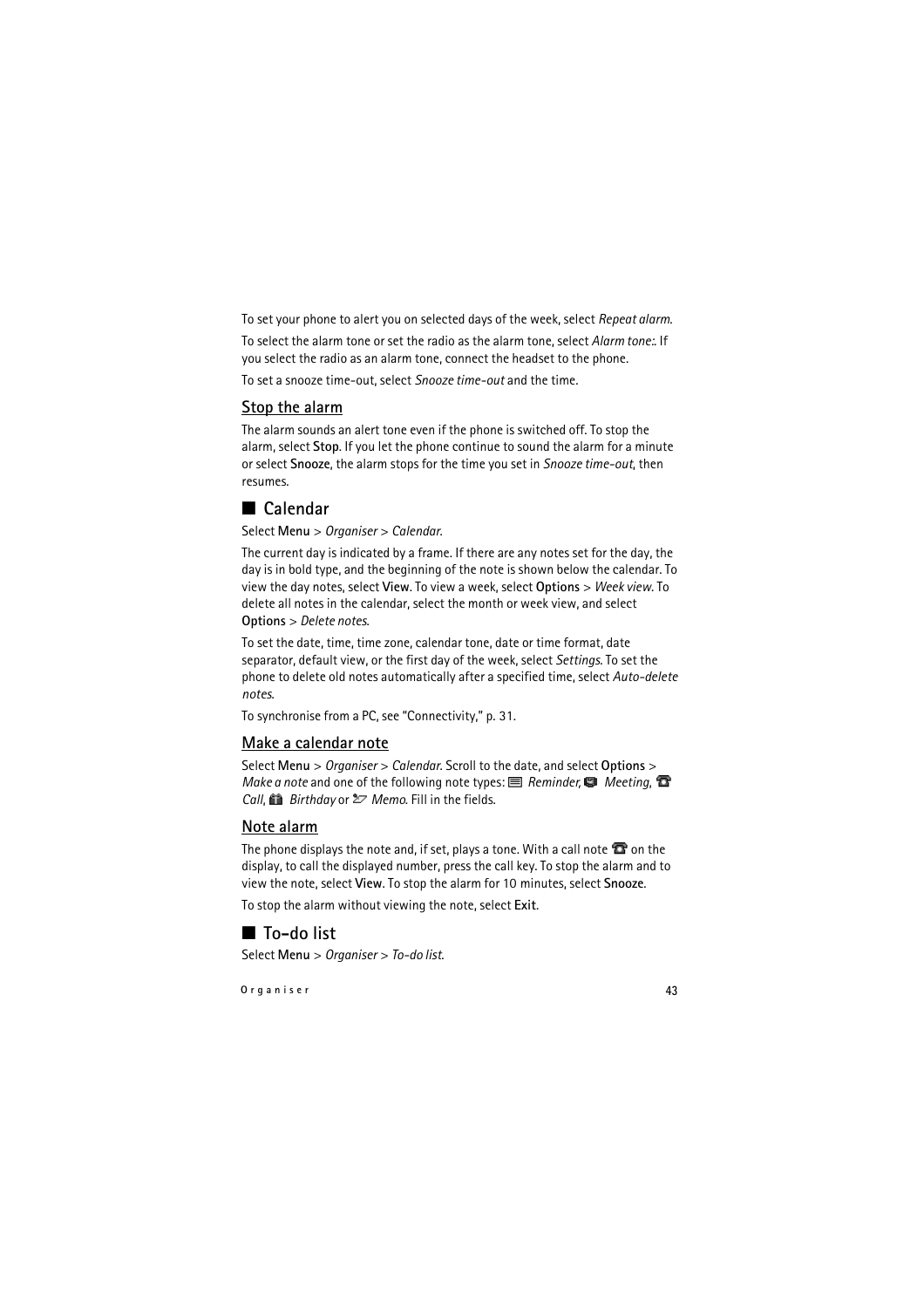To make a note if no note is added, select **Add**; otherwise, select **Options** > *Add*. Fill in the fields, and select **Save**.

To view a note, scroll to it, and select **View**. While viewing a note, you can also select an option to edit the attributes. You can also select an option to delete the selected note and delete all the notes that you have marked as done.

# <span id="page-43-0"></span>■ **Notes**

Select **Menu** > *Organiser* > *Notes* to write and send notes.

To make a note if no note is added, select **Add**; otherwise, select **Options** > *Make a note*. Write the note, and select **Save**.

To synchronise from a PC, see ["Connectivity,"](#page-30-0) p. [31.](#page-30-0)

# <span id="page-43-1"></span>■ **Calculator**

Select **Menu** > *Organiser* > *Calculator*. When **0** is displayed on the screen, enter the first number in the calculation. Press **#** for a decimal point. Scroll to the desired operation or function, or select it from **Options**. Enter the second number. Repeat this sequence as many times as it is necessary. To start a new calculation, first select and hold **Clear**.

This calculator has limited accuracy and is designed for simple calculations.

## <span id="page-43-2"></span>■ **Countdown timer**

- 1. To activate the countdown timer, select **Menu** > *Organiser* > *Countd. timer* > *Normal timer*, enter the alarm time, and write a note that is displayed when the time expires. To change the countdown time, select *Change time*.
- 2. To start the timer, select **Start**.
- 3. To stop the timer, select *Stop timer*.

#### **Interval timer**

- 1. To have an interval timer with up to 10 intervals started, first enter the intervals.
- 2. Select **Menu** > *Organiser* > *Countd. timer* > *Interval timer*.
- 3. To start the timer, select *Start timer* > **Start**.

# <span id="page-43-3"></span>■ Stopwatch

Select **Menu** > *Organiser* > *Stopwatch* and from the following options: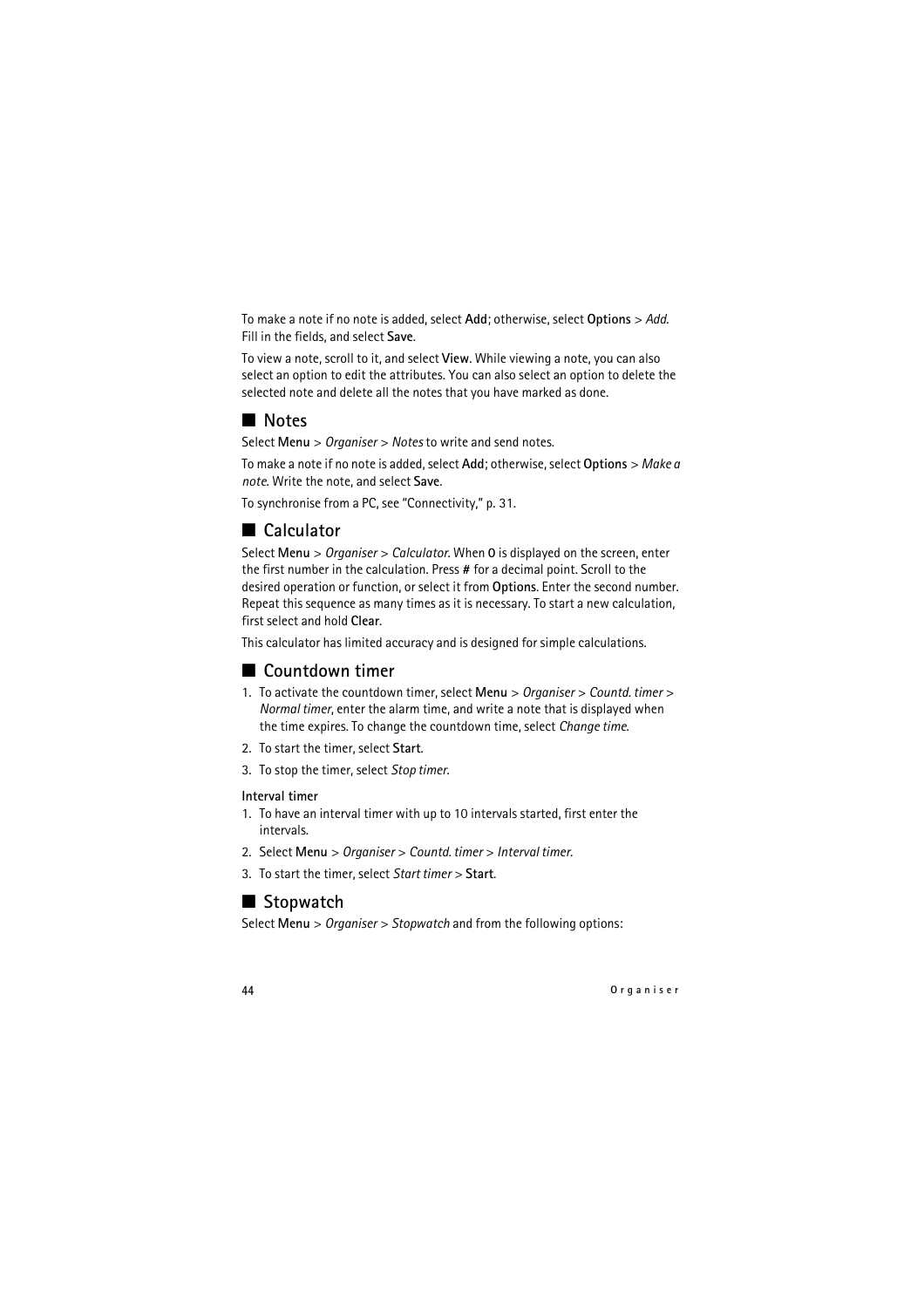*Split timing* — to take intermediate times. To start the time observation, select **Start**. Select **Split** every time that you want to take an intermediate time. To stop the time observation, select **Stop**.

To save the measured time, select **Save**.

To start the time observation again, select **Options** > *Start*. The new time is added to the previous time. To reset the time without saving it, select *Reset*.

*Lap timing* — to take lap times

During timing, the other functions of the phone can be used. To set the stopwatch timing in the background, press the end key. Select *Continue* to view the timing that you have set in the background.

# <span id="page-44-0"></span>**13. Applications**

### <span id="page-44-1"></span>■ Launch a game

Select **Menu** > *Applications* > *Games*. Scroll to the desired game, and select **Open**.

To set sounds, lights, and shakes for the game, select **Menu** > *Applications* > **Options** > *Application settings*.

### <span id="page-44-2"></span>■ Launch an application

Select **Menu** > *Applications* > *Collection*. Scroll to an application, and select **Open**.

### <span id="page-44-3"></span>■ **Application options**

*Update version* — to check if a new version of the application is available for download from *Web* (network service)

*Web page* — to provide further information or additional data for the application from an internet page (network service), if available

*Application access* — to restrict the application from accessing the network

# <span id="page-44-4"></span>**14. SIM services**

Your SIM card may provide additional services. You can access this menu only if it is supported by your SIM card. The name and contents of the menu depend on the available services.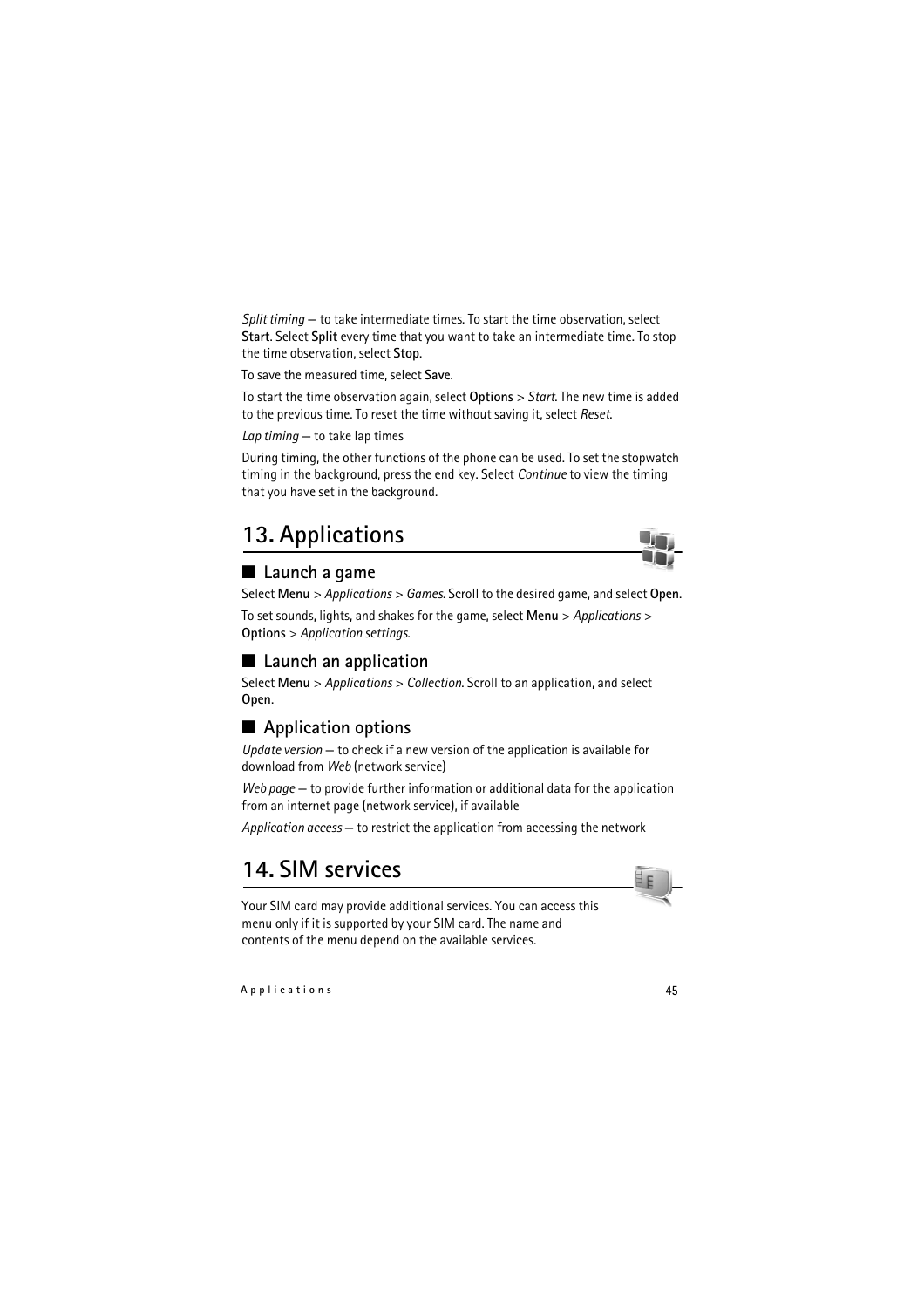Accessing these services may involve sending messages or making a phone call for which you may be charged.

# <span id="page-45-0"></span>**15. Web**

You can access various mobile internet services with your phone browser.



**Important:** Use only services that you trust and that offer adequate security and protection against harmful software.

Check the availability of these services, pricing, tariffs, and instructions with your service provider.

With the phone browser you can view the services that use wireless markup language (WML) or extensible hypertext markup language (XHTML) on their pages. Appearance may vary due to screen size. You may not be able to view all details of the internet pages.

## <span id="page-45-1"></span>■ **Connect to a service**

Ensure that the correct configuration settings of the service are activated.

To select the settings for connecting to the service:

- 1. Select **Menu** > *Web* > *Settings* > *Configuration sett.*.
- 2. Select *Configuration*. Only the configurations that support browsing service are shown. Select a service provider, *Default*, or *Personal config.* for browsing.

You may receive the configuration settings required for browsing as a configuration message from the service provider that offers the service that you want to use.

- 3. Select *Account* and a browsing service account contained in the active configuration settings.
- 4. Select *Displ. term. window* > *Yes* to perform manual user authentication for intranet connections.

Make a connection to the service in one of the following ways:

- Select **Menu** > *Web* > *Home*; or in the standby mode, press and hold **0**.
- To select a bookmark of the service, select **Menu** > *Web* > *Bookmarks*.
- To select the last URL, select **Menu** > *Web* > *Last web addr.*.
- To enter the address of the service, select **Menu** > *Web* > *Go to address*. Enter the address of the service, and select **OK**.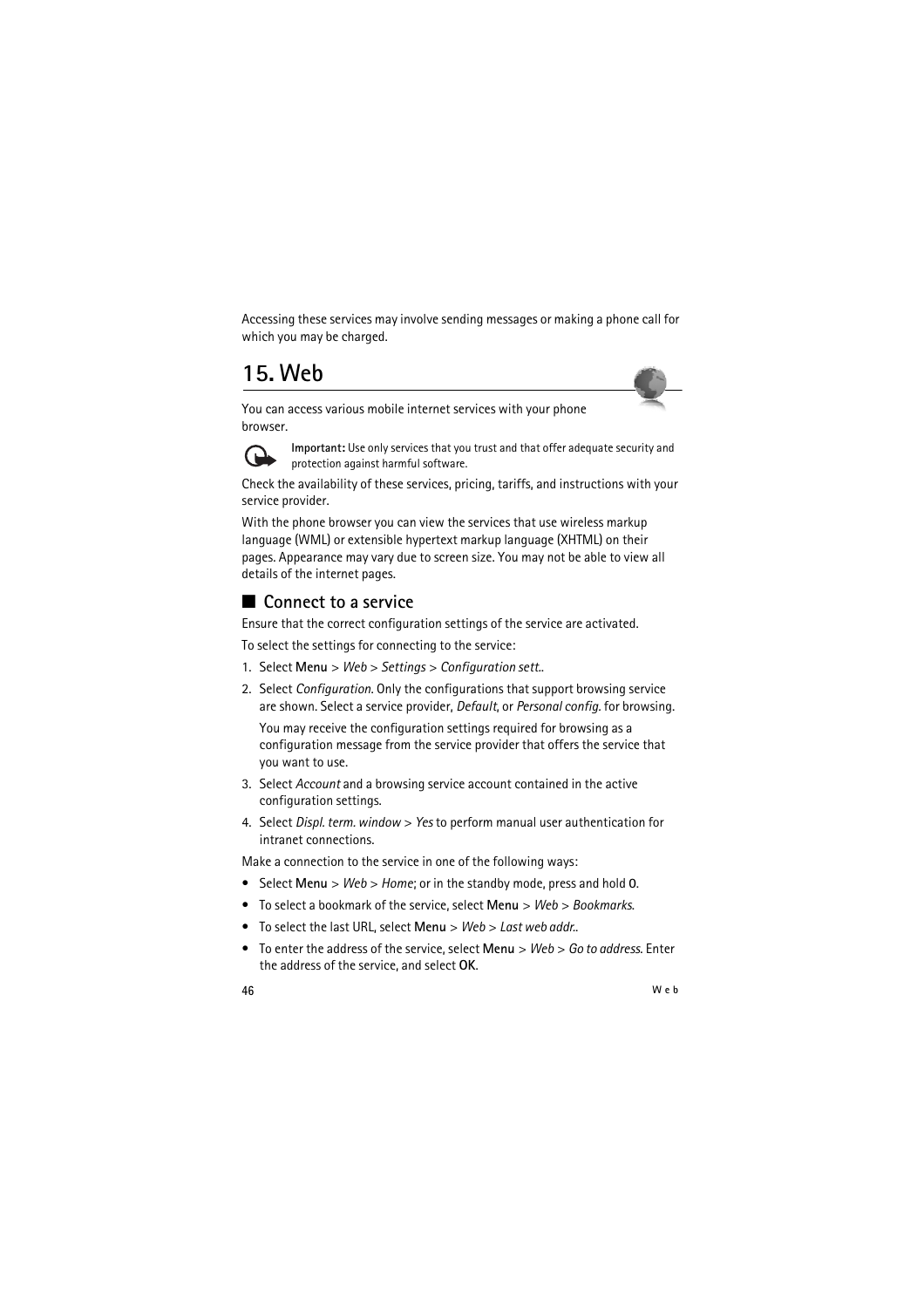# <span id="page-46-0"></span>■ **Browse pages**

After you make a connection to the service, you can start browsing its pages. The function of the phone keys may vary in different services. Follow the text guides on the display. For more information, contact your service provider.

## <span id="page-46-1"></span>■ **Bookmarks**

You can save page addresses as bookmarks in the phone memory.

- 1. While browsing, select **Options** > *Add bookmark*; or in the standby mode, select **Menu** > *Web* > *Bookmarks*.
- 2. Scroll to a bookmark, and select it, or press the call key to make a connection to the page associated with the bookmark.
- 3. Select **Options** to view, edit, delete, or send the bookmark; to create a new bookmark; or to save the bookmark to a folder.

# <span id="page-46-2"></span>■ **Appearance settings**

To personalise the way web pages are displayed on your phone, while browsing, select **Options** > *Other options* > *Appearance settings*; or in the standby mode, select **Menu** > *Web* > *Settings* > *Appearance settings*.

# <span id="page-46-3"></span>■ **Security settings**

### **Cookies and cache**

A cookie is data that a site saves in the cache memory of your phone. Cookies are saved until you clear the cache memory.

While browsing, select **Options** > *Other options* > *Security* > *Cookie settings*; or in the standby mode, select **Menu** > *Web* > *Settings* > *Security settings* > *Cookies*. To allow or prevent the phone from receiving cookies, select *Allow* or *Reject*.

A cache is a memory location that is used to store data temporarily. If you have tried to access or have accessed confidential information requiring passwords, empty the cache after each use. The information or services you have accessed are stored in the cache. To empty the cache, select **Options** > *Other options* > *Clear the cache*; in the standby mode, select **Menu** > *Web* > *Clear the cache*.

#### **Scripts over secure connection**

You can select whether to allow the running of scripts from a secure page. The phone supports WML scripts.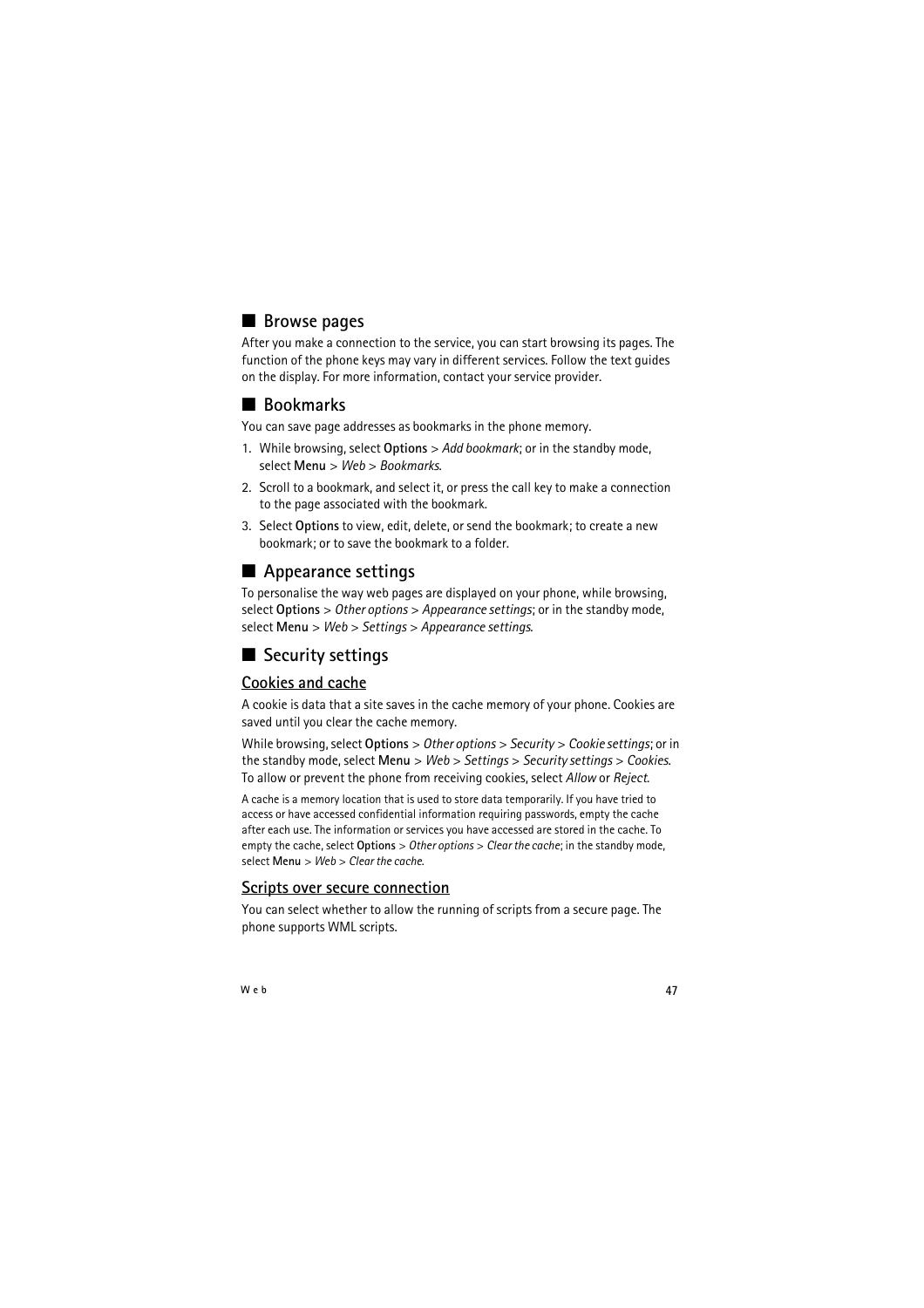To allow the scripts, while browsing, select **Options** > *Other options* > *Security* > *WMLScript settings*; or in the standby mode, select **Menu** > *Web* > *Settings* > *Security settings* > *WMLScripts in conn.* > *Allow*.

# <span id="page-47-0"></span>■ **Service inbox**

The phone is able to receive service messages sent by your service provider (network service). Service messages are notifications (for example, news headlines), and they may contain a text message or an address of a service.

To access the *Service inbox* in the standby mode, when you have received a service message, select **Show**. If you select **Exit**, the message is moved to the *Service inbox*. To access the *Service inbox* later, select **Menu** > *Web* > *Service inbox*.

To set whether you want to receive service messages, select **Menu** > *Web* > *Settings* > *Service inbox sett.* > *Service messages* > *On* or *Off*.

# <span id="page-47-1"></span>■ **Browser security**

Security features may be required for some services, such as online banking or shopping. For such connections you need security certificates and possibly a security module, which may be available on your SIM card. For more information, contact your service provider.

### **Certificates**

**Important:** Even if the use of certificates makes the risks involved in remote connections and software installation considerably smaller, they must be used correctly in order to benefit from increased security. The existence of a certificate does not offer any protection by itself; the certificate manager must contain correct, authentic, or trusted certificates for increased security to be available. Certificates have a restricted lifetime. If "Expired certificate" or "Certificate not valid yet" is shown, even if the certificate should be valid, check that the current date and time in your device are correct.

Before changing any certificate settings, you must make sure that you really trust the owner of the certificate and that the certificate really belongs to the listed owner.

There are three kinds of certificates: server certificates, authority certificates, and user certificates. You may receive these certificates from your service provider. Authority certificates and user certificates may also be saved in the security module by the service provider.

To view the list of the authority or user certificates downloaded into your device, select **Menu** > *Settings* > *Security* > *Authority certificates* or *User certificates*.

 $\blacksquare$  is displayed during a connection if the data transmission between the phone and the content server is encrypted.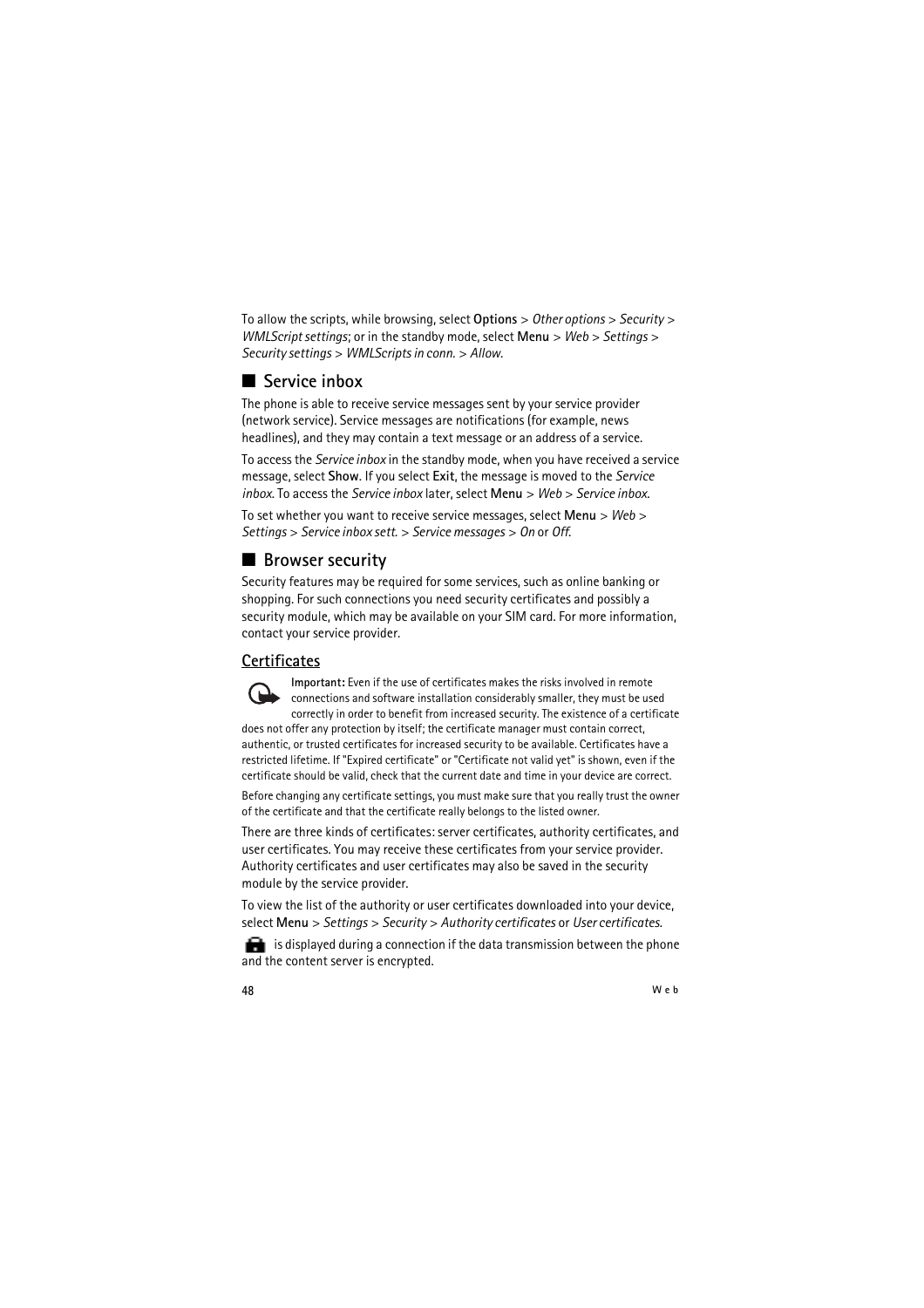The security icon does not indicate that the data transmission between the gateway and the content server (or the place where the requested resource is stored) is secure. The service provider secures the data transmission between the gateway and the content server.

#### **Digital signature**

You can make digital signatures with your phone if your SIM card has a security module. Using the digital signature can be the same as signing your name to a paper bill, contract, or other document.

1. To make a digital signature, select a link on a page, for example, the title of the book you want to buy and its price. The text to sign, which may include the amount and date, is shown.

Check that the header text is *Read* and that the digital signature icon  $\mathbf{f}$  is shown.

2. To sign the text, read all of the text first, and select **Sign**.

The text may not fit within a single screen. Therefore, make sure to scroll through and read all of the text before signing.

3. Select the user certificate you want to use. Enter the signing PIN. The digital signature icon disappears, and the service may display a confirmation of your purchase.

# <span id="page-48-0"></span>**16. PC connectivity**

You can send and receive e-mail, and access the internet when your phone is connected to a compatible PC through a Bluetooth or a data cable connection. You can use your phone with a variety of PC connectivity and data communications applications.

# <span id="page-48-1"></span>■ **Nokia PC Suite**

With Nokia PC Suite you can synchronise contacts, calendar, notes, and to-do notes between your phone and the compatible PC or a remote internet server (network service). You may find more information and PC Suite at www.nokia.com/support or your local Nokia website.

## <span id="page-48-2"></span>■ **Data communication applications**

For information on using a data communication application, refer to the documentation provided with it.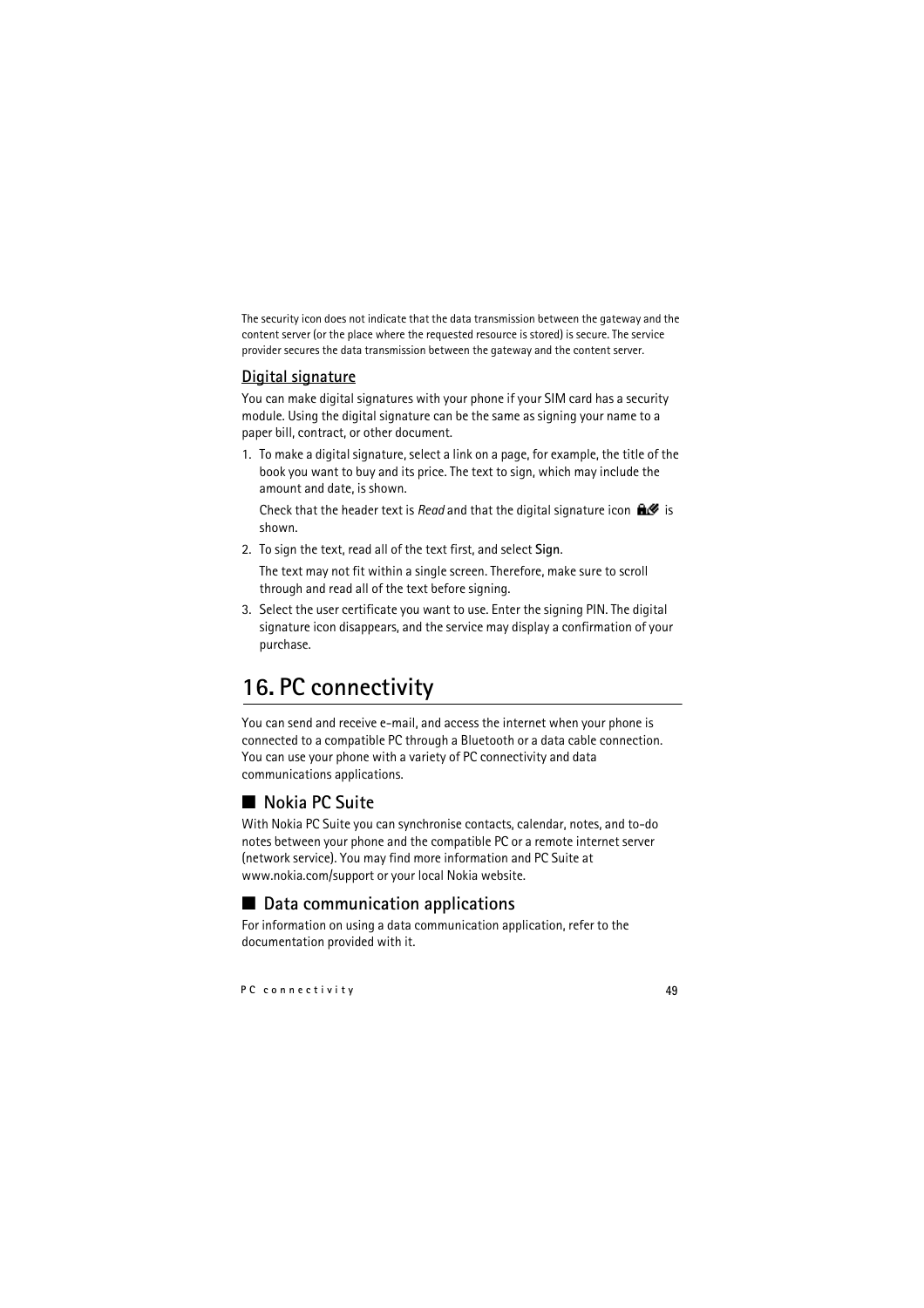Making or answering phone calls during a computer connection is not recommended, as it might disrupt the operation.

For better performance during data calls, place the phone on a stationary surface with the keypad facing downward. Do not move the phone by holding it in your hand during a data call.

# <span id="page-49-0"></span>**17. Battery and charger information**

Your device is powered by a rechargeable battery. The battery intended for use with this device is BP-5M. This device is intended for use when supplied with power from the following chargers: AC-4. The battery can be charged and discharged hundreds of times, but it will eventually wear out. When the talk and standby times are noticeably shorter than normal, replace the battery. Use only Nokia approved batteries, and recharge your battery only with Nokia approved chargers designated for this device. Use of an unapproved battery or charger may present a risk of fire, explosition, leakage, or other hazard.

If a battery is being used for the first time or if the battery has not been used for a prolonged period, it may be necessary to connect the charger, then disconnect and reconnect it to begin charging the battery. If the battery is completely discharged, it may take several minutes before the charging indicator appears on the display or before any calls can be made.

Always switch the device off and disconnect the charger before removing the battery.

Unplug the charger from the electrical plug and the device when not in use. Do not leave a fully charged battery connected to a charger, since overcharging may shorten its lifetime. If left unused, a fully charged battery will lose its charge over time.

Always try to keep the battery between 15°C and 25°C (59°F and 77°F). Extreme temperatures reduce the capacity and lifetime of the battery. A device with a hot or cold battery may not work temporarily. Battery performance is particularly limited in temperatures well below freezing.

Do not short-circuit the battery. Accidental short-circuiting can occur when a metallic object such as a coin, clip, or pen causes direct connection of the positive (+) and negative (-) terminals of the battery. (These look like metal strips on the battery.) This might happen, for example, when you carry a spare battery in your pocket or purse. Short-circuiting the terminals may damage the battery or the connecting object.

Do not dispose of batteries in a fire as they may explode. Batteries may also explode if damaged. Dispose of batteries according to local regulations. Please recycle when possible. Do not dispose as household waste.

Do not dismantle, cut, open, crush, bend, deform, puncture, or shred cells or batteries. In the event of a battery leak, do not allow the liquid to come in contact with the skin or eyes. In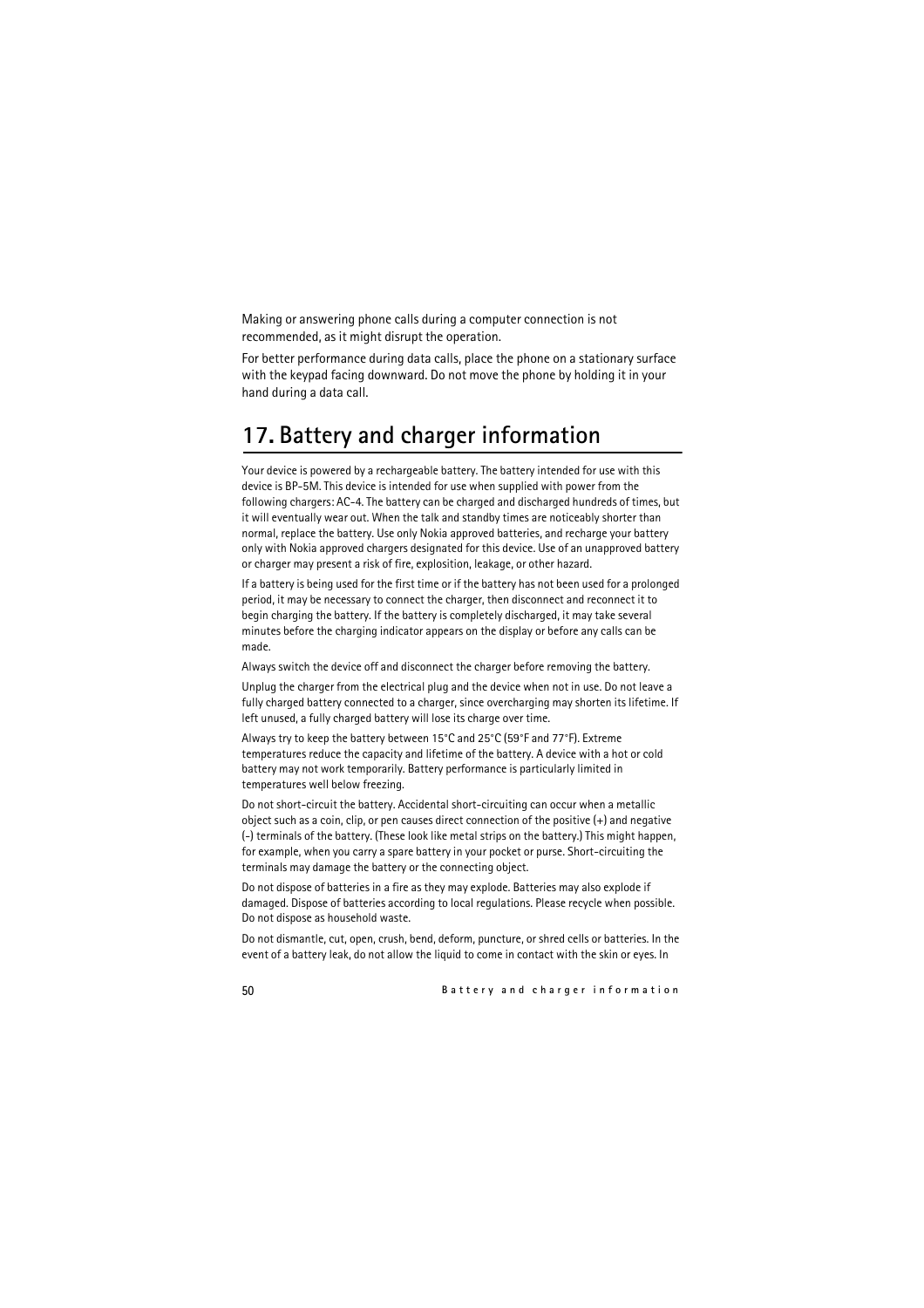the event of such a leak, flush your skin or eyes immediately with water, or seek medical help.

Do not modify, remanufacture, attempt to insert foreign objects into the battery, or immerse or expose it to water or other liquids.

Improper battery use may result in a fire, explosion, or other hazard. If the device or battery is dropped, especially on a hard surface, and you believe the battery has been damaged, take it to a service centre for inspection before continuing to use it.

Use the battery only for its intended purpose. Never use any charger or battery that is damaged. Keep your battery out of the reach of small children.

### <span id="page-50-0"></span>■ **Nokia battery authentication guidelines**

Always use original Nokia batteries for your safety. To check that you are getting an original Nokia battery, purchase it from an authorised Nokia dealer, and inspect the hologram label using the following steps:

<span id="page-50-1"></span>Successful completion of the steps is not a total assurance of the authenticity of the battery. If you have any reason to believe that your battery is not an authentic, original Nokia battery, you should refrain from using it, and take it to the nearest authorised Nokia service point or dealer for assistance. Your authorised Nokia service point or dealer will inspect the battery for authenticity. If authenticity cannot be verified, return the battery to the place of purchase.

#### **Authenticate hologram**



1. When you look at the hologram on the label, you should see the Nokia connecting hands symbol from one angle and the Nokia Original Enhancements logo when looking from another angle.



2. When you angle the hologram left, right, down and up, you should see 1, 2, 3 and 4 dots on each side respectively.

#### **What if your battery is not authentic?**

If you cannot confirm that your Nokia battery with the hologram on the label is an authentic Nokia battery, please do not use the battery. Take it to the nearest authorised Nokia service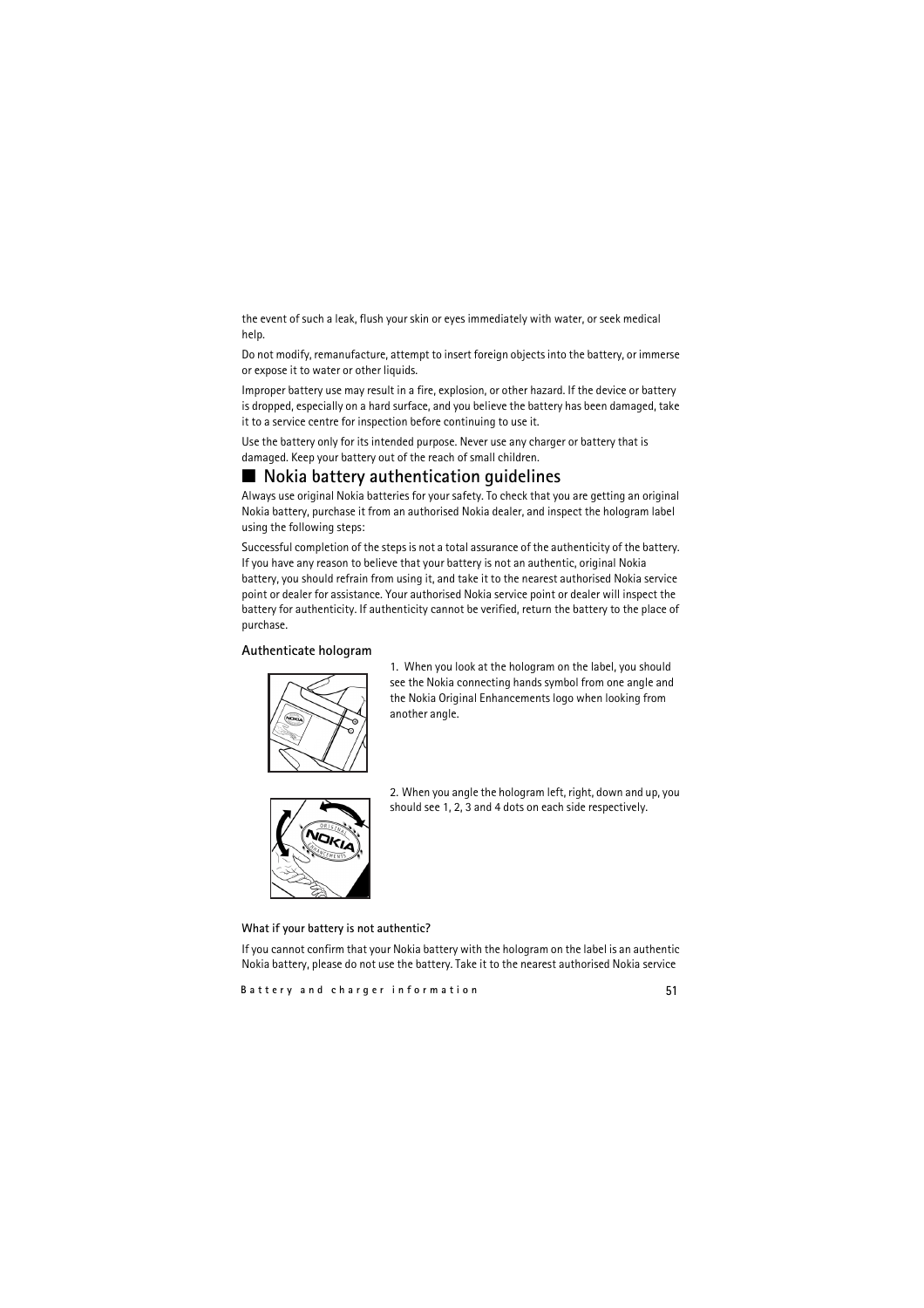point or dealer for assistance. The use of a battery that is not approved by the manufacturer may be dangerous and may result in poor performance and damage to your device and its enhancements. It may also invalidate any approval or warranty applying to the device.

To find out more about original Nokia batteries, visit www.nokia.com/battery.

# <span id="page-51-0"></span>**Care and maintenance**

Your device is a product of superior design and craftsmanship and should be treated with care. The following suggestions will help you protect your warranty coverage.

- Keep the device dry. Precipitation, humidity, and all types of liquids or moisture can contain minerals that will corrode electronic circuits. If your device does get wet, remove the battery, and allow the device to dry completely before replacing it.
- Do not use or store the device in dusty, dirty areas. Its moving parts and electronic components can be damaged.
- Do not store the device in hot areas. High temperatures can shorten the life of electronic devices, damage batteries, and warp or melt certain plastics.
- Do not store the device in cold areas. When the device returns to its normal temperature, moisture can form inside the device and damage electronic circuit boards.
- Do not attempt to open the device other than as instructed in this guide.
- Do not drop, knock, or shake the device. Rough handling can break internal circuit boards and fine mechanics.
- Do not use harsh chemicals, cleaning solvents, or strong detergents to clean the device.
- Do not paint the device. Paint can clog the moving parts and prevent proper operation.
- Use a soft, clean, dry cloth to clean any lenses, such as camera, proximity sensor, and light sensor lenses.
- Use only the supplied or an approved replacement antenna. Unauthorised antennas, modifications, or attachments could damage the device and may violate regulations governing radio devices.
- Use chargers indoors.
- Always create a backup of data you want to keep, such as contacts and calendar notes.
- To reset the device from time to time for optimum performance, power off the device and remove the battery.

These suggestions apply equally to your device, battery, charger, or any enhancement. If any device is not working properly, take it to the nearest authorised service facility for service.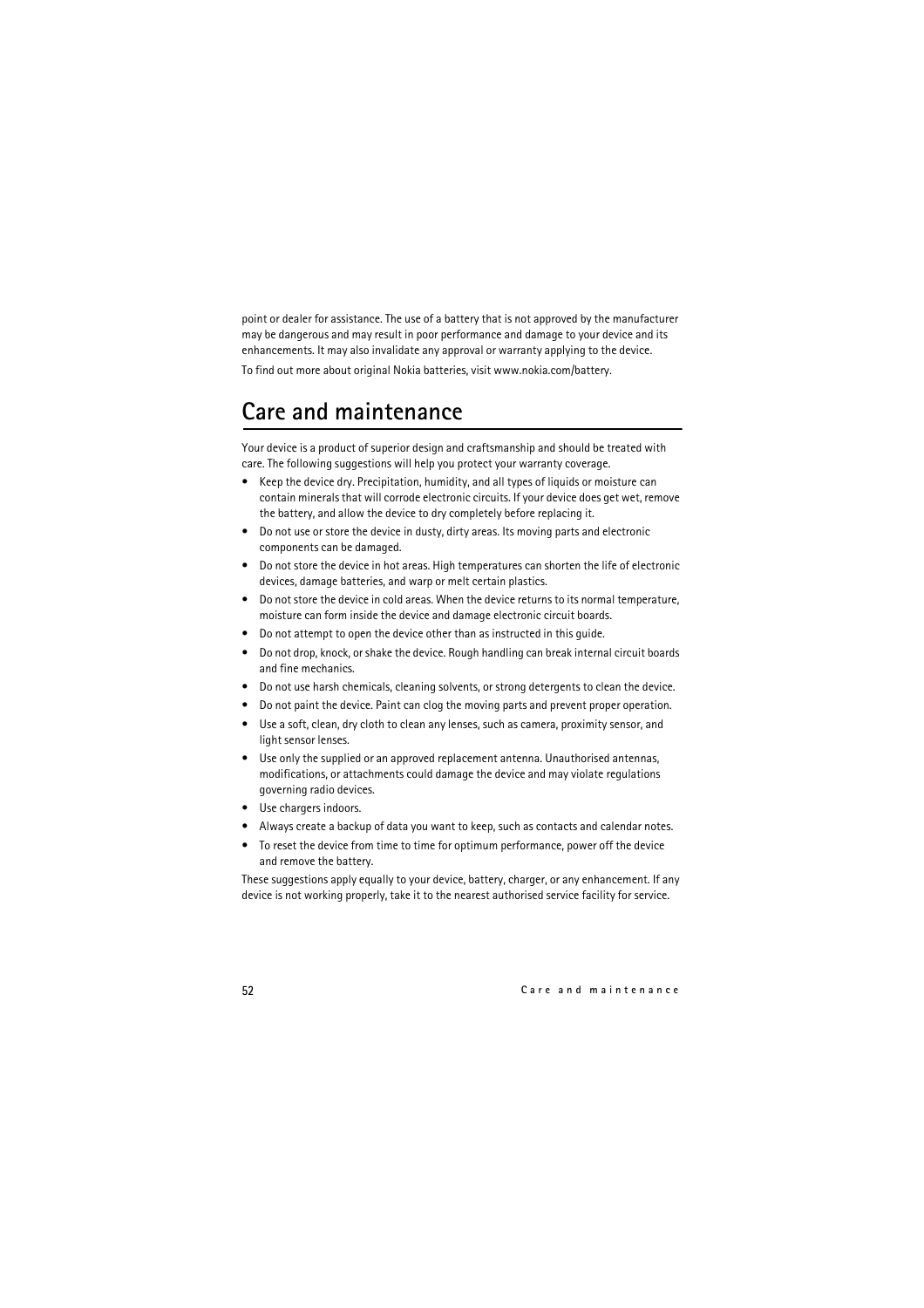#### **Disposal**

The crossed-out wheeled-bin symbol on your product, literature, or packaging reminds you that in the European Union all electrical and electronic products, batteries, and accumulators must be taken to separate collection at the end of their working life. Do not dispose of these products as unsorted municipal waste.

Return the products to collection to prevent possible harm to the environment or human health from uncontrolled waste disposal and to promote the sustainable reuse of material resources. Collection information is available from the product retailer, local waste authorities, national producer responsibility organizations, or your local Nokia representative. For more information, see product Eco-Declaration or countryspecific information at www.nokia.com.

# <span id="page-52-0"></span>**Additional safety information**

#### ■ **Small children**

Your device and its enhancements may contain small parts. Keep them out of the reach of small children.

#### ■ **Operating environment**

This device meets RF exposure guidelines when used either in the normal use position against the ear or when positioned at least 1.5 centimeters (5/8 inch) away from the body. When a carry case, belt clip, or holder is used for body-worn operation, it should not contain metal and should position the device the above-stated distance from your body.

To transmit data files or messages, this device requires a quality connection to the network. In some cases, transmission of data files or messages may be delayed until such a connection is available. Ensure the above separation distance instructions are followed until the transmission is completed.

#### ■ **Medical devices**

Operation of any radio transmitting equipment, including wireless phones, may interfere with the functionality of inadequately protected medical devices. Consult a physician or the manufacturer of the medical device to determine if they are adequately shielded from external RF energy or if you have any questions. Switch off your device in health care facilities when any regulations posted in these areas instruct you to do so. Hospitals or health care facilities may be using equipment that could be sensitive to external RF energy.

#### **Implanted medical devices**

Manufacturers of medical devices recommend that a minimum separation of 15.3 centimeters (6 inches) should be maintained between a wireless device and an implanted medical device, such as a pacemaker or implanted cardioverter defibrillator, to avoid potential interference with the medical device. Persons who have such devices should: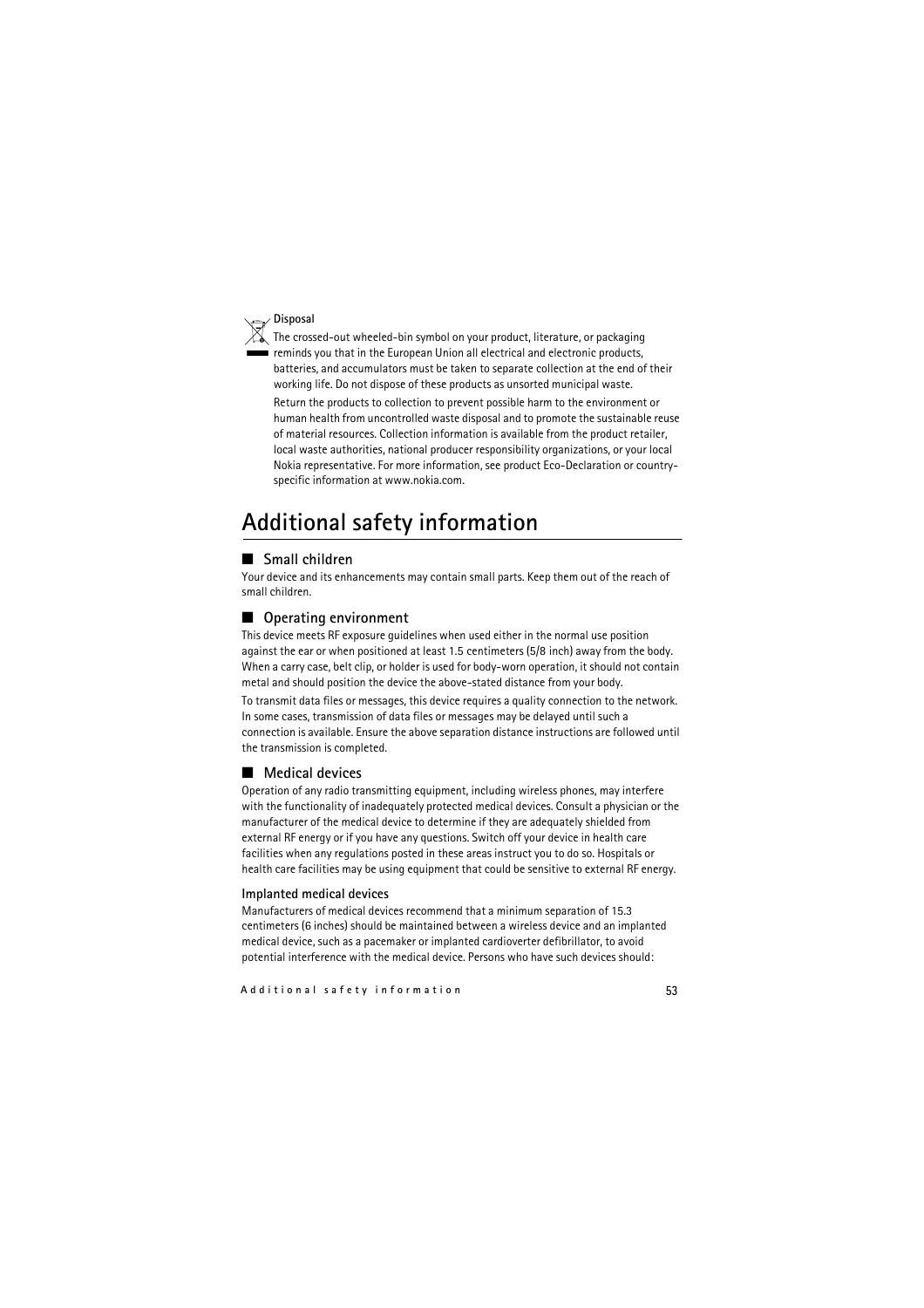- Always keep the wireless device more than 15.3 centimeters (6 inches) from the medical device when the wireless device is turned on.
- Not carry the wireless device in a breast pocket.
- Hold the wireless device to the ear opposite the medical device to minimise the potential for interference.
- Turn the wireless device off immediately if there is any reason to suspect that interference is taking place.
- Read and follow the directions from the manufacturer of their implanted medical device.

If you have any questions about using your wireless device with an implanted medical device consult your health care provider.

#### **Hearing aids**

Some digital wireless devices may interfere with some hearing aids. If interference occurs, consult your service provider.

#### ■ **Vehicles**

RF signals may affect improperly installed or inadequately shielded electronic systems in motor vehicles such as electronic fuel injection systems, electronic antiskid (antilock) braking systems, electronic speed control systems, and air bag systems. For more information, check with the manufacturer, or its representative, of your vehicle or any equipment that has been added.

Only qualified personnel should service the device or install the device in a vehicle. Faulty installation or service may be dangerous and may invalidate any warranty that may apply to the device. Check regularly that all wireless device equipment in your vehicle is mounted and operating properly. Do not store or carry flammable liquids, gases, or explosive materials in the same compartment as the device, its parts, or enhancements. For vehicles equipped with an air bag, remember that air bags inflate with great force. Do not place objects, including installed or portable wireless equipment in the area over the air bag or in the air bag deployment area. If in-vehicle wireless equipment is improperly installed and the air bag inflates, serious injury could result.

Using your device while flying in aircraft is prohibited. Switch off your device before boarding an aircraft. The use of wireless teledevices in an aircraft may be dangerous to the operation of the aircraft, disrupt the wireless telephone network, and may be illegal.

#### ■ **Potentially explosive environments**

Switch off your device when in any area with a potentially explosive atmosphere, and obey all signs and instructions. Potentially explosive atmospheres include areas where you would normally be advised to turn off your vehicle engine. Sparks in such areas could cause an explosion or fire resulting in bodily injury or even death. Switch off the device at refuelling points such as near gas pumps at service stations. Observe restrictions on the use of radio equipment in fuel depots, storage, and distribution areas; chemical plants; or where blasting operations are in progress. Areas with a potentially explosive atmosphere are often, but not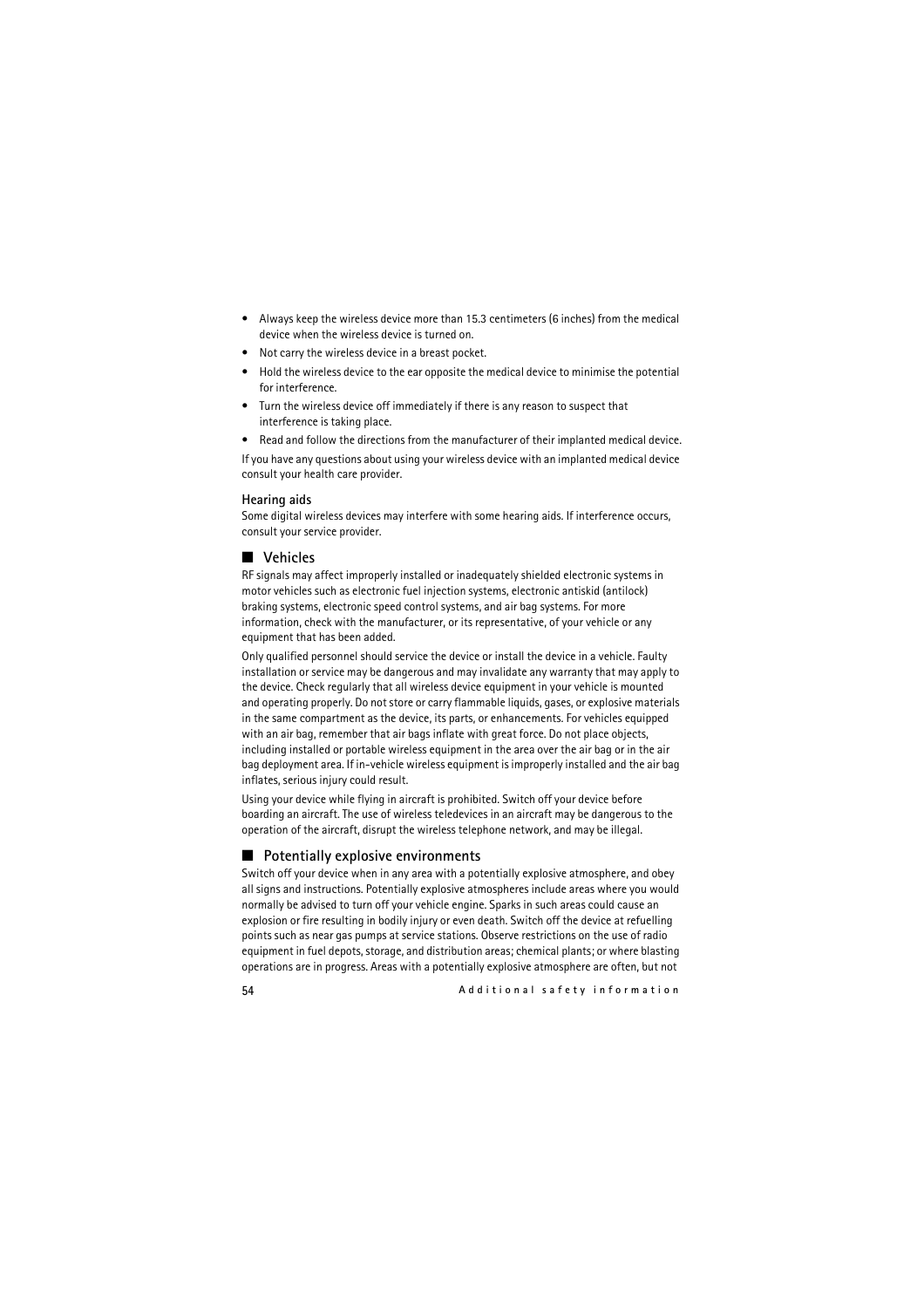always, clearly marked. They include below deck on boats, chemical transfer or storage facilities and areas where the air contains chemicals or particles such as grain, dust, or metal powders. You should check with the manufacturers of vehicles using liquefied petroleum gas (such as propane or butane) to determine if this device can be safely used in their vicinity.

#### ■ **Emergency calls**



**Important:** This device operates using radio signals, wireless networks, landline networks, and user-programmed functions. If your device supports voice calls over the internet (internet calls), activate both the internet calls and the cellular phone. The device will attempt to make emergency calls over both the cellular networks and

through your internet call provider if both are activated. Connections in all conditions cannot be guaranteed. You should never rely solely on any wireless device for essential communications like medical emergencies.

#### **To make an emergency call:**

- 1. If the device is not on, switch it on. Check for adequate signal strength. Depending on your device, you may also need to complete the following:
	- Insert a SIM card if your device uses one.
	- Remove certain call restrictions you have activated in your device.
	- Change your profile from offline or flight profile mode to an active profile.
- 2. Press the end key as many times as needed to clear the display and ready the device for calls.
- 3. Enter the official emergency number for your present location. Emergency numbers vary by location.
- 4. Press the call key.

When making an emergency call, give all the necessary information as accurately as possible. Your wireless device may be the only means of communication at the scene of an accident. Do not end the call until given permission to do so.

#### ■ **Certification information (SAR)**

#### **This mobile device meets guidelines for exposure to radio waves.**

Your mobile device is a radio transmitter and receiver. It is designed not to exceed the limits for exposure to radio waves recommended by international guidelines. These guidelines were developed by the independent scientific organization ICNIRP and include safety margins designed to assure the protection of all persons, regardless of age and health.

The exposure guidelines for mobile devices employ a unit of measurement known as the Specific Absorption Rate or SAR. The SAR limit stated in the ICNIRP guidelines is 2.0 watts/ kilogram (W/kg) averaged over 10 grams of tissue. Tests for SAR are conducted using standard operating positions with the device transmitting at its highest certified power level in all tested frequency bands. The actual SAR level of an operating device can be below the maximum value because the device is designed to use only the power required to reach the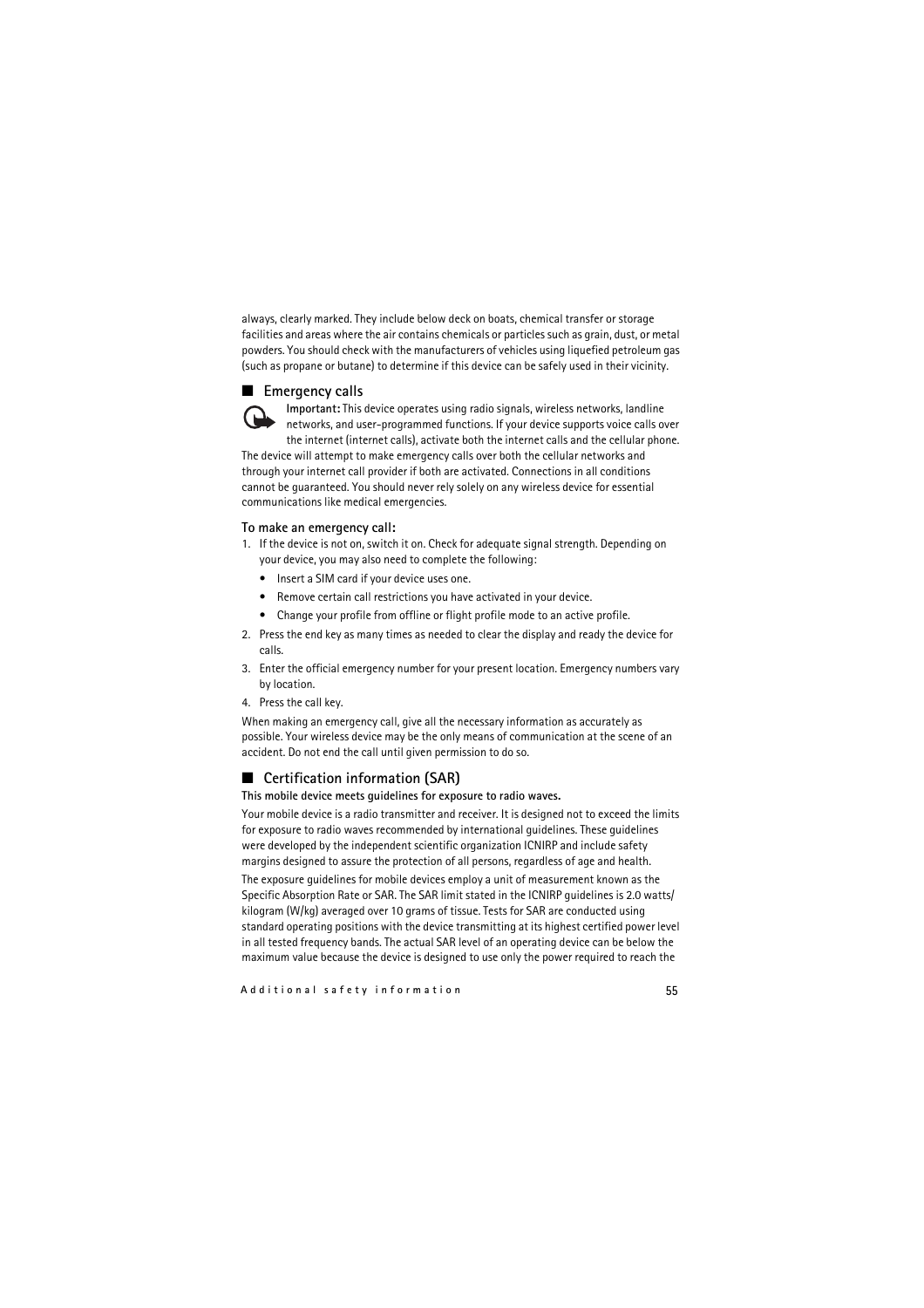network. That amount changes depending on a number of factors such as how close you are to a network base station. The highest SAR value under the ICNIRP guidelines for use of the device at the ear is 1.10 W/kg.

Use of device accessories and enhancements may result in different SAR values. SAR values may vary depending on national reporting and testing requirements and the network band. Additional SAR information may be provided under product information at www.nokia.com.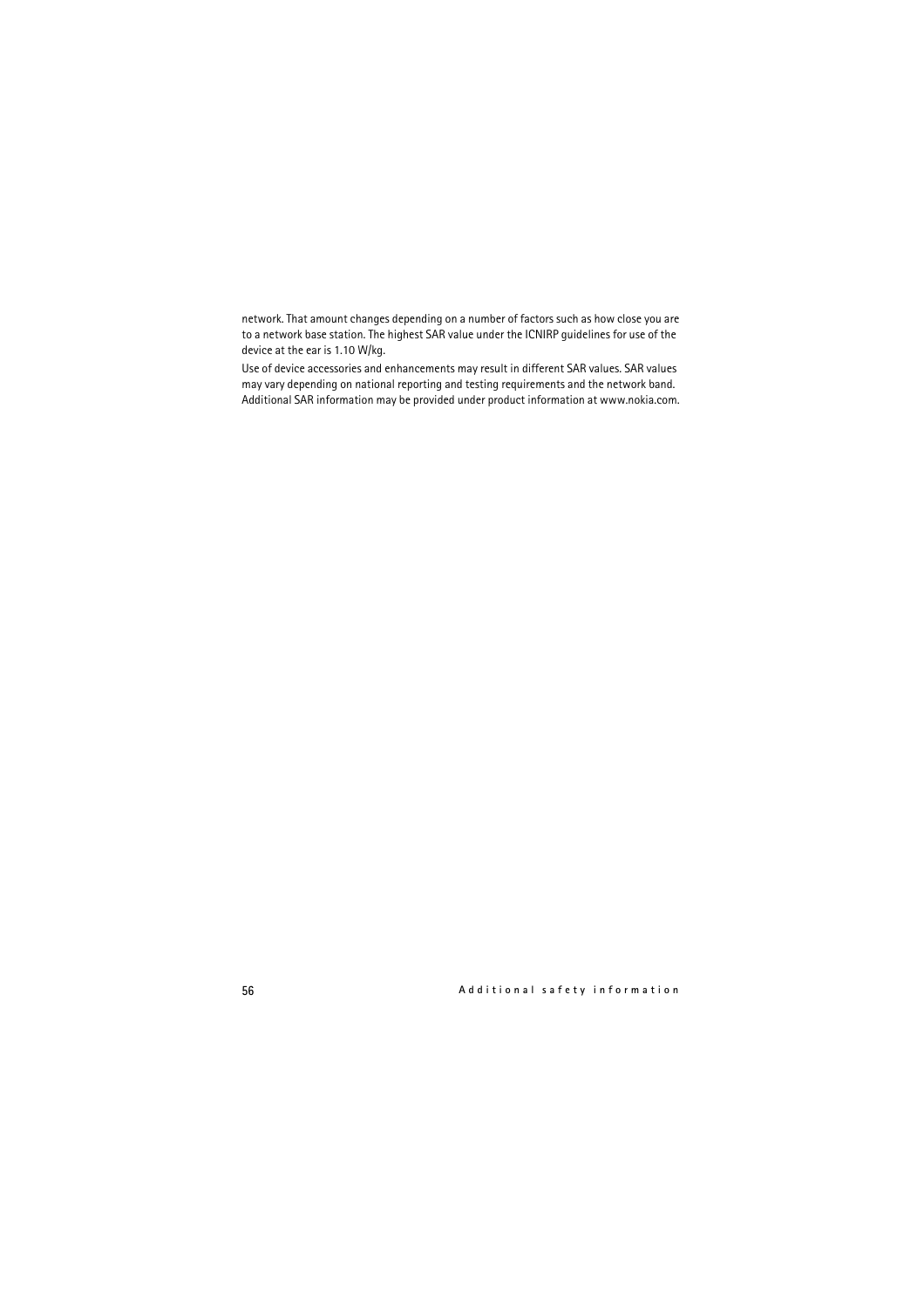# <span id="page-56-0"></span>**Index**

# **A**

access codes [10](#page-9-1) activation keys 37 alarm clock [42](#page-41-4) antenna [14](#page-13-0) audio messages [22](#page-21-0)

### **B**

[battery](#page-11-2) authentication [51](#page-50-1) Bluetooth 31 bookmarks [47](#page-46-1) browser appearance settings [47](#page-46-2) bookmarks [47](#page-46-1) security [47](#page-46-3) business cards [27](#page-26-5)

## **C**

calculator [44](#page-43-1) calendar [43](#page-42-0) call key [14](#page-13-3) log [28](#page-27-1) [register. See call log.](#page-27-1) waiting 19 calls international [17](#page-16-2) making [17](#page-16-2) options [19](#page-18-0) settings [33](#page-32-0) voice dialing [18](#page-17-2) camera 38 certificates 48 character case [20](#page-19-0) charge level 16 codes [10](#page-9-1) [configurations](#page-34-0) general [35](#page-34-0) setting service [13](#page-12-2) contact information [12](#page-11-0) contacts copying [27](#page-26-2) editing [27](#page-26-3) groups [27](#page-26-4) saving [26](#page-25-1) searching [27](#page-26-1)

settings [28](#page-27-0) speed dialling [18](#page-17-1) cookies 47 copyright protection 36 countdown timer [44](#page-43-2) customer service [12](#page-11-0)

## **D**

data communication [49](#page-48-2) digital rights management [36](#page-35-4) digital signature 49 downloadi[ng protected files](#page-10-1) 36 downloads 11

#### **E**

e-mail application [22](#page-21-2) end key [14](#page-13-4) ending calls [17](#page-16-2) equaliser [42](#page-41-0)

#### **F**

factory settings [35](#page-34-1) flash messages [22](#page-21-1) flight mode [17](#page-16-0)

### **G**

gallery [36](#page-35-3) games [45](#page-44-1)

#### **H**

[handsfree. See loudspeaker.](#page-18-0)

#### **I**

images 38 indicators 16 info messages [36](#page-35-1) instant messaging [23](#page-22-0) internet 46

#### **L**

language settings 34 loc[king the keypad](#page-27-1) 10 log 28 loudspeaker [19](#page-18-0)